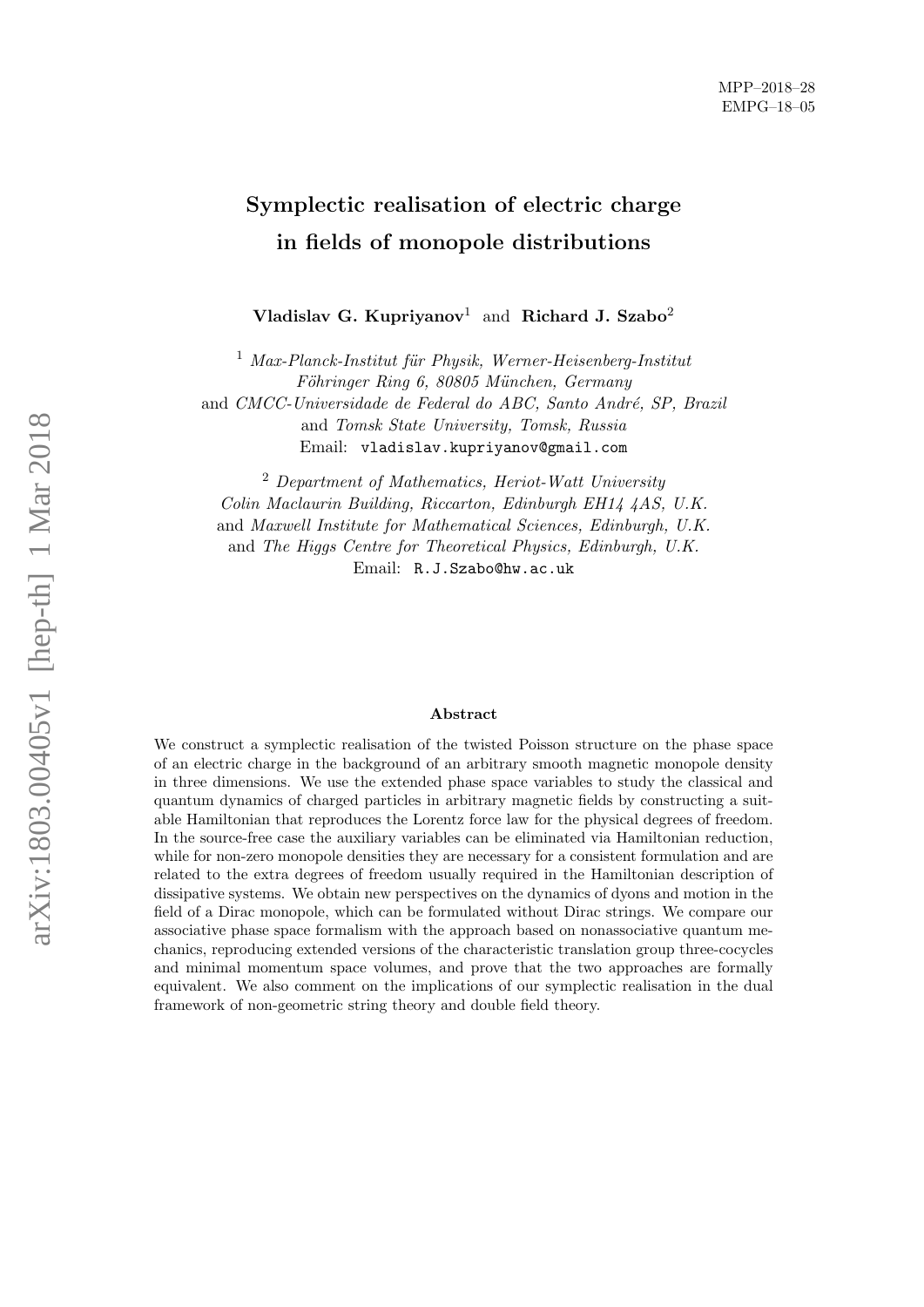### Contents

|             | 1 Introduction and summary                              | $\overline{2}$ |
|-------------|---------------------------------------------------------|----------------|
| $2^{\circ}$ | Symplectic realisation of the magnetic monopole algebra | $\bf{5}$       |
| 3           | Classical dynamics from symplectic realisation          | 8              |
|             | 4 Hamiltonian reduction                                 | 10             |
|             | 5 Dyonic motion                                         | 14             |
| 6           | Integrability                                           | 16             |
| 7           | Quantum dynamics from symplectic realisation            | 20             |
| 8           | Extended magnetic translations and two-cocycles         | 25             |
| 9           | Nonassociative quantum mechanics                        | 28             |
|             | A Symplectic realisations of quasi-Poisson structures   | 33             |
|             | <b>B</b> Doubled harmonic oscillators                   | 34             |
|             | C Magnetic duality and locally non-geometric fluxes     | 35             |

### <span id="page-1-0"></span>1 Introduction and summary

Despite their elusiveness to experimental observation, magnetic monopoles have been of widespread theoretical interest in various areas of physics for many years due to their novel conceptual and mathematical implications. In particular, the quantum mechanics of an electric charge coupled to a magnetic monopole density exhibits a variety of interesting geometric and algebraic features. For the standard example of motion in the field of a Dirac monopole, the charged particle wavefunction can be regarded as a section of a non-trivial line bundle associated to the Hopf fibration [\[39\]](#page-37-0) which provides a topological explanation for Dirac charge quantisation [\[14,](#page-36-0) [15\]](#page-36-1) and formulates the quantum dynamics of the particle without using the unphysical Dirac string singularities that usually arise due to the absence of a globally defined magnetic vector potential for the monopole field.

In this paper we are predominantly interested in smooth distributions of magnetic charge, for which vector potentials do not exist even locally and the classical dynamics of the canonical phase space coordinates of the particle are described by a necessarily nonassociative twisted Poisson algebra. These systems have been of interest recently as magnetic analogues of certain flux models in non-geometric string theory and double field theory, see e.g. [\[29,](#page-36-2) [2,](#page-35-0) [5,](#page-35-1) [33,](#page-37-1) [30\]](#page-36-3) and references therein. In these instances the corresponding quantum theory cannot be formulated in the usual framework of canonical quantisation by operators acting on a separable Hilbert space. Two formulations have thus far been proposed to handle nonassociative quantum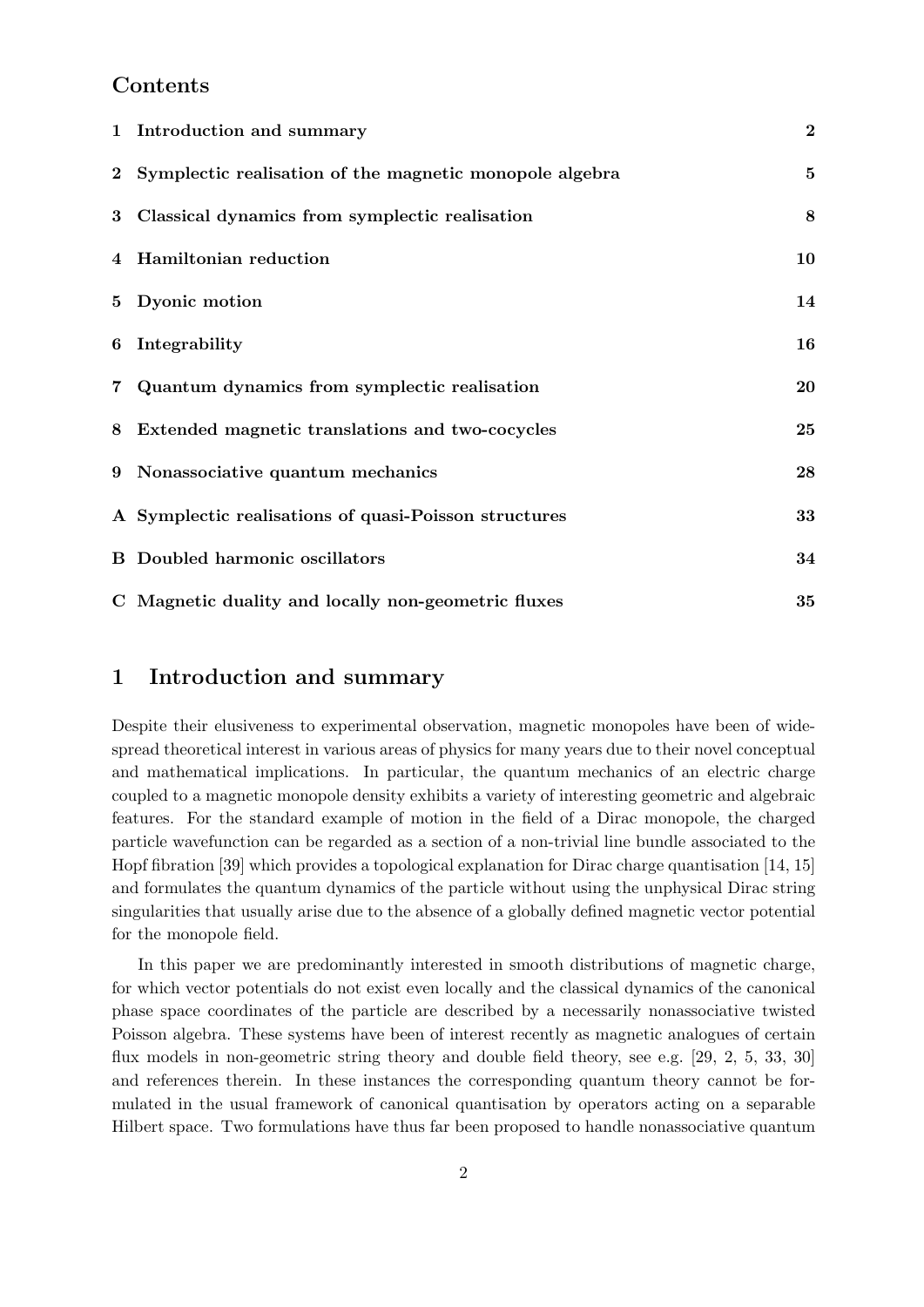mechanics in this setting, each with its own limitations. Deformation quantisation by explicit construction of nonassociative phase space star products was originally developed by [\[31\]](#page-36-4), and subsequently treated in [\[2,](#page-35-0) [32,](#page-37-2) [26\]](#page-36-5); however, beyond the case of constant magnetic charge density, this procedure does not yield a quantisation of the classical dynamical system because the Planck constant  $\hbar$  appears as a formal expansion parameter, and the result is a deformation over an algebra of formal power series rather than with a complex parameter. On the other hand, the approach of [\[6,](#page-35-2) [7\]](#page-35-3) is based on developing algebraic properties of quantum moments from the assumption that the underlying twisted Poisson algebra is a Malcev algebra; however, even in the simplest case of constant monopole density, the alternative property used there cannot be realised in general and this formalism is restricted to observables which are linear in the kinematical momenta.

The purpose of the present paper is to develop a new approach to the classical and quantum dynamics of electric charges in monopole distributions by generalising the technique of 'symplectic realisation' from Poisson geometry [\[37,](#page-37-3) [22,](#page-36-6) [38,](#page-37-4) [12\]](#page-36-7). Symplectic realisation is a useful mathematical tool for quantisation, because it embeds arbitrary Poisson manifolds into the framework of geometric quantisation or other standard quantisation methods based on symplectic structures. In the following we construct a symplectic realisation of the twisted Poisson structure corresponding to the algebra of covariant momenta of a charged particle in the background of an arbitrary monopole field. This construction doubles the original phase space coordinates by introducing a set of auxiliary degrees of freedom. The resulting associative extended algebra of Poisson brackets is then used to construct a Hamiltonian description of a charged particle interacting with a distribution of magnetic monopoles, by an appropriate choice of Hamiltonian on the extended phase space that leads to the Lorentz force equation for the physical coordinates. In the case of a magnetic field with no monopole sources, one can eliminate the auxiliary variables by Hamiltonian reduction and thus recover the standard Hamiltonian formulation of a charged particle in a divergenceless magnetic field. However, in the presence of magnetic monopoles, the auxiliary degrees of freedom are necessary for a consistent Hamiltonian description. In the particular example of a spherically symmetric magnetic field sourced by a constant monopole density, we show that Hamiltonian reduction results either in free particle motion or in the absence of propagating degrees of freedom altogether. We demonstrate that the necessary presence of auxiliary degrees of freedom in this case is related to the fact that the motion of a charged particle can be effectively described as motion in the field of a single Dirac monopole with some frictional forces [\[2\]](#page-35-0), and normally the consistent Hamiltonian description of a system with friction requires the introdution of additional degrees of freedom representing a reservoir.

With this set up, quantisation then proceeds along the usual lines using canonical methods by constructing a suitable Hilbert space on which the quantum Hamiltonian operator acts, and studying the Schrödinger equation. Our formalism mimicks the standard quantisation schemes which assume that the phase space is topologically trivial and that the magnetic field has a globally defined vector potential. In standard approaches this is not the case even for the Dirac monopole field. Our formalism also provides a new perspective on the quantisation of a charged particle in the field of a Dirac monopole, in that our extended vector potentials are constructed without the usual Dirac string singularities [\[14,](#page-36-0) [15\]](#page-36-1). In this respect our approach of employing extended coordinates is reminescent of old approaches to the description of electrodynamics with electric and magnetic sources in terms of two vector potentials [\[9\]](#page-35-4), which also avoids the pathologies associated to the unphysical Dirac string; however, this latter formulation necessitates Dirac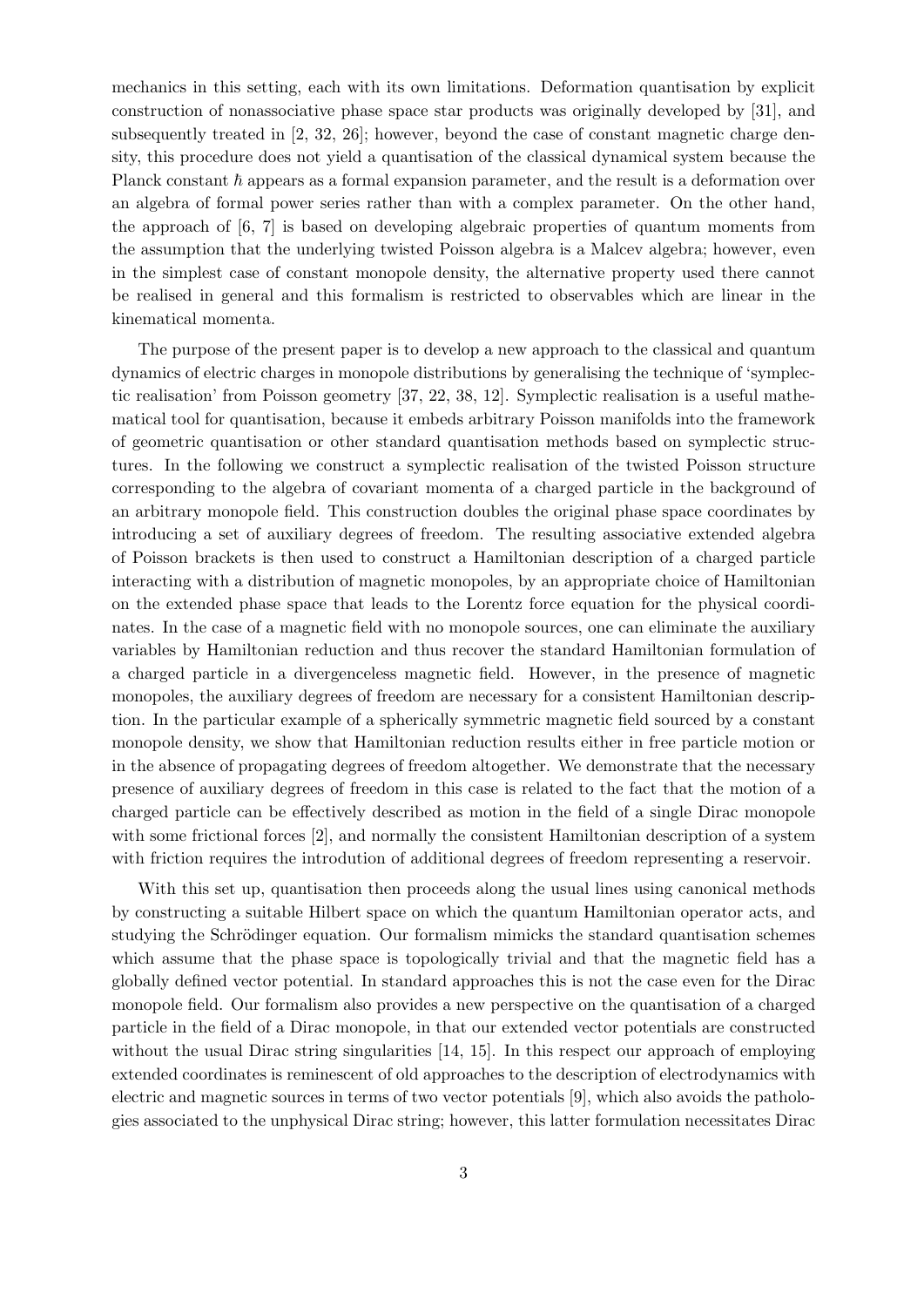charge quantisation for consistency, whereas our approach does not. Our constructions analogously have a natural extension to settings which respect electromagnetic duality, and when applied to the dynamics of dyons, our formalism circumvents the usual problems with defining electromagnetically dual vector potentials.

We will demonstrate that the symplectic realisation which we develop is equivalent to the framework of nonassociative phase space quantum mechanics in terms of star products of states and composition products of observables [\[32\]](#page-37-2), see [\[36\]](#page-37-5) for a review in the setting of the present paper. On the other hand, our framework avoids the problems with constructing star products for spatially varying monopole densities. Our formalism should reproduce the quantum fluctuations which compute the quantum evolution of basic dynamical variables from [\[6,](#page-35-2) [7\]](#page-35-3), which demonstrate that the nonassociative dynamics generically exhibit modifications of the classical Lorentz force law (but we do not check this in detail). In our formalism based on an extended phase space we are able to reproduce the novel predictions of nonassociative quantum mechanics within an associative approach, such as an extended realisation of the three-cocycle of the translation group which obstructs a projective representation on the charged particle wavefunctions, and also of the minimal uncertainty volumes due to non-vanishing associators. The latter are particularly interesting in the string theory dual models where they imply a coarsegraining of spacetime [\[28,](#page-36-8) [32\]](#page-37-2). Indeed, our framework is analogous to the locally 'non-geometric' backgrounds in string theory, wherein there are no local expressions for the geometry and the background fields require the extended space of double field theory for their proper definition. In particular, as discussed by e.g. [\[30\]](#page-36-3), the uniform magnetic charge density is the magnetic analogue of the locally non-geometric R-flux background of string theory in three dimensions. Our approach bears certain qualitative similarities to double field theory, such as an underlying  $O(3,3) \times O(3,3)$  symmetry of the dynamics on the extended phase space, but also certain important differences that we discuss in the following.

The outline of the remainder of this paper is as follows. In Section [2](#page-4-0) we introduce our symplectic realisation of the twisted Poisson algebra governing the kinematics of an electric charge in a generic magnetic background; our approach generalises the standard symplectic realisations of Poisson structures whose technical details we briefly describe in Appendix [A.](#page-32-0) In Section [3](#page-7-0) we demonstrate how to construct a suitable Hamiltonian on the extended phase space which reproduces the classical Lorentz force law for the physical degrees of freedom, while in Section [4](#page-9-0) we analyse in detail the problem of classical Hamiltonian reduction, or polarisation, of the extended dynamics. In Section [5](#page-13-0) we extend our formalism in a way which respects electromagnetic duality and describe the ensuing dynamics of dyons within our symplectic realisation. In Section [6](#page-15-0) we address the problem of explicitly integrating the equations of motion for a charged particle in a magnetic monopole background; for spherically symmetric magnetic fields sourced by constant monopole densities we relate the classical dynamics on extended phase space to that of dissipative systems, which is reviewed briefly in Appendix [B,](#page-33-0) and we show that the equations of motion are integrable in the case of axial magnetic fields, obtaining the explicit solution which is analogous to motion in the source-free case. In Section [7](#page-19-0) we consider the quantum dynamics in the symplectic realisation, demonstrating how the extended formalism reproduces the expected results in source-free cases, and exploiting the connections to quantum dissipation discussed in Appendix [B.](#page-33-0) In Section [8](#page-24-0) we demonstrate how our extended associative formulation captures features of nonassocative quantum mechanics, and in Section [9](#page-27-0) we show that the symplectic realisation is formally equivalent to the phase space formulation of nonassociative quantum me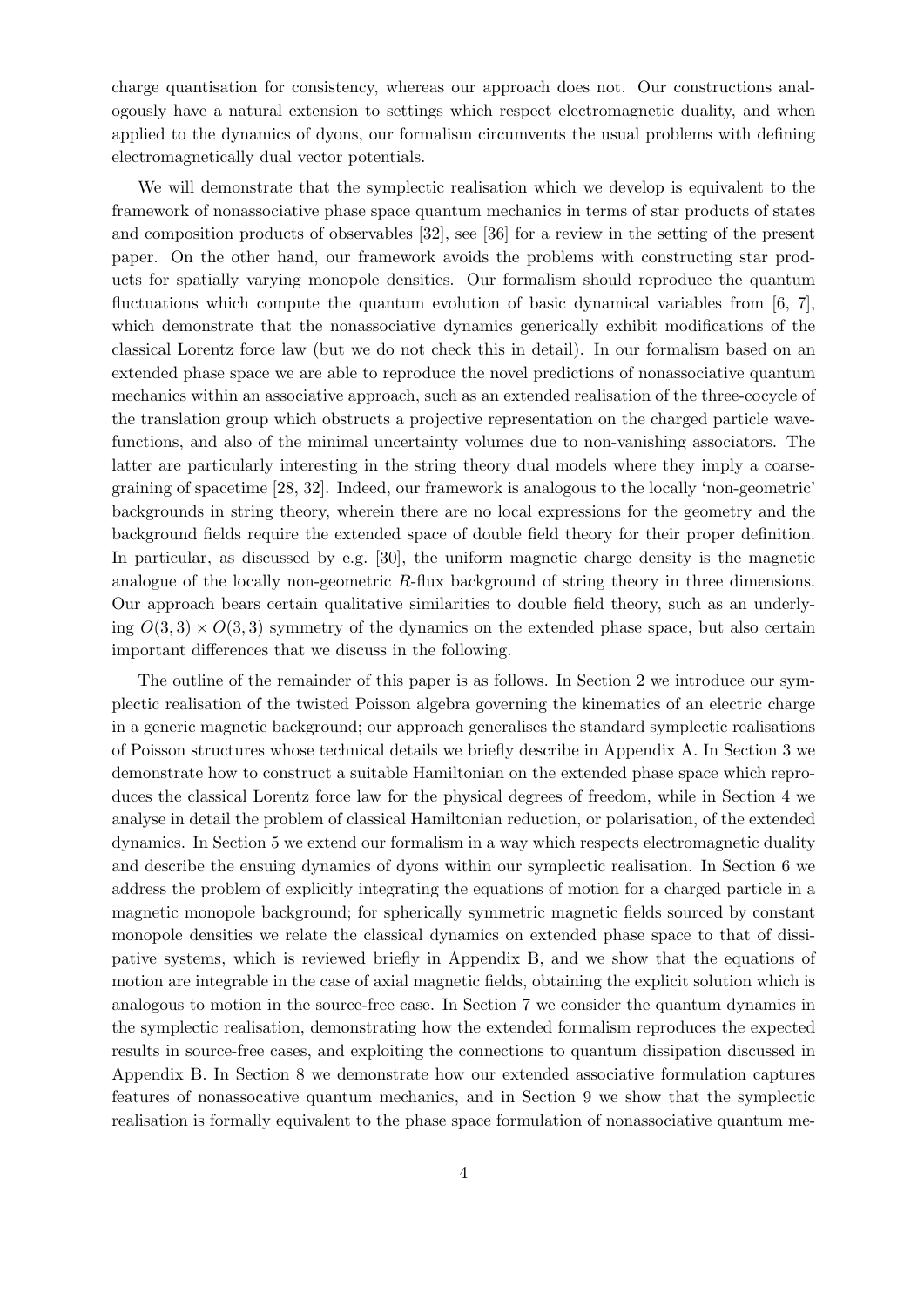chanics in terms of star products and composition products. A final Appendix [C](#page-34-0) compares the extended phase space of the symplectic realisation to the phase space of locally non-geometric closed strings and double field theory, and also presents potential applications of our formalism in non-geometric M-theory.

### <span id="page-4-0"></span>2 Symplectic realisation of the magnetic monopole algebra

The phase space  $P$  of a nonrelativistic point particle with electric charge e and mass m in a magnetic field  $\vec{B}(\vec{x})$  in three dimensions is parameterised by position coordinates  $\vec{x} \in \mathbb{R}^3$  and the kinematical momentum variables  $\vec{\pi} = m \dot{\vec{x}}$ , where an overdot denotes a time derivative. The coordinate algebra is defined by the brackets

<span id="page-4-1"></span>
$$
\{x^i, x^j\} = 0 \; , \quad \{x^i, \bar{\pi}_j\} = \delta^i{}_j \qquad \text{and} \qquad \{\bar{\pi}_i, \bar{\pi}_j\} = e \,\varepsilon_{ijk} \, B^k(\vec{x}) \; , \tag{2.1}
$$

where throughout we set the speed of light to  $c = 1$ . These brackets are equivalent to an almost symplectic structure on  $P$ , i.e. a non-degenerate two-form on phase space given by

<span id="page-4-4"></span>
$$
\omega = \frac{e}{2} \varepsilon_{ijk} B^k(\vec{x}) \, dx^i \wedge dx^j + d\bar{\pi}_i \wedge dx^i , \qquad (2.2)
$$

which is not generally closed: The Jacobiator amongst the momenta  $\bar{\pi}_i$  is given by

<span id="page-4-3"></span>
$$
\{\bar{\pi}_i, \bar{\pi}_j, \bar{\pi}_k\} := \frac{1}{3} \{\bar{\pi}_i, \{\bar{\pi}_j, \bar{\pi}_k\}\} + \text{cyclic} = e \,\varepsilon_{ijk} \,\vec{\nabla} \cdot \vec{B} \,. \tag{2.3}
$$

Thus the brackets [\(2.1\)](#page-4-1) generically define a twisted Poisson structure on the six-dimensional phase space, with twisting three-form  $\tau = d\omega = \frac{e}{3!} \epsilon_{ijk} (\vec{\nabla} \cdot \vec{B}) d\vec{x}^i \wedge d\vec{x}^j \wedge d\vec{x}^k$  on the configuration space.<sup>[1](#page-4-2)</sup>

In classical Maxwell theory one has  $\vec{\nabla} \cdot \vec{B} = 0$ , so that the Jacobiator [\(2.3\)](#page-4-3) vanishes and the algebra [\(2.1\)](#page-4-1) is associative. In this case the magnetic field can be written as  $\vec{B} = \vec{\nabla} \times \vec{a}$  for a globally defined smooth vector potential  $\vec{a}(\vec{x})$  on  $\mathbb{R}^3$ , and the Poisson algebra can be represented by transforming the symplectic two-form [\(2.2\)](#page-4-4) to the standard symplectic structure  $\omega = dp_i \wedge dx^i$ for the canonically conjugate position and momentum coordinates  $\vec{x}$  and  $\vec{p} = \vec{\bar{\pi}} + e \vec{a}$ .

For the spherically symmetric field

<span id="page-4-5"></span>
$$
\vec{B}_{\mathcal{D}}(\vec{x}) = g \frac{\vec{x}}{|\vec{x}|^3} \tag{2.4}
$$

of a Dirac monopole at the origin with magnetic charge  $q$ , the algebra is associative at every point away from the location of the monopole. In this case one can excise the origin, where  $\vec{B}_D$ is singular, and locally define a corresponding vector potential [\[42\]](#page-37-6)

<span id="page-4-6"></span>
$$
\vec{a}_{\text{D}}(\vec{x}) = \frac{g}{|\vec{x}|} \frac{\vec{x} \times \vec{n}}{|\vec{x}| - \vec{x} \cdot \vec{n}} \tag{2.5}
$$

at every position  $\vec{x}$  of the configuration space  $\mathbb{R}^3 \setminus {\{\vec{0}\}}$ , which has a smaller domain of regularity obtained by removing a Dirac string singularity [\[14,](#page-36-0) [15\]](#page-36-1) along the line in the direction of the fixed unit vector  $\vec{n}$  from the origin to infinity in  $\mathbb{R}^3$ . The exclusion of the origin from the

<span id="page-4-2"></span><sup>&</sup>lt;sup>1</sup>See [A](#page-32-0)ppendix A for relevant background on Poisson geometry, and in particular for a brief account of the general theory of symplectic realisations that we use below.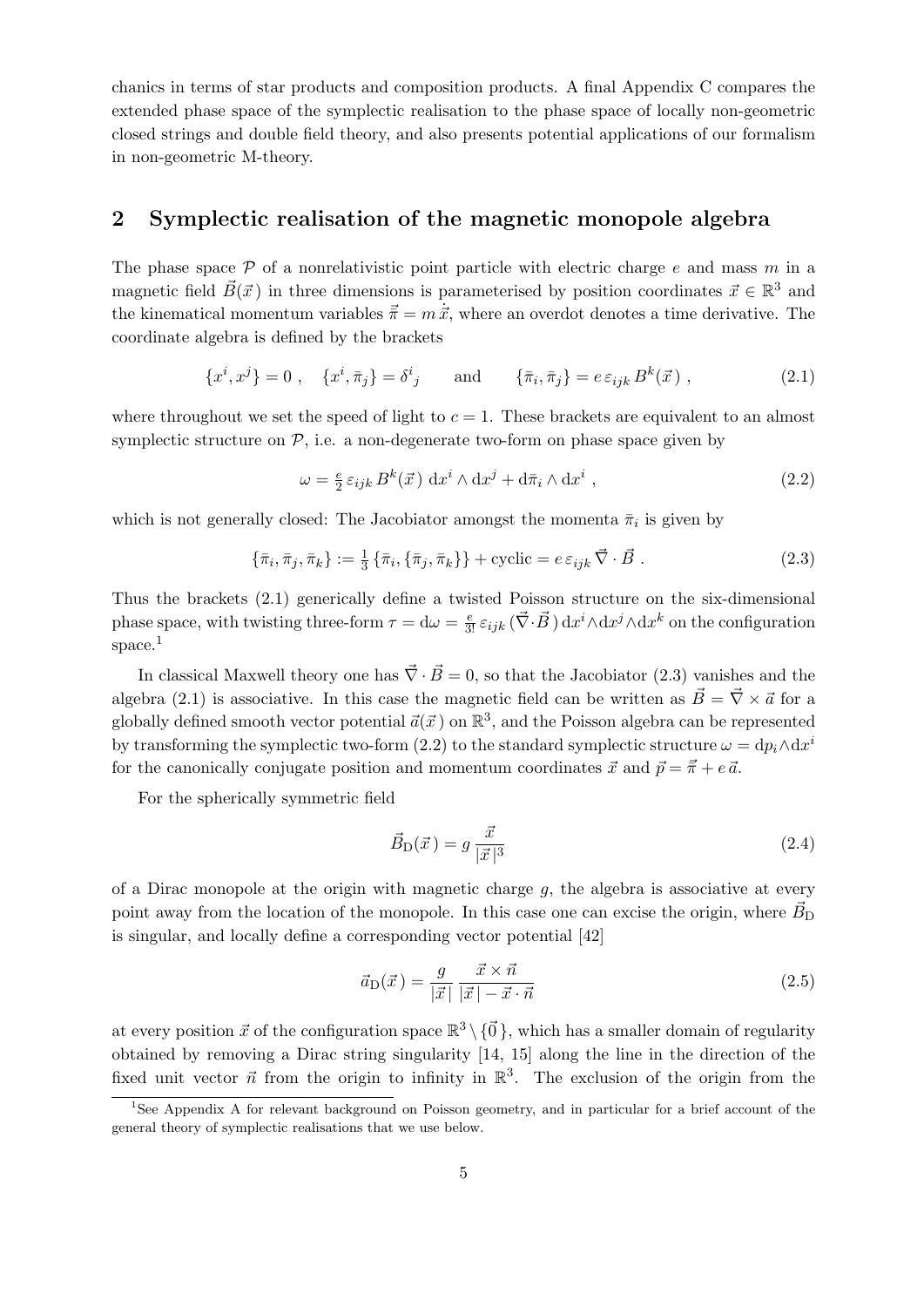configuration space implies that the charged particle and the monopole cannot simultaneously occupy the same point in space.

In the present paper we are primarily interested in smooth distributions of magnetic poles, where  $\vec{\nabla} \cdot \vec{B} \neq 0$  on a connected dense open subset of  $\mathbb{R}^3$ . In this case there is no associated local vector potential and the algebra  $(2.1)$  is nonassociative on the entire configuration space  $\mathbb{R}^3$ . We call it the magnetic monopole algebra.

In this section we will construct a symplectic embedding of the magnetic monopole algebra. For this, let us introduce an extended 12-dimensional phase space  $\mathscr P$  with position coordinates  $x^I = (x^i, \tilde{x}^i)$  and momentum coordinates  $p_I = (p_i, \tilde{p}_i)$ , where  $i = 1, 2, 3$  and  $I = 1, \ldots, 6$ , which have the canonical Poisson brackets  $\{x^I, x^J\} = \{p_I, p_J\} = 0$  and  $\{x^I, p_J\} = \delta^I J$ . We define the "covariant" momenta associated to the magnetic field  $\vec{B}(\vec{x})$  by

<span id="page-5-1"></span>
$$
\pi_I = (\pi_i, \tilde{\pi}_i) = p_I - e A_I(x^I) \tag{2.6}
$$

with the corresponding magnetic Poisson brackets

<span id="page-5-5"></span>
$$
\{\pi_I, \pi_J\} = e F_{IJ}(x^I) \quad \text{with} \quad F_{IJ} = \partial_I A_J - \partial_J A_I , \qquad (2.7)
$$

where  $\partial_I = \frac{\partial}{\partial x^I}$ . We choose the magnetic vector potential  $A_I = (A_i, \tilde{A}_i)$  as

<span id="page-5-3"></span>
$$
\vec{A}(x^{I}) = -\frac{1}{2}\vec{\tilde{x}} \times \vec{B}(\vec{x}) \quad \text{and} \quad \vec{\tilde{A}}(x^{I}) = \vec{0} \ . \tag{2.8}
$$

It has the property

<span id="page-5-4"></span>
$$
\vec{\tilde{\nabla}} \times \vec{A} = \vec{B} \tag{2.9}
$$

where  $\vec{\tilde{\nabla}}$  are the directional derivatives along the extended configuration space directions  $\vec{\tilde{x}}$ , which we denote by  $\tilde{\partial}_i = \frac{\partial}{\partial \tilde{\partial}}$  $\frac{\partial}{\partial \tilde{x}^i}$ . The non-vanishing Poisson brackets read

<span id="page-5-0"></span>
$$
\begin{aligned}\n\{\dot{x}^i, \pi_j\} &= \{\tilde{x}^i, \tilde{\pi}_j\} &= \delta^i{}_j, \\
\{\pi_i, \pi_j\} &= \frac{e}{2} \left(\varepsilon_{ijk} \partial_l B^k(\vec{x}) - \varepsilon_{ijl} \partial_k B^k(\vec{x})\right) \tilde{x}^l, \\
\{\pi_i, \tilde{\pi}_j\} &= \{\tilde{\pi}_i, \pi_j\} &= \frac{e}{2} \varepsilon_{ijk} B^k(\vec{x}).\n\end{aligned} \tag{2.10}
$$

The algebra [\(2.10\)](#page-5-0) defines a symplectic structure, and [\(2.6\)](#page-5-1) expresses  $\pi_I$  in terms of the Darboux coordinates  $x^I$  and  $p_I$ .

To relate [\(2.10\)](#page-5-0) with the magnetic monopole algebra [\(2.1\)](#page-4-1) we introduce

$$
\vec{\pi} = \vec{\pi} + \vec{\tilde{\pi}} \tag{2.11}
$$

The vanishing brackets are

<span id="page-5-6"></span>
$$
\{x^i, x^j\} = \{\tilde{x}^i, \tilde{x}^j\} = \{\tilde{x}^i, \tilde{x}^j\} = \{\tilde{\pi}_i, \tilde{\pi}_j\} = \{\tilde{\pi}_i, \tilde{\pi}_j\} = 0,
$$
\n(2.12)

while the non-vanishing brackets are given by

<span id="page-5-2"></span>
$$
\begin{aligned}\n\{\bar{x}^i, \bar{\pi}_j\} &= \{\tilde{x}^i, \bar{\pi}_j\} &= \{\tilde{x}^i, \tilde{\pi}_j\} &= \delta^i{}_j, \\
\{\bar{\pi}_i, \bar{\pi}_j\} &= e \varepsilon_{ijk} B^k(\vec{x}) + \frac{e}{2} \left(\varepsilon_{ijk} \partial_l B^k(\vec{x}) - \varepsilon_{ijl} \partial_k B^k(\vec{x})\right) \tilde{x}^l, \\
\{\bar{\pi}_i, \tilde{\pi}_j\} &= \{\tilde{\pi}_i, \bar{\pi}_j\} &= \frac{e}{2} \varepsilon_{ijk} B^k(\vec{x}).\n\end{aligned} \tag{2.13}
$$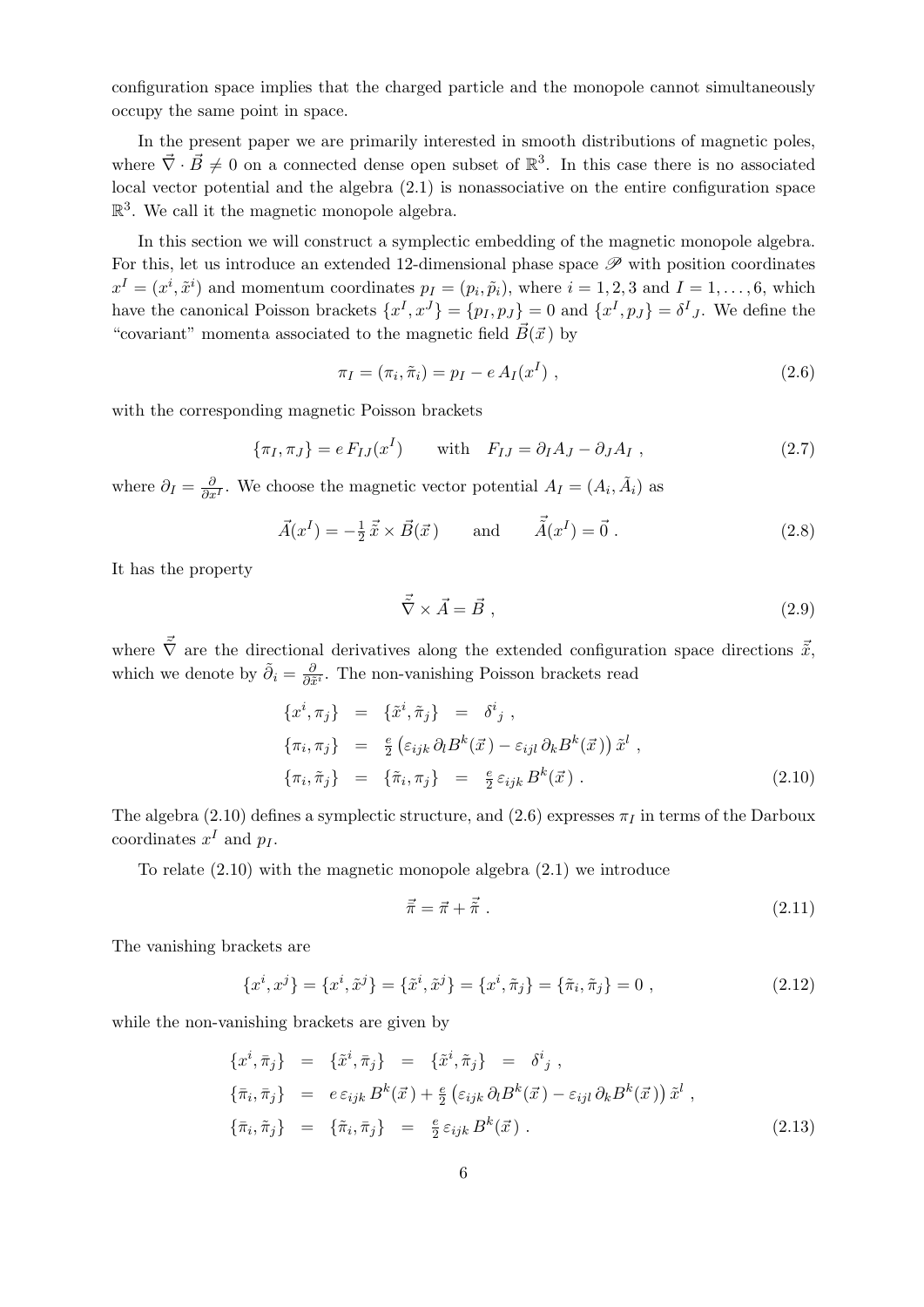The symplectic two-form on the extended phase space  $\mathscr P$  corresponding to the Poisson brackets  $(2.13)$  is given by

<span id="page-6-0"></span>
$$
\Omega = \frac{e}{2} \left[ \varepsilon_{ijk} B^k(\vec{x}) + \frac{1}{2} \left( \varepsilon_{ijk} \partial_l B^k(\vec{x}) - \varepsilon_{ijl} \partial_k B^k(\vec{x}) \right) \tilde{x}^l \right] dx^i \wedge dx^j + \frac{e}{2} \varepsilon_{ijk} B^k(\vec{x}) dx^i \wedge d\tilde{x}^j
$$
  
 
$$
+ d\bar{\pi}_i \wedge dx^i + d\bar{\pi}_i \wedge d\tilde{x}^i + d\tilde{\pi}_i \wedge d\tilde{x}^i .
$$
 (2.14)

There is a natural projection  $p : \mathscr{P} \to \mathcal{P}$  with  $p(\vec{x}, \vec{\tilde{x}}, \vec{\tilde{\pi}}, \vec{\tilde{\pi}}) = (\vec{x}, \vec{\tilde{\pi}})$ , under which our original phase space P can be embedded into P as the zero section  $s_0 : \mathcal{P} \to \mathcal{P}$  with  $s_0(\vec{x}, \vec{\pi}) =$  $({\vec x}, {\vec 0}, {\vec \pi}, {\vec 0})$ . Then the pullback of [\(2.14\)](#page-6-0) to the constraint surface  $\mathscr{C}_0 \subset \mathscr{P}$  defined by  ${\vec x} = {\vec \pi} = {\vec 0}$ coincides exactly with the almost symplectic structure  $(2.2)$ , i.e.  $s_0^* \Omega = \Omega |_{\mathscr{C}_0} = \omega$ . This therefore determines a symplectic realisation of the twisted Poisson structure on  $P$  (see Appendix [A\)](#page-32-0), and it is in this sense that we refer to [\(2.13\)](#page-5-2) as a symplectic realisation of the magnetic monopole algebra  $(2.1)$ .

An important example of a symplectic realisation of the magnetic monopole algebra corresponds to a constant and uniform magnetic charge distribution with density  $\vec{\nabla} \cdot \vec{B} = \rho$ . In this paper we will study in detail two particular examples of corresponding magnetic fields. A magnetic field with spherical symmetry is given by

<span id="page-6-1"></span>
$$
\vec{B}_{\text{spher}}(\vec{x}) = \frac{\rho}{3}\,\vec{x} \tag{2.15}
$$

with the symplectic algebra

<span id="page-6-4"></span>
$$
\begin{aligned}\n\{\bar{x}^i, \bar{\pi}_j\} &= \{\tilde{x}^i, \bar{\pi}_j\} &= \{\tilde{x}^i, \tilde{\pi}_j\} &= \delta^i{}_j, \\
\{\bar{\pi}_i, \bar{\pi}_j\} &= \frac{e\rho}{3} \varepsilon_{ijk} (x^k - \tilde{x}^k) , \\
\{\bar{\pi}_i, \tilde{\pi}_j\} &= \{\tilde{\pi}_i, \bar{\pi}_j\} &= \frac{e\rho}{6} \varepsilon_{ijk} x^k .\n\end{aligned}
$$
\n(2.16)

As discussed in [\[30\]](#page-36-3), the uniform magnetic charge density  $\rho$  can be interpreted as a smearing of infinitely many densely distributed Dirac monopoles of charge  $g = \rho$  and magnetic fields  $\vec{B}_{\text{D}}(\vec{x} - \vec{y})$ , and in this setting there is a formal non-local magnetic vector potential for [\(2.15\)](#page-6-1). The gauge field on the extended configuration space from [\(2.8\)](#page-5-3) in this case,

<span id="page-6-3"></span>
$$
\vec{A}_{\text{spher}}(x^I) = -\frac{\rho}{6}\vec{x} \times \vec{x} \quad \text{and} \quad \vec{\tilde{A}}_{\text{spher}}(x^I) = \vec{0} \tag{2.17}
$$

is a vector potential for [\(2.15\)](#page-6-1) in the sense of [\(2.9\)](#page-5-4). This gives a precise meaning to the absence of a local definition of the vector potential and to the formal non-local smeared expression derived in [\[30\]](#page-36-3): A definition of fields of smooth magnetic charge distributions akin to classical Maxwell theory necessitates the symplectic realisation of the magnetic monopole algebra. It is this feature that we shall exploit in the following which makes the classical and quantum dynamics tractable.

At the opposite extreme, we can break spherical symmetry by choosing an axial magnetic field which is oriented in the direction of a fixed vector in  $\mathbb{R}^3$ ; this is the analogue of a static uniform magnetic field in the source-free case. We can choose coordinates in which this direction is along the z-axis and take the linear magnetic field

<span id="page-6-2"></span>
$$
\vec{B}_{\text{axial}}(\vec{x}) = (0, 0, \rho z) , \qquad (2.18)
$$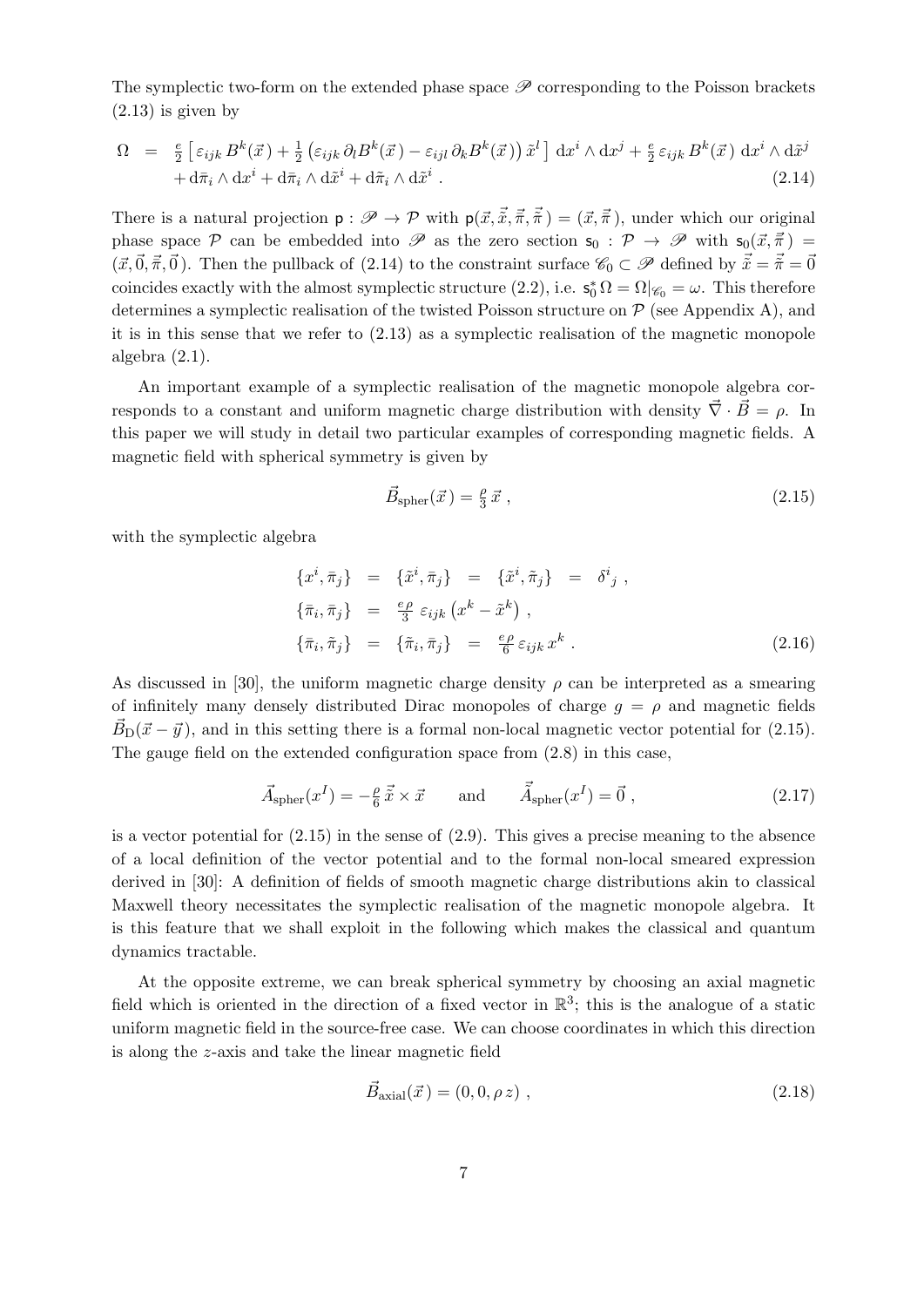where  $\vec{x} = (x, y, z)$ . This leads to the symplectic algebra

$$
\begin{aligned}\n\{\bar{x}^i, \bar{\pi}_j\} &= \{\tilde{x}^i, \bar{\pi}_j\} &= \{\tilde{x}^i, \tilde{\pi}_j\} &= \delta^i{}_j \;,\n\{\bar{\pi}_x, \bar{\pi}_y\} &= e \, \rho \, z \;,\n\{\bar{\pi}_x, \bar{\pi}_z\} &= \frac{e \, \rho}{2} \, \tilde{y} \quad \text{and} \quad \{\bar{\pi}_y, \bar{\pi}_z\} &= -\frac{e \, \rho}{2} \, \tilde{x} \;,\n\{\bar{\pi}_x, \tilde{\pi}_y\} &= \{\tilde{\pi}_x, \bar{\pi}_y\} &= \frac{e \, \rho}{2} \, z \;.\n\end{aligned}
$$
\n(2.19)

The corresponding vector potential on the extended configuration space is given by

<span id="page-7-2"></span>
$$
\vec{A}_{\text{axial}}(x^I) = \frac{\rho}{2} \left( -\tilde{y} z, \tilde{x} z, 0 \right) \quad \text{and} \quad \vec{\tilde{A}}_{\text{axial}}(x^I) = \vec{0} \,. \tag{2.20}
$$

Both magnetic fields [\(2.15\)](#page-6-1) and [\(2.18\)](#page-6-2) correspond to a uniform magnetic charge distribution of density  $\rho$ , as  $\vec{\nabla} \cdot \vec{B}_{\text{spher}} = \vec{\nabla} \cdot \vec{B}_{\text{axial}} = \rho$ , and their difference is a divergenceless magnetic field

$$
\vec{B}_{\text{axial}}(\vec{x}) - \vec{B}_{\text{spher}}(\vec{x}) = \vec{\nabla} \times \frac{2}{3} \vec{A}_{\text{axial}}(\vec{x}, \vec{x}) , \qquad (2.21)
$$

which therefore does not contribute to the distribution of magnetic charge. However, it does contribute to the twisted Poisson structure defining the magnetic monopole algebra [\(2.1\)](#page-4-1). Specifying only the equation  $\vec{\nabla} \cdot \vec{B} = \rho$  does not uniquely define the corresponding magnetic field  $\hat{B}$  so that, in contrast to the magnetic field [\(2.4\)](#page-4-5) of a Dirac monopole, here we cannot apply considerations of spherical symmetry and the fact that the field should be directed from the origin to fix the form of  $\vec{B}$ . From a geometric perspective, the Poisson algebra [\(2.7\)](#page-5-5) is invariant under the usual one-form gauge transformations  $A_I \mapsto A_I + \partial_I \chi$  on  $\mathbb{R}^6$ , as in this case  $A_I(x^I)$ defines a gauge field associated to a trivial  $U(1)$ -bundle over the extended configuration space. However, it is not invariant under the higher two-form gauge transformations  $\vec{B} \mapsto \vec{B} + \vec{\nabla} \times \vec{a}$  of the magnetic field on  $\mathbb{R}^3$ , which preserve the curvature  $\vec{\nabla} \cdot \vec{B} = \rho$ . The essential geometric feature is that the field of a constant and uniform magnetic charge distribution defines a "higher" gauge field associated to a  $U(1)$ -gerbe on  $\mathbb{R}^3$ , contrary to the field of a Dirac monopole which defines a gauge field of a non-trivial  $U(1)$ -bundle over  $\mathbb{R}^3 \setminus {\{\vec{0}\}}$  of degree g; see [\[8,](#page-35-5) [30,](#page-36-3) [36\]](#page-37-5) for further discussion of this point. This absence of higher gauge symmetry has profound physical consequences, as we shall see later on.

#### <span id="page-7-0"></span>3 Classical dynamics from symplectic realisation

The classical motion of a spinless point particle of electric charge  $e$  and mass  $m$  under the influence of both a background magnetic field  $\vec{B}(\vec{x})$  and a background electric field  $\vec{E}(\vec{x})$  in three dimensions is governed by the Lorentz force

<span id="page-7-1"></span>
$$
\frac{\mathrm{d}\vec{\pi}}{\mathrm{d}t} = \frac{e}{m}\,\vec{\pi}\times\vec{B} + e\,\vec{E} \tag{3.1}
$$

In this paper we assume that the electromagnetic backreaction due to acceleration of the charged particle is negligible, and treat the magnetic and electric fields in [\(3.1\)](#page-7-1) as fixed prescribed backgrounds. As before, in this equation we need not assume that the magnetic field  $\vec{B}$  is divergenceless, i.e. we include fields created by magnetic poles. If  $\vec{\nabla} \times \vec{E} = \vec{0}$ , the electric field can be represented as a gradient field  $\vec{E} = \vec{\nabla}\phi$  for a globally defined smooth scalar potential  $\phi(\vec{x})$  on  $\mathbb{R}^3$ . In this case, the Lorentz force law [\(3.1\)](#page-7-1), together with the definition  $\dot{\vec{x}} = \vec{\pi}/m$ , can be written as the Hamilton equations of motion  $\dot{x}^i = \{x^i, \mathcal{H}\}, \dot{\bar{\pi}}_i = \{\bar{\pi}_i, \mathcal{H}\}\$  with the magnetic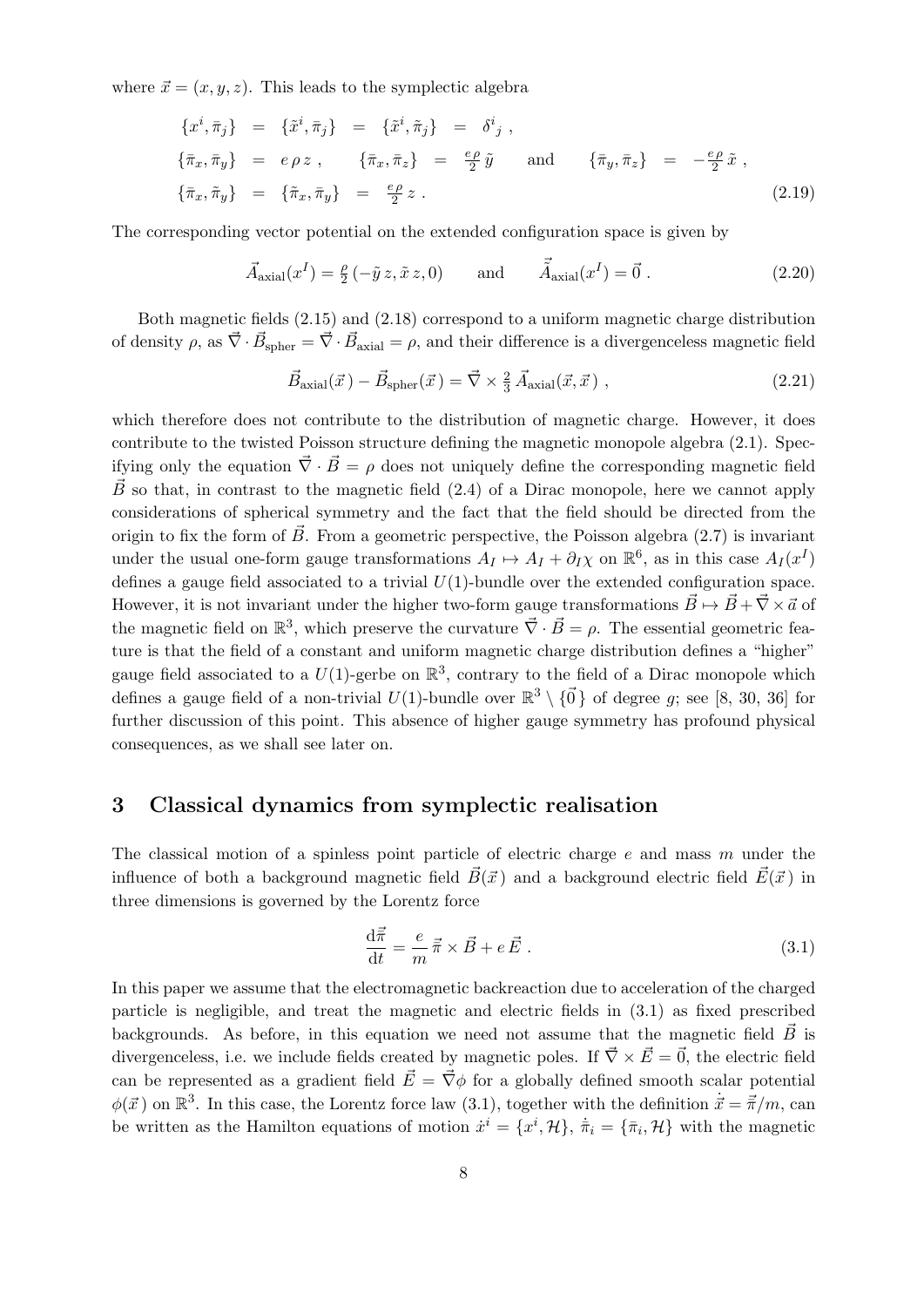monopole algebra [\(2.1\)](#page-4-1) and the Hamiltonian taken to be the sum of the kinetic energy and the electrostatic potential energy:  $\mathcal{H}(\vec{x}, \vec{\pi}) = \vec{\pi}^2/2m + e\phi(\vec{x})$ . When  $\vec{\nabla} \times \vec{E} \neq \vec{0}$ , for instance when magnetic currents are present, this is no longer possible. Here we shall allow for more general electric fields in our formalism, i.e. we also allow for motion in the field of general smooth distributions of electric poles. This is natural from the present perspective, but we shall argue for it more precisely later on through considerations of electromagnetic duality. The purpose of this section is to demonstrate that the Lorentz force  $(3.1)$  follows in these generic situations from our symplectic realisation of the magnetic monopole algebra by choosing an appropriate Hamiltonian function  $\mathcal H$  on the extended phase space  $\mathscr P$ .

For later use, we shall momentarily leave the explicit form of the vector potential  $A_I(x^I)$ in [\(2.6\)](#page-5-1) unspecified. Since the Poisson brackets [\(2.7\)](#page-5-5) do not depend on momentum, while the Lorentz force is linear in the kinematical momenta, the corresponding Hamiltonian is quadratic in the momenta and of the general form

<span id="page-8-1"></span>
$$
\mathcal{H}(x^I, \pi_I) = \frac{1}{2} \begin{pmatrix} \vec{\pi} & \vec{\pi} \end{pmatrix} \cdot \begin{pmatrix} a & b \\ b & c \end{pmatrix} \begin{pmatrix} \vec{\pi} \\ \vec{\pi} \end{pmatrix} + V(x^I) , \qquad (3.2)
$$

where a, b and c are real coefficients, and  $V(x^I)$  is a smooth potential energy function on the extended configuration space. The corresponding Hamilton equations of motion  $\dot{x}^I = \{x^I, \mathcal{H}\},$  $\dot{\pi}_I = {\pi_I, \mathcal{H}}$  read

<span id="page-8-2"></span>
$$
\dot{x}^{i} = a\pi^{i} + b\tilde{\pi}^{i} ,
$$
\n
$$
\dot{x}^{i} = b\pi^{i} + c\tilde{\pi}^{i} ,
$$
\n
$$
\dot{\pi}_{i} = \{\pi_{i}, \pi_{j}\} (a\pi^{j} + b\tilde{\pi}^{j}) + \{\pi_{i}, \tilde{\pi}_{j}\} (b\pi^{j} + c\tilde{\pi}^{j}) - \partial_{i}V ,
$$
\n
$$
\dot{\tilde{\pi}}_{i} = \{\tilde{\pi}_{i}, \pi_{j}\} (a\pi^{j} + b\tilde{\pi}^{j}) + \{\tilde{\pi}_{i}, \tilde{\pi}_{j}\} (b\pi^{j} + c\tilde{\pi}^{j}) - \tilde{\partial}_{i}V ,
$$
\n(3.3)

from which one obtains the coupled system of second order differential equations for the extended configuration space coordinates  $x^i$  and  $\tilde{x}^i$  given by

<span id="page-8-0"></span>
$$
\ddot{x}^{i} = \{a\,\pi^{i} + b\,\tilde{\pi}^{i}, \pi_{j}\}\,\dot{x}^{j} + \{a\,\pi^{i} + b\,\tilde{\pi}^{i}, \tilde{\pi}_{j}\}\,\dot{\tilde{x}}^{j} - a\,\partial^{i}V - b\,\tilde{\partial}^{i}V\,,\tag{3.4}
$$

$$
\ddot{\tilde{x}}^i = \{ b \pi^i + c \tilde{\pi}^i, \pi_j \} \dot{x}^j + \{ b \pi^i + c \tilde{\pi}^i, \tilde{\pi}_j \} \dot{\tilde{x}}^j - b \partial^i V + c \tilde{\partial}^i V . \tag{3.5}
$$

If  $a = 0, b = 2/m, {\tilde{\pi}}_i, {\tilde{\pi}}_j$  = 0 and  ${\tilde{\pi}}_i, {\pi}_j$  =  $(e/2) \varepsilon_{ijk} B^k(\vec{x})$ , which is exactly the case for the choice of vector potential  $A_I(x^I)$  in the form [\(2.8\)](#page-5-3), then the terms proportional to the kinematical momentum in the right-hand side of [\(3.4\)](#page-8-0) reproduce the correct contribution  $(e/m) \vec{\pi} \times \vec{B}$  to the Lorentz force from the magnetic field  $\vec{B}(\vec{x})$ . The scalar potential  $V(x^{I})$  is then defined by the gradient field equation

$$
-b\vec{\tilde{\nabla}}V = \frac{e}{m}\vec{E},\qquad(3.6)
$$

which leads to

<span id="page-8-4"></span>
$$
V(x^{I}) = -\frac{e}{2} \left( \vec{\tilde{x}} \cdot \vec{E}(\vec{x}) + \nu(\vec{x}) \right) , \qquad (3.7)
$$

where  $\nu(\vec{x})$  is an arbitrary smooth function on  $\mathbb{R}^3$ . An analogous ambiguity also appears in the definition of the vector potential from [\(2.8\)](#page-5-3): If we redefine  $\vec{A}$  by adding an arbitrary smooth vector field  $\vec{\alpha}(\vec{x}) = \vec{\nabla}(\vec{\tilde{x}} \cdot \vec{\alpha}(\vec{x}))$  to get

<span id="page-8-3"></span>
$$
\vec{A}(x^I) = \vec{\alpha}(\vec{x}) - \frac{1}{2}\vec{\tilde{x}} \times \vec{B}(\vec{x}), \qquad (3.8)
$$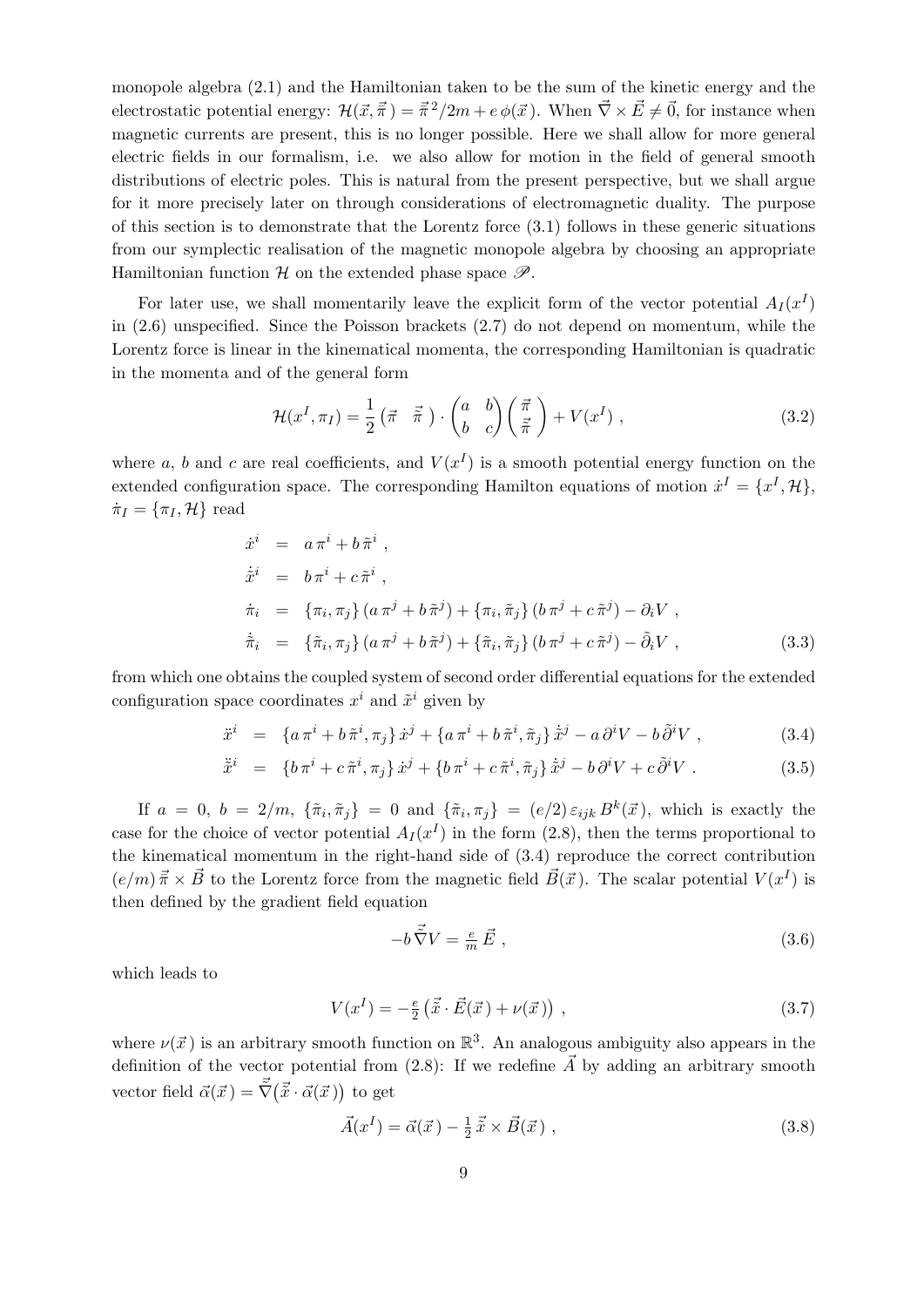then one still generates the magnetic field [\(2.9\)](#page-5-4) and the Poisson bracket  $\{\tilde{\pi}_i, \pi_j\}$  is unchanged, and hence so is the corresponding equation of motion [\(3.4\)](#page-8-0). This ambiguity in the definition of the scalar and vector potentials will be fixed below when we consider conditions for a consistent elimination of the auxiliary degrees of freedom  $(\vec{\tilde{x}}, \vec{\tilde{\pi}})$ .

Setting  $c = 0$ , the equations of motion thus become

<span id="page-9-2"></span>
$$
\ddot{x}_i = \frac{e}{m} \varepsilon_{ijk} \dot{x}^j B^k(\vec{x}) + \frac{e}{m} E_i(\vec{x}), \qquad (3.9)
$$

$$
\ddot{\tilde{x}}_i = \frac{e}{m} \left[ \partial_i \alpha_j(\vec{x}) - \partial_j \alpha_i(\vec{x}) + \left( \varepsilon_{ijk} \partial_l B^k(\vec{x}) - \varepsilon_{ijl} \partial_k B^k(\vec{x}) \right) \tilde{x}^l \right] \dot{x}^j + \frac{e}{m} \varepsilon_{ijk} \dot{\tilde{x}}^j B^k(\vec{x}) + \frac{e}{m} \left( \tilde{x}^j \partial_i E_j(\vec{x}) + \partial_i \nu(\vec{x}) \right).
$$
\n(3.10)

The corresponding Hamiltonian is

<span id="page-9-1"></span>
$$
\mathcal{H}(x^I, \pi_I) = \frac{1}{m} \pi_I \eta^{IJ} \pi_J - \frac{e}{2} \left( \vec{\tilde{x}} \cdot \vec{E}(\vec{x}) + \nu(\vec{x}) \right) , \qquad (3.11)
$$

with the  $O(3,3)$  metric

$$
\eta^{IJ} = \begin{pmatrix} 0 & \delta^i{}_j \\ \delta_i{}^j & 0 \end{pmatrix} . \tag{3.12}
$$

The Hamiltonian [\(3.11\)](#page-9-1) is invariant under rotations in the dynamical symmetry group  $O(3,3) \times$  $O(3,3)$  of the extended phase space coordinates  $(x^I, \pi_I) \in \mathbb{R}^6 \times \mathbb{R}^6$  in the symplectic realisation. The price to pay for the inclusion of generic magnetic fields  $\vec{B}(\vec{x})$  and electric fields  $\vec{E}(\vec{x})$  here is the presence of the auxiliary variables  $\tilde{x}^i$ , whose dynamics are governed by the equation [\(3.10\)](#page-9-2). In the following we will elucidate the physical meaning of the additional degrees of freedom described by the coordinates  $\tilde{x}^i$ .

#### <span id="page-9-0"></span>4 Hamiltonian reduction

In this section we will view the original phase space  $\mathcal P$  as a Hamiltonian reduction of the extended phase space  $\mathscr P$  and analyse whether it is possible to consistently eliminate the auxiliary variables from  $\mathscr{P}$ , in the sense of preserving the Lorentz force equation [\(3.1\)](#page-7-1) for the observable coordinates  $x^i$ . We shall answer this question in the negative: Upon imposing Hamiltonian constraints that get rid of the additional degrees of freedom, our model based on the symplectic realisation of the magnetic monopole algebra cannot lead to a Lorentz force law describing the interaction with magnetic charges and currents. More precisely, we show that introducing suitable constraints recovers the standard model for the motion of electric charge in a source-free magnetic field. However, these Hamiltonian constraints annihilate the contribution to the Lorentz force from the magnetic sources. In particular, for the spherically symmetric magnetic field [\(2.15\)](#page-6-1) they result in either free particle motion, or in the absence of propagating degrees of freedom altogether, i.e. the constrained mechanics is "topological". This exemplifies the role and necessity of the auxiliary coordinates for a consistent Hamiltonian description of the interaction of the electric charge with the background electromagnetic distributions.

In fact, it is rather elementary to see that the restriction of the dynamical system with the Hamiltonian [\(3.11\)](#page-9-1) to the constraint surface  $\mathscr{C}_0$  eliminates all propagating degrees of freedom. Conservation of the primary constraint  $\vec{\phi} = \vec{\tilde{x}} \approx \vec{0}$  gives  $\dot{\phi}^i = {\phi^i, \mathcal{H}} = \frac{2}{n}$  $\frac{2}{m}\pi^i \approx 0$  and so results in the secondary constraint  $\vec{\psi} = \vec{\pi} \approx \vec{0}$ . On the constraint surface  $\mathscr{C}_0$  all constraints  $\Phi^I = (\phi^i, \psi_i)$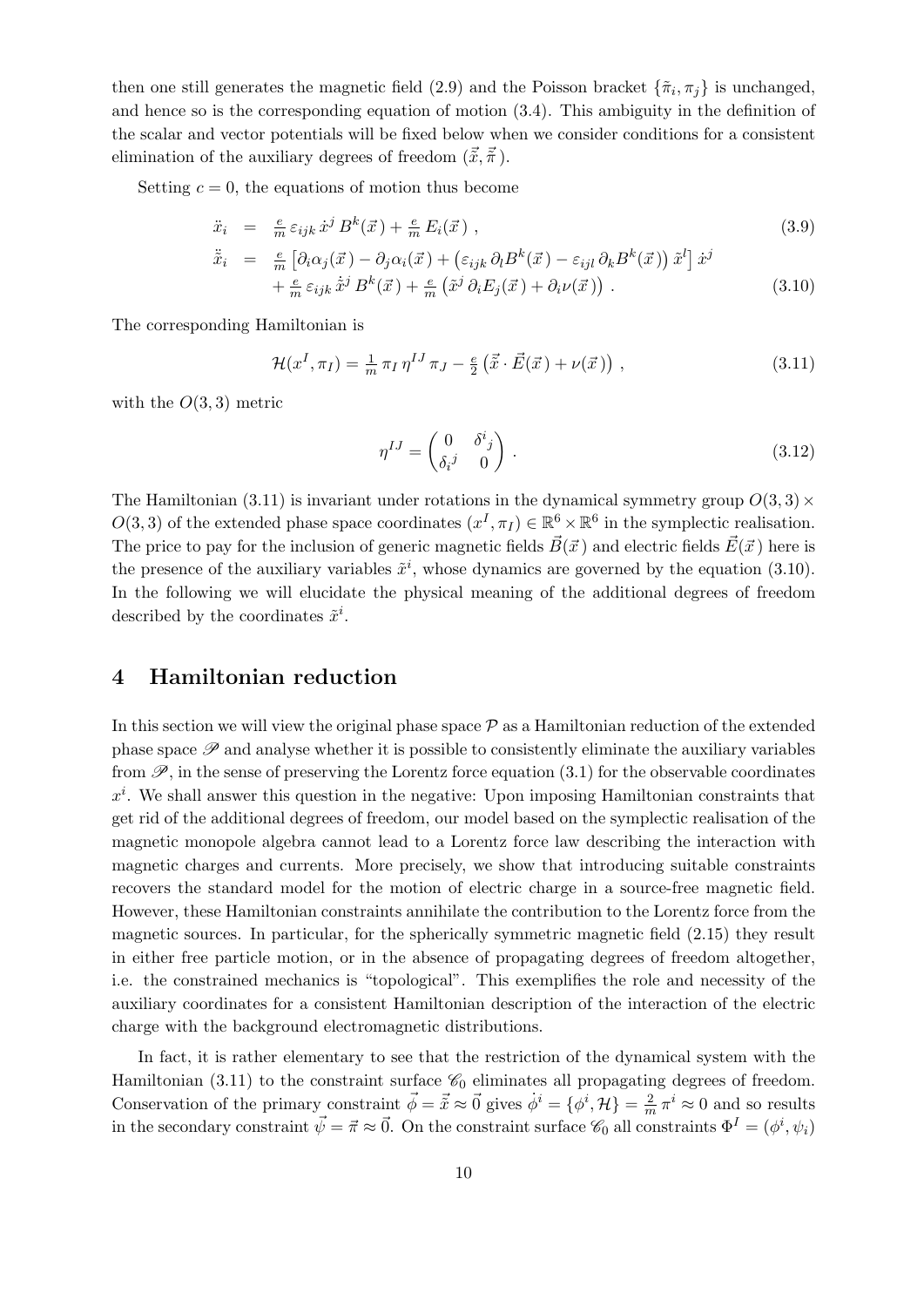have vanishing Poisson brackets among each other and are thus of first class:  $\{\Phi^I, \Phi^J\} \approx 0$ . But six first class constraints in a 12-dimensional phase space kills all dynamics and there are no propagating degrees of freedom.

At this stage, however, we may ask whether, starting from the symplectic realisation of the magnetic monopole algebra, there is some more general constraint surface  $\vec{\phi}(\vec{x}, \vec{\tilde{x}}) \approx \vec{0}$  and Hamiltonian [\(3.2\)](#page-8-1) such that the reduced Hamiltonian dynamics reproduces the Lorentz force [\(3.1\)](#page-7-1). Let us start again with a generic form for the vector potential  $A_I(x^I)$ . The only way to obtain the Lorentz force [\(3.1\)](#page-7-1) from the system of differential equations [\(3.4\)](#page-8-0) and [\(3.5\)](#page-8-0) is via a linear primary constraint of the generic form

<span id="page-10-0"></span>
$$
\vec{\phi} = \vec{\tilde{x}} - \zeta \, \vec{x} \approx \vec{0} \,,\tag{4.1}
$$

for some non-zero real parameter  $\zeta$ . We denote the corresponding constraint surface in  $\mathscr{P}$  by  $\mathscr{C}_{\zeta}$ and global section of the projection  $p: \mathscr{P} \to \mathcal{P}$  by  $s_{\zeta}: \mathcal{P} \to \mathscr{P}$  with  $s_{\zeta}^* \Omega = \Omega|_{\mathscr{C}_{\zeta}}$ . Conservation of the primary constraint [\(4.1\)](#page-10-0) implies the strong relations

<span id="page-10-1"></span>
$$
\frac{\mathrm{d}\phi^i}{\mathrm{d}t} = \{\phi^i, \mathcal{H}\} = (\zeta a - b)\,\pi^i + (\zeta b - c)\,\tilde{\pi}^i \approx 0\,,\tag{4.2}
$$

and the analysis of the constrained Hamiltonian dynamics now depends on which region we consider of the four-dimensional space of parameters  $(a, b, c, \zeta)$ .

Suppose first that the parameters satisfy  $\zeta = \frac{b}{a} = \frac{c}{b}$  $\frac{c}{b}$ . Then [\(4.2\)](#page-10-1) is identically zero, so [\(4.1\)](#page-10-0) are first class constraints in this case. The Hamiltonian [\(3.2\)](#page-8-1) becomes

$$
\mathcal{H}(x^I, \pi_I) = \frac{a}{2} (\vec{\pi} + \zeta \vec{\hat{\pi}})^2 + V(x^I) \ . \tag{4.3}
$$

To obtain the constrained Hamilton equations of motion we introduce the total Hamiltonian  $\mathcal{H}_{\text{tot}} = \mathcal{H} + \vec{u} \cdot \vec{\phi}$ , where  $u_i$  are Lagrange multipliers, and write  $\dot{f} \approx s^*_{\zeta} \{f, \mathcal{H}_{\text{tot}}\}$  on the constraint surface  $\mathscr{C}_{\mathcal{C}}$  for any function f on the extended phase space  $\mathscr{P}$ . Using [\(3.3\)](#page-8-2) the equations of motion for the phase space coordinates now read

$$
\dot{x}^i \approx a \left( \pi^i + \zeta \tilde{\pi}^i \right) ,
$$
\n
$$
\dot{\pi}_i \approx a \left\{ \pi_i, \pi_j \right\} \zeta \left( \pi^j + \zeta \tilde{\pi}^j \right) + a \zeta \left\{ \pi_i, \tilde{\pi}_j \right\} \zeta \left( \pi^j + \zeta \tilde{\pi}^j \right) - \partial_i V_{\zeta} - \zeta u_i ,
$$
\n
$$
\dot{\tilde{x}}^i \approx a \zeta \left( \pi^i + \zeta \tilde{\pi}^i \right) ,
$$
\n
$$
\dot{\tilde{\pi}}_i \approx a \left\{ \tilde{\pi}_i, \pi_j \right\} \zeta \left( \pi^j + \zeta \tilde{\pi}^j \right) + a \zeta \left\{ \tilde{\pi}_i, \tilde{\pi}_j \right\} \zeta \left( \pi^j + \zeta \tilde{\pi}^j \right) + \frac{1}{\zeta} \partial_i V_{\zeta} + u_i ,
$$
\n(4.4)

where  ${\lbrace \pi_I, \pi_J \rbrace}_{\zeta} := s_{\zeta}^* {\lbrace \pi_I, \pi_J \rbrace}$  and  $V_{\zeta}(\vec{x}) := V(\vec{x}, \zeta \vec{x})$ . We now observe that the combination of covariant momenta  $\Pi_i := \pi_i + \zeta \tilde{\pi}_i$  is conserved,  $\dot{\Pi}_i = 0$ , with  $\dot{x}^i = a \Pi^i$  and  $\dot{\tilde{x}}^i = a \zeta \Pi^i$ , which implies  $\ddot{x}^i = \ddot{\ddot{x}}^i = 0$ . Thus instead of the Lorentz force due to the electromagnetic field, we obtain free particle motion for the configuration space degrees of freedom  $\vec{x}$  and  $\vec{\tilde{x}}$ . That is, this region of parameter space is not suitable for our aims.

Henceforth we therefore assume  $\zeta \neq \frac{c}{h}$  $\frac{c}{b}$ . Then [\(4.2\)](#page-10-1) can be represented as a secondary constraint

<span id="page-10-2"></span>
$$
\vec{\psi} = \vec{\tilde{\pi}} - \gamma \,\vec{\pi} \approx \vec{0} \,,\tag{4.5}
$$

where

<span id="page-10-3"></span>
$$
\gamma = -\frac{\zeta a - b}{\zeta b - c} \tag{4.6}
$$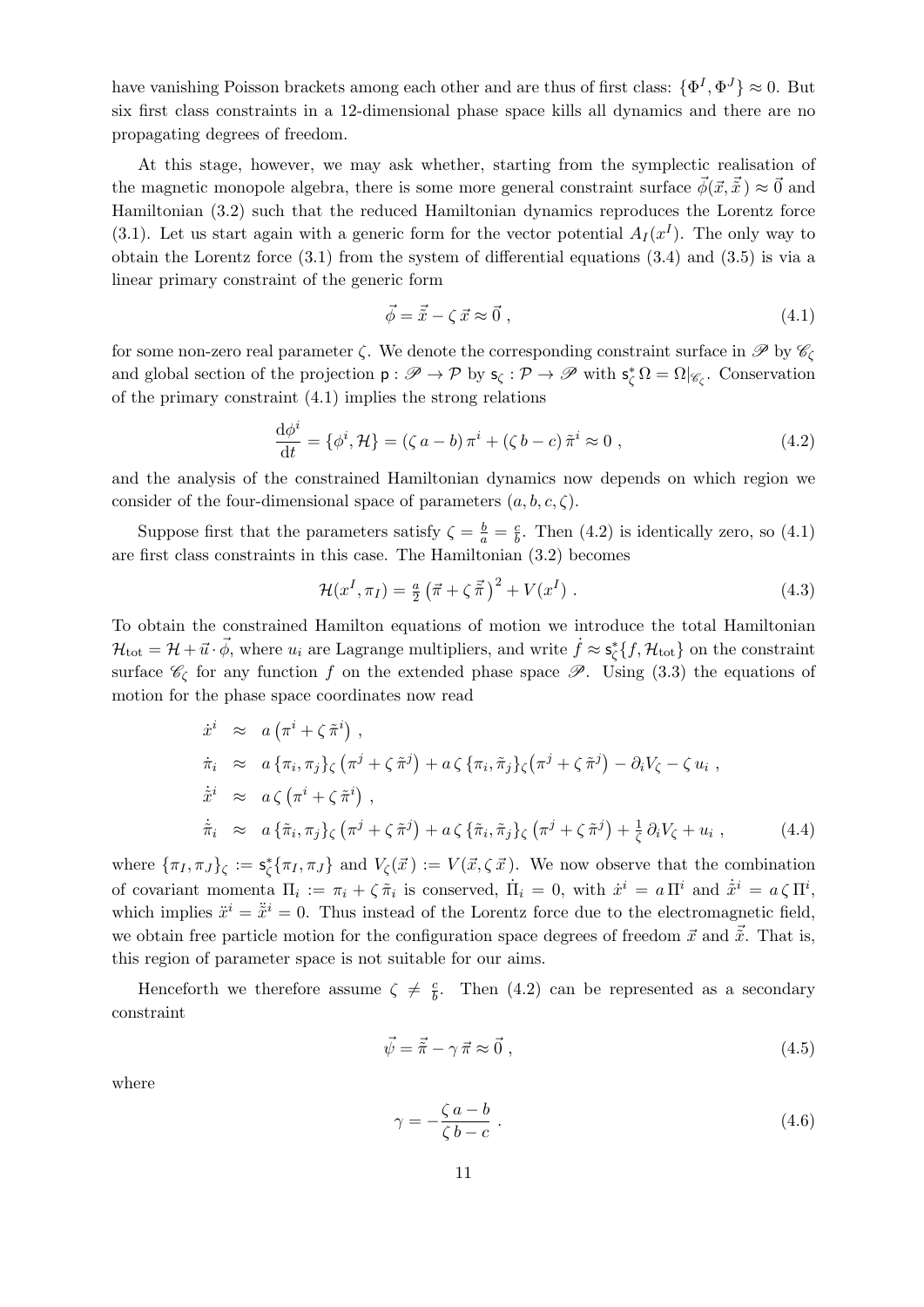Let us now write the total Hamiltonian  $\mathcal{H}_{\text{tot}} = \mathcal{H} + \vec{u} \cdot \vec{\phi} + \vec{v} \cdot \vec{\psi}$ , and solve for the Lagrange multipliers  $u_i$  and  $v^i$ . The Poisson brackets of the constraints are  $\{\psi_i, \phi^j\} = -(1 + \zeta \gamma) \delta_i^j$ , and we suppose that  $\zeta \gamma \neq -1$ , or equivalently  $a \zeta^2 - 2 b \zeta + c \neq 0$ , for otherwise the constraints are of first class implying the absence of propagating degrees of freedom. Then from the strong equality  $\{\phi^i, \mathcal{H}_{tot}\}\approx 0$  one finds  $\vec{v}=\vec{0}$ . Conservation of the constraint [\(4.5\)](#page-10-2) implies the strong relation  $\{\psi_i, \mathcal{H}_{\text{tot}}\} \approx 0$ , from which one thereby obtains

$$
u_i = \frac{1}{1+\zeta\gamma} \left( (a+\gamma b) \left\{ \tilde{\pi}_i - \gamma \pi_i, \pi_j + \zeta \tilde{\pi}_j \right\} \zeta \pi^j + \left( \frac{1}{\zeta} - \gamma \right) \partial_i V_{\zeta} \right) , \tag{4.7}
$$

where we used the identity  $b + \gamma c = \zeta (a + \gamma b)$  that follows from the definition [\(4.6\)](#page-10-3). The resulting equations of motion are given by

$$
\dot{x}^i \approx s_{\zeta}^* \{x^i, \mathcal{H}_{\text{tot}}\} = (a + \gamma b) \pi^i ,
$$
  
\n
$$
\dot{\pi}_i \approx s_{\zeta}^* \{ \pi_i, \mathcal{H}_{\text{tot}}\} = \frac{1}{1 + \zeta \gamma} ((a + \gamma b) \{ \pi_i + \zeta \tilde{\pi}_i, \pi_j + \zeta \tilde{\pi}_j \} \zeta \pi^j - (2 - \zeta \gamma) \partial_i V_{\zeta}) , (4.8)
$$

which lead to the second order differential equations

<span id="page-11-4"></span>
$$
\ddot{x}^i = \frac{a + \gamma b}{1 + \zeta \gamma} \left( \{ \pi^i + \zeta \tilde{\pi}^i, \pi_j + \zeta \tilde{\pi}_j \} _{\zeta} \dot{x}^j - (2 - \zeta \gamma) \partial^i V_{\zeta} \right) . \tag{4.9}
$$

This is exactly the Lorentz force corresponding to the effective magnetic field

<span id="page-11-0"></span>
$$
B_{\text{eff}}^{i} = \frac{m}{e} \frac{a + \gamma b}{1 + \zeta \gamma} \varepsilon^{ijk} \left( \{ \pi_j + \zeta \tilde{\pi}_j, \pi_k + \zeta \tilde{\pi}_k \} _{\zeta} \right), \tag{4.10}
$$

and the effective electric field

<span id="page-11-3"></span>
$$
\vec{E}_{\text{eff}} = -\frac{m}{e} \frac{(a+\gamma b)(2-\zeta \gamma)}{1+\zeta \gamma} \vec{\nabla} V_{\zeta} . \qquad (4.11)
$$

By explicitly calculating the pullback of the Poisson brackets [\(2.7\)](#page-5-5) (as a two-form) to the constraint surface  $\mathscr{C}_{\zeta}$ , the magnetic field [\(4.10\)](#page-11-0) can be written in the form

<span id="page-11-1"></span>
$$
\vec{B}_{\text{eff}} = \frac{m\left(\zeta + 1\right)\left(a + \gamma b\right)}{1 + \zeta \gamma} \vec{\nabla} \times \left(\vec{A}_{\zeta} + \zeta^2 \vec{A}_{\zeta}\right) ,\tag{4.12}
$$

where  $\vec{A}_{\zeta}(\vec{x}) := \vec{A}(\vec{x}, \zeta \vec{x})$ . Since the effective magnetic field is derived from an effective vector potential, it satisfies  $\vec{\nabla} \cdot \vec{B}_{\text{eff}} = 0$  and so cannot be sourced by monopoles. Writing  $\vec{B}_{\text{mag}} =$  $\vec{B} - \vec{B}_{\text{eff}}$ , we can decompose the original magnetic field  $\vec{B}$  as

<span id="page-11-5"></span>
$$
\vec{B} = \vec{B}_{\text{mag}} + \frac{m(\zeta + 1)(a + \gamma b)}{1 + \zeta \gamma} \vec{\nabla} \times (\vec{A}_{\zeta} + \zeta^2 \vec{A}_{\zeta}), \qquad (4.13)
$$

where the magnetic field  $\vec{B}_{\text{mag}}$  with  $\vec{\nabla} \cdot \vec{B}_{\text{mag}} = \vec{\nabla} \cdot \vec{B}$  accounts for the contributions from magnetic charge distributions, while [\(4.12\)](#page-11-1) is the magnetic field created by electric currents and time-varying electric fields. For the Hamiltonian [\(3.11\)](#page-9-1) and the specific choice of vector potential  $A_I(x^I)$  from [\(3.8\)](#page-8-3), one has

<span id="page-11-2"></span>
$$
\vec{B}_{\text{eff}}(\vec{x}) = \frac{\zeta + 1}{2\zeta} \vec{\nabla} \times (\vec{\alpha}(\vec{x}) - \frac{\zeta}{2} \vec{x} \times \vec{B}(\vec{x})). \tag{4.14}
$$

Setting  $\vec{\alpha} = \vec{0}$ , for both spherically symmetric magnetic fields [\(2.4\)](#page-4-5) of a Dirac monopole and [\(2.15\)](#page-6-1) of a uniform magnetic charge distribution, the corresponding effective magnetic field [\(4.14\)](#page-11-2) vanishes and  $\vec{B}_{\text{mag}} = \vec{B}$ ; in these cases, the constrained dynamics describes free particle motion in the absence of a force due to the potential  $V_{\zeta}$ . On the other hand, for the axial magnetic field [\(2.18\)](#page-6-2) with  $\zeta = 1$  we find  $\vec{B}_{\text{eff}} = \frac{3}{2}$  $\frac{3}{2}$  ( $\vec{B}_{\text{axial}} - \vec{B}_{\text{spher}}$ ) and  $\vec{B}_{\text{mag}} = \frac{1}{2}$  $\frac{1}{2}$  (3  $\vec{B}_{\text{spher}} - \vec{B}_{\text{axial}}$ ).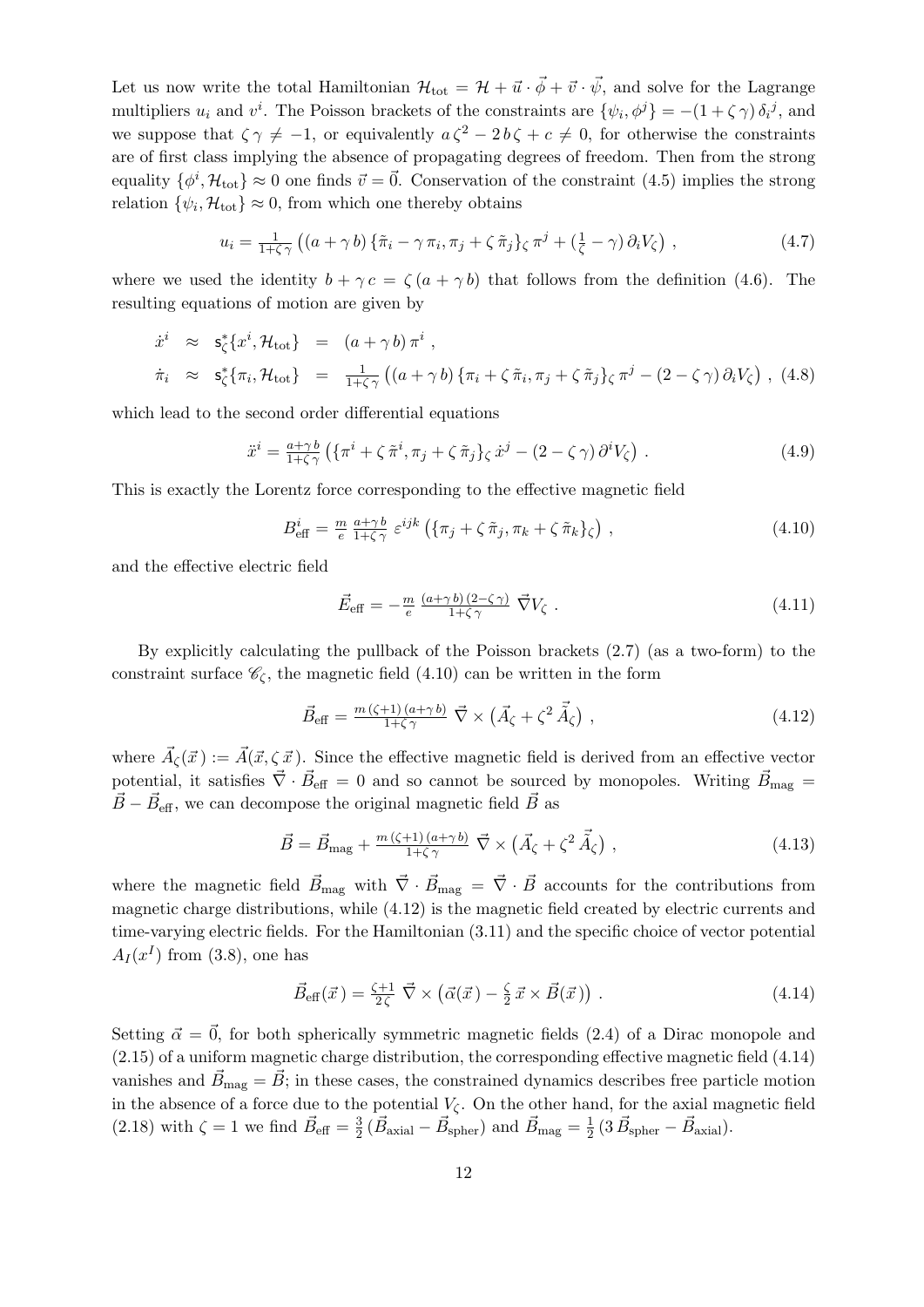Likewise, since the effective electric field [\(4.11\)](#page-11-3) is a gradient field of an effective electrostatic charge distribution, it satisfies  $\vec{\nabla} \times \vec{E}_{\text{eff}} = \vec{0}$  and hence cannot be sourced by magnetic currents. Writing  $\vec{E}_{\text{mag}} = \vec{E} - \vec{E}_{\text{eff}}$ , we can decompose the original electric field  $\vec{E}$  as

$$
\vec{E} = \vec{E}_{\text{mag}} - \frac{m}{e} \frac{(a + \gamma b)(2 - \zeta \gamma)}{1 + \zeta \gamma} \vec{\nabla} V_{\zeta} , \qquad (4.15)
$$

where the electric field  $\vec{E}_{\text{mag}}$  with  $\vec{\nabla} \times \vec{E}_{\text{mag}} = \vec{\nabla} \times \vec{E}$  accounts for the contributions from magnetic currents and time-varying magnetic fields, while [\(4.11\)](#page-11-3) is the electric field sourced by electric charge distributions. For the Hamiltonian [\(3.11\)](#page-9-1) one has

<span id="page-12-0"></span>
$$
\vec{E}_{\text{eff}}(\vec{x}) = \frac{1}{2\zeta} \vec{\nabla} (\zeta \vec{x} \cdot \vec{E}(\vec{x}) + \nu(\vec{x})) \tag{4.16}
$$

We can now ask for which original magnetic fields  $\vec{B}~$  and electric fields  $\vec{E}~$  do the constrained equations of motion [\(4.9\)](#page-11-4) coincide with the original equations from [\(3.9\)](#page-9-2), or equivalently when do the effective magnetic and electric fields from  $(4.14)$  and  $(4.16)$  (with  $\zeta = 1$ ) coincide with the original fields:  $\vec{B}_{\text{eff}} = \vec{B}$  and  $\vec{E}_{\text{eff}} = \vec{E}$ . For the magnetic field, one firstly requires  $\vec{\nabla} \cdot \vec{B} = 0$ , so there exists a magnetic vector potential  $\vec{a}(\vec{x})$  with  $\vec{B} = \vec{\nabla} \times \vec{a}$ . From the identity

$$
\vec{\nabla} \times (\vec{x} \times \vec{B}) = (\vec{\nabla} \cdot \vec{B}) \vec{x} - (\vec{x} \cdot \vec{\nabla}) \vec{B} - 2 \vec{B} , \qquad (4.17)
$$

it follows that this requires  $\vec{\nabla} \times \vec{\alpha} = -\frac{1}{2}$  $\frac{1}{2}$   $(\vec{x} \cdot \vec{\nabla}) \vec{B}$ . Since the vector field  $\vec{\alpha}$  in the definition of the vector potential  $\vec{A}$  from [\(3.8\)](#page-8-3) is arbitrary, we can take

<span id="page-12-1"></span>
$$
\vec{\alpha}(\vec{x}) = \vec{a}(\vec{x}) + \frac{1}{2}\vec{x} \times \vec{B}(\vec{x}). \qquad (4.18)
$$

It is useful to retain the contribution [\(4.18\)](#page-12-1) to the vector potential [\(3.8\)](#page-8-3) even in the more general case whereby  $\vec{\nabla} \cdot \vec{B} \neq 0$ , and using the decomposition [\(4.13\)](#page-11-5) we therefore write

<span id="page-12-2"></span>
$$
\vec{A}(x^{I}) = \vec{a}(\vec{x}) - \frac{1}{2}\vec{x} \times \vec{B}_{\text{mag}}(\vec{x}) - \frac{1}{2}(\vec{\tilde{x}} - \vec{x}) \times \vec{B}(\vec{x}), \qquad (4.19)
$$

where here  $\vec{\nabla} \times \vec{a} = \vec{B}_{\text{eff}}$ . For the spherically symmetric field [\(2.15\)](#page-6-1) the vector potential [\(4.19\)](#page-12-2) coincides with [\(2.17\)](#page-6-3), while for the axial field [\(2.18\)](#page-6-2) it modifies [\(2.20\)](#page-7-2) to

<span id="page-12-4"></span>
$$
\vec{A}_{\text{axial}}(x^I) = \frac{\rho}{4} z (y - 2\tilde{y}, 2\tilde{x} - x, 0) \quad \text{and} \quad \vec{\tilde{A}}_{\text{axial}}(x^I) = \vec{0} \,. \tag{4.20}
$$

In a completely analogous way, we use the arbitrariness of the function  $\nu(\vec{x})$  appearing in the definition the scalar potential  $V(x^I)$  from [\(3.7\)](#page-8-4) to ensure that the effective electric field  $\vec{E}_{\text{eff}}$ from [\(4.11\)](#page-11-3) coincides with the original electric field  $\vec{E}$  when  $\vec{\nabla} \times \vec{E} = \vec{0}$ . In the general case we thus find

<span id="page-12-3"></span>
$$
V(x^{I}) = e\phi(\vec{x}) - \frac{e}{2}\vec{x}\cdot\vec{E}_{\text{mag}}(\vec{x}) - \frac{e}{2}(\vec{x} - \vec{x})\cdot\vec{E}(\vec{x}), \qquad (4.21)
$$

where  $\vec{\nabla}\phi = \vec{E}_{\text{eff}}$ .

We have thereby established that, independently of the choice of the vector potential  $A_I(x^I)$ and Hamiltonian  $\mathcal{H}(x^I, \pi_I)$ , imposition of the Hamiltonian constraints [\(4.1\)](#page-10-0) leads to the Lorentz force with the source-free magnetic and electric fields  $\vec{B}_{\text{eff}}$  and  $\vec{E}_{\text{eff}}$ . Conversely, if the original magnetic and electric fields are source-free then the choices [\(4.19\)](#page-12-2) for the vector potential  $A_I(x^I)$ and [\(4.21\)](#page-12-3) for the scalar potential  $V(x^I)$  ensure that the constrained equations of motion [\(4.9\)](#page-11-4) coincide with the original Lorentz force  $(3.9)$ . Thus *only* in this source-free case can we eliminate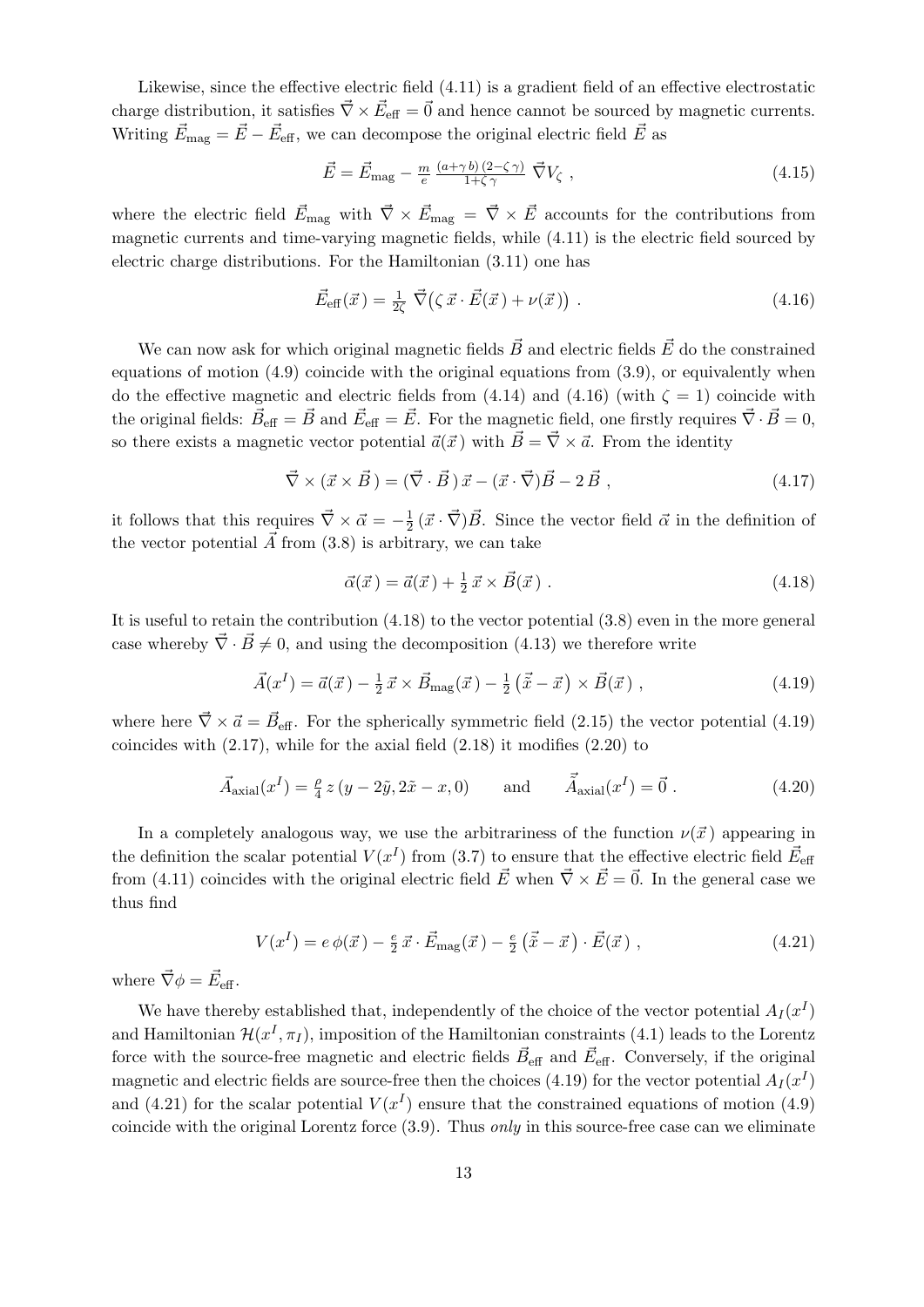the auxiliary variables via Hamiltonian reduction, and thus recover the standard model for the dynamics of electric charges in magnetic and electric fields. From a geometric perspective we have shown that, by fixing the equations of motion  $(3.1)$  as the fundamental entities, there is no polarisation on the extended symplectic algebra which is compatible with both the Lorentz force law and nonassociativity of the magnetic monopole algebra [\(2.1\)](#page-4-1): No polarisation can lead to a nonassociative algebra, and only associative algebras are possible upon Hamiltonian reduction.

# <span id="page-13-0"></span>5 Dyonic motion

Thus far our considerations have treated magnetic and electric fields on almost equal footing, and it is natural to extend our formalism in a way which incorporates the electromagnetic fields symmetrically. In fact, one of the arguments supporting the existence of magnetic monopoles is the desire to extend the electromagnetic duality of vacuum Maxwell theory to cases with sources. Recall that the electromagnetic duality transformation is the map of order four acting on electric and magnetic fields as

<span id="page-13-1"></span>
$$
(\vec{E}, \vec{B}) \longmapsto (\vec{B}, -\vec{E}) . \tag{5.1}
$$

This transformation generates a cyclic subgroup  $\mathbb{Z}_4 \subset SO(2)$  of the global symmetry group of Maxwell theory consisting of electromagnetic duality rotations

<span id="page-13-2"></span>
$$
\begin{pmatrix}\n\vec{E} \\
\vec{B}\n\end{pmatrix}\n\longmapsto\n\begin{pmatrix}\n\cos\theta & \sin\theta \\
-\sin\theta & \cos\theta\n\end{pmatrix}\n\begin{pmatrix}\n\vec{E} \\
\vec{B}\n\end{pmatrix},
$$
\n(5.2)

with  $\theta \in [0, 2\pi)$ , for which  $(5.1)$  is the  $\theta = \frac{\pi}{2}$  member of this family of continuous symmetries.

If a point particle of mass m is a dyon with electric and magnetic charges  $q_e$  and  $q_m$ , respectively, the corresponding Lorentz force law becomes

<span id="page-13-3"></span>
$$
\frac{\mathrm{d}\vec{\pi}}{\mathrm{d}t} = \frac{1}{m}\,\vec{\pi}\times\left(q_e\,\vec{B} - q_m\,\vec{E}\,\right) + q_e\,\vec{E} + q_m\,\vec{B}\,. \tag{5.3}
$$

This equation is invariant under the electromagnetic duality rotations [\(5.2\)](#page-13-2) if the charges of the dyon also transform correspondingly as

<span id="page-13-4"></span>
$$
\begin{pmatrix} q_e \\ q_m \end{pmatrix} \longmapsto \begin{pmatrix} \cos \theta & \sin \theta \\ -\sin \theta & \cos \theta \end{pmatrix} \begin{pmatrix} q_e \\ q_m \end{pmatrix} . \tag{5.4}
$$

A Hamiltonian formalism for the equations of motion [\(5.3\)](#page-13-3) can be developed along the lines of Sections [3](#page-7-0) and [4,](#page-9-0) by simply substituting everywhere the original electric and magnetic fields with the corresponding combinations

$$
e\vec{E} \longrightarrow q_e\vec{E} + q_m\vec{B}
$$
 and  $e\vec{B} \longrightarrow q_e\vec{B} - q_m\vec{E}$ . (5.5)

Our symplectic realisation circumvents the usual problems of electromagnetic duality associated with relating dual vector potentials locally with the original ones. Let us look at two explicit examples in detail.

Consider first the interaction of a pair of dyons in three dimensions. We consider the field [\(2.4\)](#page-4-5) of a Dirac monopole, for which the effective magnetic field vanishes and  $\vec{B}_{\text{mag}} = \vec{B}_{\text{D}}$ , and we also introduce the electric field

$$
\vec{E}_{\mathcal{C}}(\vec{x}) = e \frac{\vec{x}}{|\vec{x}|^3}
$$
\n(5.6)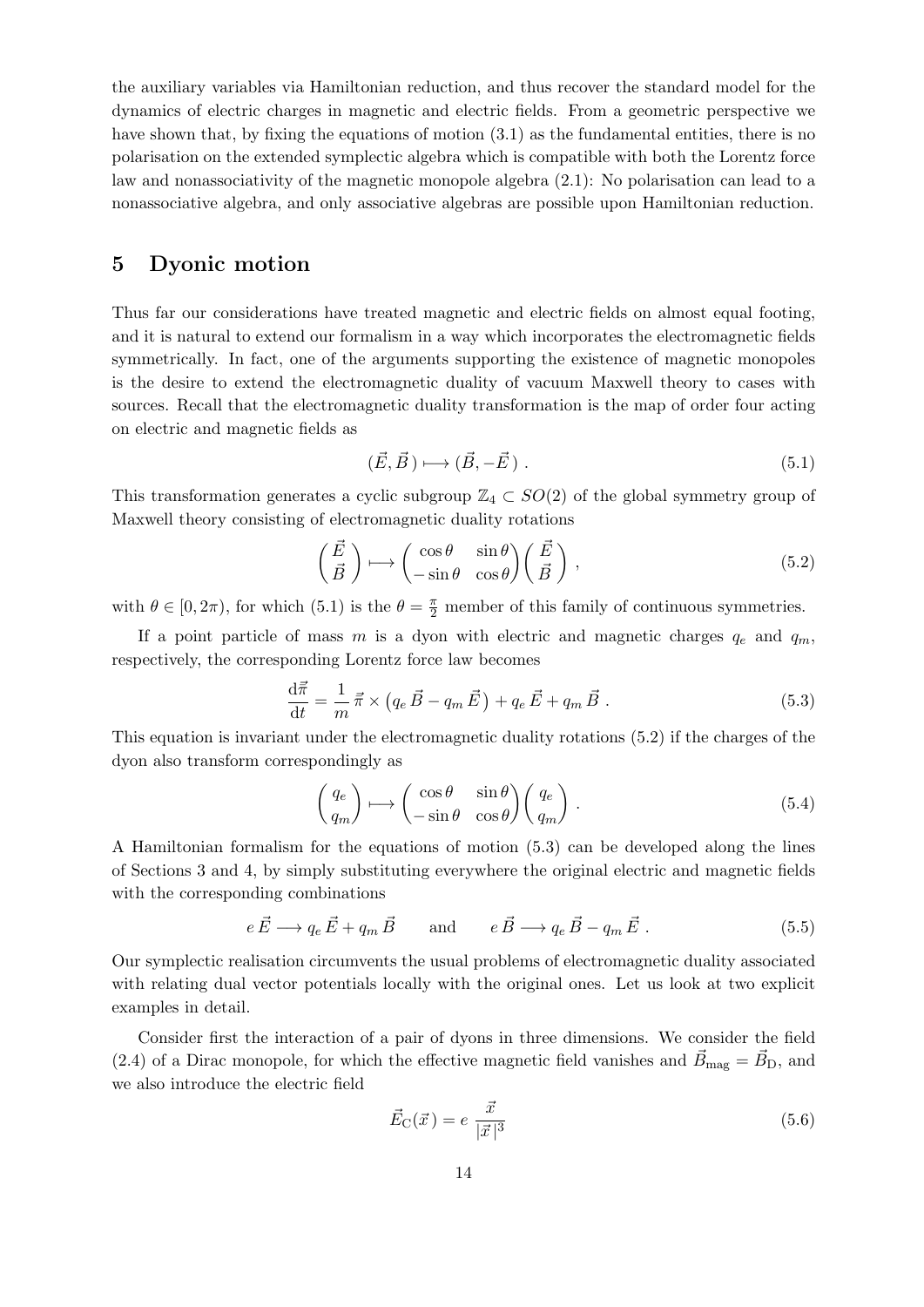corresponding to the Coulomb force exerted by a point charge. Then the prescription of Section [4](#page-9-0) yields the corresponding vector and scalar potentials

$$
\vec{A}_{\mathcal{D}}(x^I) = -\frac{q_e g - q_m e}{2|\vec{x}|^3} \vec{x} \times \vec{x} \quad \text{and} \quad V_{\mathcal{C}}(x^I) = -\frac{q_e e + q_m g}{2|\vec{x}|^3} \vec{x} \cdot (\vec{x} + \vec{\tilde{x}}) \ . \tag{5.7}
$$

Note that, in contrast to [\(2.5\)](#page-4-6), the vector potential on the extended configuration space has no Dirac string singularities and is defined for all  $(\vec{x}, \vec{\tilde{x}}) \in (\mathbb{R}^3 \setminus {\vec{0}}) \times \mathbb{R}^3$ , which coincides with the domain of the magnetic field  $(2.4)$  in  $\mathbb{R}^6$ . The Hamiltonian describing the interaction of two dyons of charges  $(q_m, q_e)$  and  $(q, e)$  is then given by

$$
\mathcal{H}_{\text{DC}}(x^I, p_I) = \frac{2}{m} \vec{\pi}_{\text{D}} \cdot \vec{\tilde{\pi}}_{\text{D}} + V_{\text{C}}(x^I)
$$
  

$$
= \frac{2}{m} \vec{p} \cdot \vec{\tilde{p}} - \frac{1}{m |\vec{x}|^2} (\vec{\tilde{x}} \times \vec{J}) \cdot \vec{\tilde{p}} - \frac{q_e e + q_m g}{2 |\vec{x}|^3} \vec{x} \cdot (\vec{x} + \vec{\tilde{x}}), \quad (5.8)
$$

where the vector

$$
\vec{J} = -\left(q_e g - q_m e\right) \frac{\vec{x}}{|\vec{x}|} \tag{5.9}
$$

is the angular momentum of the electromagnetic field produced by the pair of dyons around the axis through the midpoint separating them. In the quantum mechanics that we consider in Section [7,](#page-19-0) the components of the total angular momentum operator generate the rotation group  $SU(2)$ , and quantum states thereby form representations of  $SU(2)$ . Requiring that they generate a finite-dimensional representation of  $SU(2)$  leads to the quantisation of angular momentum, giving

<span id="page-14-0"></span>
$$
q_e g - q_m e = \frac{\hbar}{2} n \quad \text{with} \quad n \in \mathbb{Z} , \qquad (5.10)
$$

which is just Dirac charge quantisation  $[14, 15]$  $[14, 15]$  $[14, 15]$ . The quantisation condition  $(5.10)$  is preserved by electromagnetic duality rotations [\(5.4\)](#page-13-4) of both sets of dyon charges.

Consider next the motion of a single dyon in the spherically symmetric fields of constant and uniform magnetic and electric charge distributions of densities  $\rho_m$  and  $\rho_e$ , respectively. We assume there are no currents and set

$$
\vec{B}_{\text{spher}} = \frac{\rho_m}{3} \vec{x} \quad \text{and} \quad \vec{E}_{\text{spher}} = \frac{\rho_e}{3} \vec{x} \,. \tag{5.11}
$$

The Lorentz force law reads

<span id="page-14-1"></span>
$$
\frac{\mathrm{d}\vec{\pi}}{\mathrm{d}t} = \frac{q_e \,\rho_m - q_m \,\rho_e}{3m} \,\vec{\pi} \times \vec{x} + \frac{q_e \,\rho_e + q_m \,\rho_m}{3}\,\vec{x} \,. \tag{5.12}
$$

The duality rotation in this case is given by [\(5.4\)](#page-13-4) together with

<span id="page-14-2"></span>
$$
\begin{pmatrix} \rho_e \\ \rho_m \end{pmatrix} \longmapsto \begin{pmatrix} \cos \theta & \sin \theta \\ -\sin \theta & \cos \theta \end{pmatrix} \begin{pmatrix} \rho_e \\ \rho_m \end{pmatrix} . \tag{5.13}
$$

Then the equations of motion [\(5.12\)](#page-14-1) are clearly invariant under the transformations [\(5.4\)](#page-13-4) and [\(5.13\)](#page-14-2), as the rotation group  $SO(2)$  preserves both the natural symplectic form  $\vec{q} \wedge \vec{\rho}$  and inner product  $\vec{q} \cdot \vec{\rho}$  on the two-dimensional vector space  $\mathbb{R}^2$ . Following the prescription of Section [4,](#page-9-0) we find the vector and scalar potentials

$$
\vec{A}_{\text{spher}}(x^I) = -\frac{\binom{q_e}{q_m} \wedge \binom{\rho_e}{\rho_m}}{6} \vec{x} \times \vec{x} \quad \text{and} \quad V_{\text{spher}}(x^I) = -\frac{\binom{q_e}{q_m} \cdot \binom{\rho_e}{\rho_m}}{6} \vec{x} \cdot \vec{x} , \quad (5.14)
$$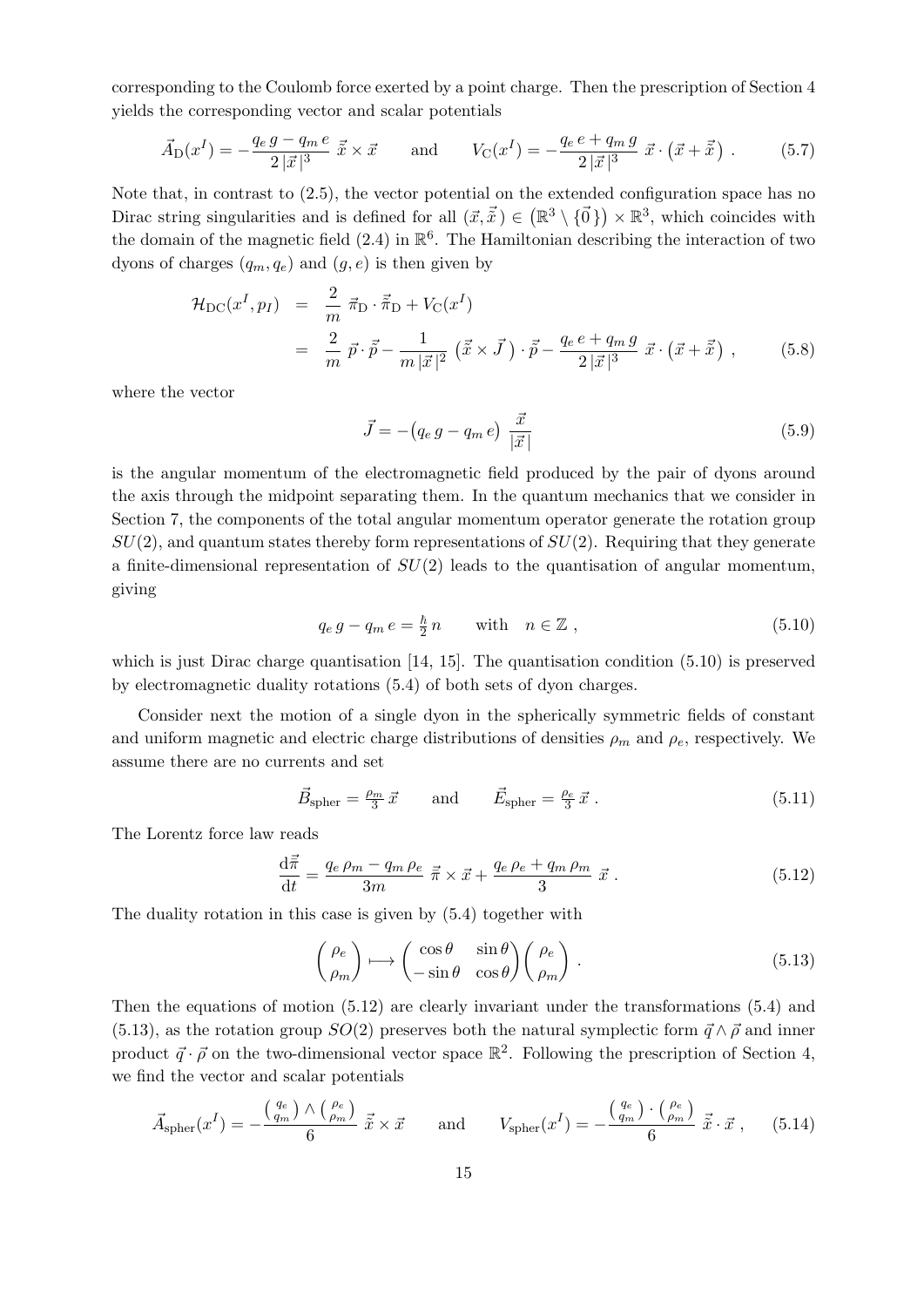and we write the corresponding Hamiltonian on the extended phase space  $\mathscr P$  as

<span id="page-15-2"></span>
$$
\mathcal{H}_{\text{spher}}(x^{I}, p_{I}) = \frac{2}{m} \vec{\pi}_{\text{spher}} \cdot \vec{\tilde{\pi}}_{\text{spher}} + V_{\text{spher}}(x^{I})
$$

$$
= \frac{2}{m} \vec{p} \cdot \vec{p} + \frac{\left(\frac{q_{e}}{q_{m}}\right) \wedge \left(\frac{\rho_{e}}{\rho_{m}}\right)}{3m} \left(\vec{x} \times \vec{x}\right) \cdot \vec{p} - \frac{\left(\frac{q_{e}}{q_{m}}\right) \cdot \left(\frac{\rho_{e}}{\rho_{m}}\right)}{6} \vec{x} \cdot \vec{x} \,. \tag{5.15}
$$

#### <span id="page-15-0"></span>6 Integrability

Let us now address the problem of integrating the Lorentz force equation [\(3.1\)](#page-7-1). The symplectic realisation of the magnetic monopole algebra may be used to consistently formulate the time evolution of classical observables; the Jacobi identity together with the Leibniz rule allows for the implementation of the classical Liouville theorem to construct integrals of motion in principle. We look at this in detail for two particular electromagnetic backgrounds in turn.

Spherically symmetric fields. We consider first the Hamiltonian [\(3.11\)](#page-9-1) with the spherically symmetric magnetic field [\(2.15\)](#page-6-1) and no electric background,  $\vec{E} = \vec{0}$ , which is given by

$$
\mathcal{H}_{\text{spher}}(x^I, p_I) = \frac{2}{m} \,\vec{\pi}_{\text{spher}} \cdot \vec{\tilde{\pi}}_{\text{spher}} = \frac{2}{m} \,\vec{p} \cdot \vec{\tilde{p}} + \frac{e \,\rho}{3m} \left( \vec{\tilde{x}} \times \vec{x} \right) \cdot \vec{\tilde{p}} \,. \tag{6.1}
$$

The solutions of the classical equations of motion [\(3.9\)](#page-9-2) and [\(3.10\)](#page-9-2) are the union of the integral curves of the vector field  $\frac{2}{m}(\vec{\tilde{\pi}}, \vec{\pi}, \frac{e\rho}{6})$  $\frac{e}{6}$  $(\vec{\pi} \times \vec{x} - 2\vec{\tilde{\pi}} \times \vec{\tilde{x}}), \frac{e}{6}$  $\frac{\partial^2 \rho}{\partial \vec{n}} \vec{\pi} \times \vec{x}$  ) on the extended phase space  $\mathscr P$  with the corresponding Hamiltonian flow equations

<span id="page-15-1"></span>
$$
\dot{\vec{x}} = \frac{2}{m}\vec{\tilde{\pi}}, \qquad \dot{\vec{\tilde{x}}} = \frac{2}{m}\vec{\pi}, \qquad \dot{\vec{\pi}} = \frac{e\rho}{3m} \left( \vec{\pi} \times \vec{x} - 2\vec{\tilde{\pi}} \times \vec{\tilde{x}} \right) \qquad \text{and} \qquad \dot{\vec{\tilde{\pi}}} = \frac{e\rho}{3m} \vec{\tilde{\pi}} \times \vec{x} \,. \tag{6.2}
$$

We need to find from these flow equations a sextuple of integrals of motion  $(\mathcal{I}_1, \ldots, \mathcal{I}_6)$ , i.e.  $\dot{\mathcal{I}}_I = {\mathcal{I}_I, \mathcal{H}} = 0$  for  $I = 1, \ldots, 6$ . Several integrals of motion are readily found: As usual, the Hamiltonian

$$
\mathcal{I}_1 = \mathcal{H}_{\text{spher}} \tag{6.3}
$$

is trivially conserved, and so is the kinetic energy

$$
\mathcal{I}_2 = \frac{2}{m}\,\vec{\tilde{\pi}}^2\tag{6.4}
$$

which follows easily from [\(6.2\)](#page-15-1) as  $\dot{\mathcal{I}}_2 = \frac{4}{n}$  $\frac{4}{m}\vec{\tilde{\pi}} \cdot \dot{\tilde{\vec{\pi}}} = 0$ . There is also the azimuthal angular momentum

$$
\mathcal{I}_3 = -\vec{L}^2 \,,\tag{6.5}
$$

which corresponds geometrically to the volume of the tetrahedron  $\Delta(\vec{x}, 2 \vec{\tilde{\pi}}, \vec{L})$  in the extended phase space  $\mathscr P$  formed by the position vector  $\vec x$ , the kinematical momentum  $2 \vec{\tilde{\pi}}$ , and the orbital angular momentum  $\vec{L} = 2 \vec{x} \times \vec{\tilde{\pi}}$  of the charged particle. The proof that  $\mathcal{I}_3 = -4 (\vec{x} \times \vec{\tilde{\pi}})^2$  is a conserved quantity easily follows from the triple scalar product identity

$$
\mathcal{I}_3 = 2\,\vec{x} \cdot (\vec{L} \times \vec{\pi}) = 4\,(\vec{x} \cdot \vec{\pi})^2 - 4\,\vec{x}^2\,\vec{\pi}^2 \tag{6.6}
$$

together with [\(6.2\)](#page-15-1).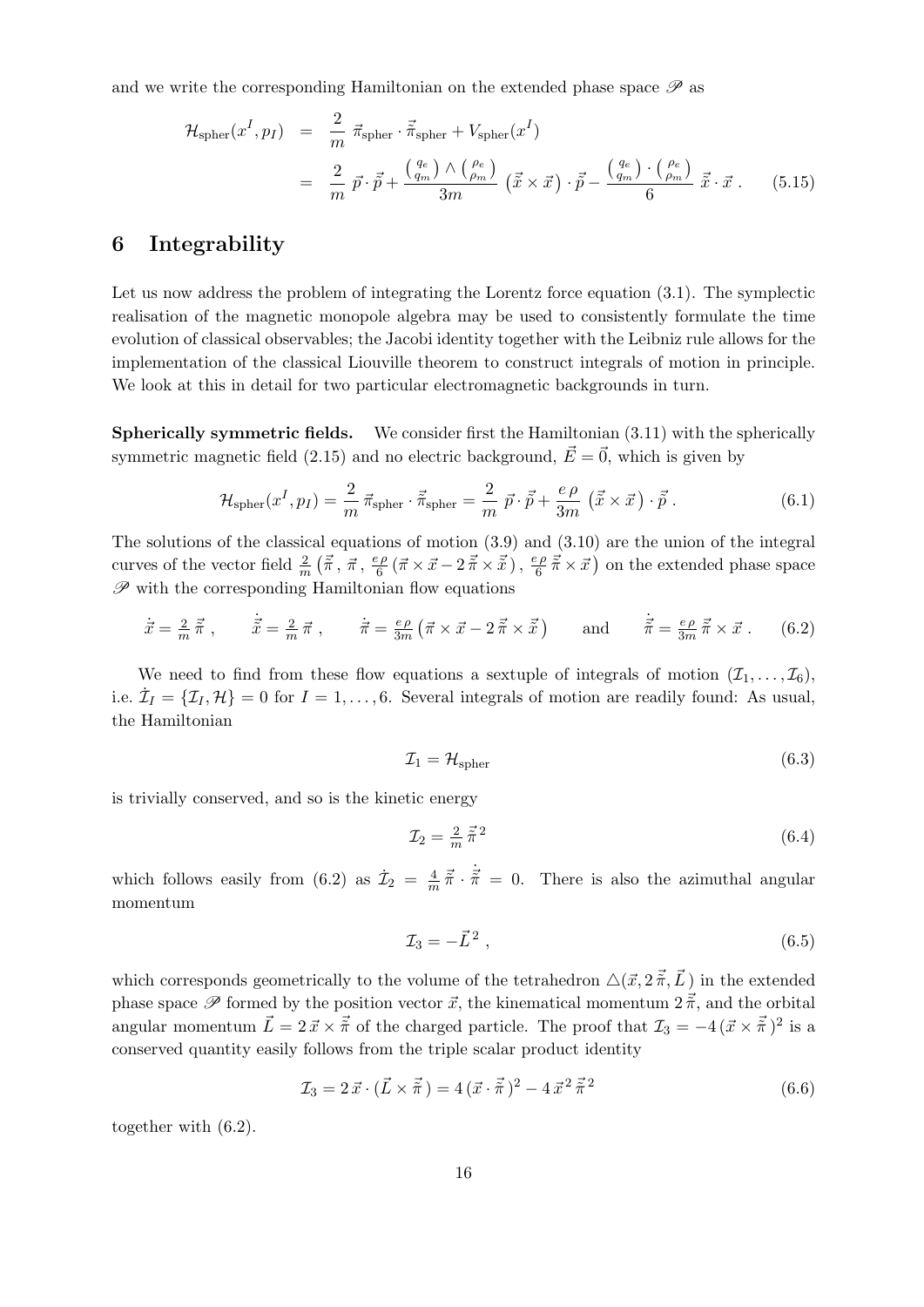However, in addition to commuting with the Hamiltonian  $H$ , these three integrals of motion are in involution with each other and therefore do not produce any new conserved quantities. We have not been able to find another three integrals of motion that would enable the integration of the Hamilton equations of motion on the extended phase space  $\mathscr{P}$ . This problem is also considered directly in the original phase space  $\mathcal{P}$  by [\[2\]](#page-35-0) where it is suggested that, despite its spherical symmetry, the Lorentz force equations  $(3.1)$  in the magnetic field  $(2.15)$  do not appear to be integrable. This is in marked contrast to the case of the magnetic field [\(2.4\)](#page-4-5) of a Dirac monopole, for which the Hamiltonian on extended phase space becomes

<span id="page-16-0"></span>
$$
\mathcal{H}_{\mathcal{D}}(x^I, p_I) = \frac{2}{m} \vec{\pi}_{\mathcal{D}} \cdot \vec{\tilde{\pi}}_{\mathcal{D}} = \frac{2}{m} \vec{p} \cdot \vec{\tilde{p}} + \frac{eg}{m|\vec{x}|^3} (\vec{\tilde{x}} \times \vec{x}) \cdot \vec{\tilde{p}}.
$$
\n(6.7)

In this case integrability is ensured by conservation of the Poincaré vector

$$
\vec{K} = \frac{2}{m}\ \vec{x} \times \vec{\tilde{p}} - \frac{eg}{m}\ \frac{\vec{x}}{|\vec{x}|} \ , \tag{6.8}
$$

which is proportional to the sum of the orbital angular momentum  $\vec{L}$  with the angular momentum of the electromagnetic field due to the electric charge and the Dirac monopole; one easily checks that the components of  $\vec{K}$  commute with the extended Hamiltonian [\(6.7\)](#page-16-0) and also with the kinetic energy  $\frac{2}{m}\vec{\pi}^2$ . In particular, the Dirac charge quantisation condition [\(5.10\)](#page-14-0) in this case simplifies to

<span id="page-16-1"></span>
$$
e g = \frac{\hbar}{2} n \qquad \text{with} \quad n \in \mathbb{Z} \ . \tag{6.9}
$$

The conservation of the Poincaré vector ensures that the charged particle never reaches the location of the monopole [\[2\]](#page-35-0), as it precesses around the direction  $\vec{K}$  with time-varying angular frequency and the motion is confined to the surface of a cone whose apex is the location of the monopole.

It was shown in [\[2\]](#page-35-0) that the motion of an electric charge in the magnetic field [\(2.15\)](#page-6-1) can be effectively described as the dynamics in the field of a single Dirac monopole with some frictional force: After a suitable time reparameterisation, the Lorentz force [\(3.1\)](#page-7-1) can be brought to the form

$$
m\ddot{\vec{x}} + \lambda(t)\dot{\vec{x}} = e\dot{\vec{x}} \times \vec{B}_{\text{D}} , \qquad (6.10)
$$

where the time-dependent friction coefficient  $\lambda(t)$  captures the uniform distribution of magnetic charge. In particular, the motion is no longer confined in any direction. This interpretation lends a physical explanation for the necessity of keeping auxiliary degrees of freedom in order to reproduce the correct equations of motion [\(3.1\)](#page-7-1) as we demonstrated in Section [4:](#page-9-0) A consistent Hamiltonian description of dissipative dynamics with friction typically requires the introduction of additional degrees of freedom describing the reservoir which is needed to absorb the dissipated energy, see Appendix [B.](#page-33-0) This analogy will be especially prominent when we consider the quantisation of this system below. For dissipative systems the auxiliary degrees of freedom are needed to conserve the total energy. In the present case the energy is already conserved in the "physical" sector, suggesting that there may be another physical quantity which is not conserved in the physical subsystem but only in the complete doubled system. It would be interesting to understand this further in order to better clarify the physical meaning of the auxiliary coordinates in our case.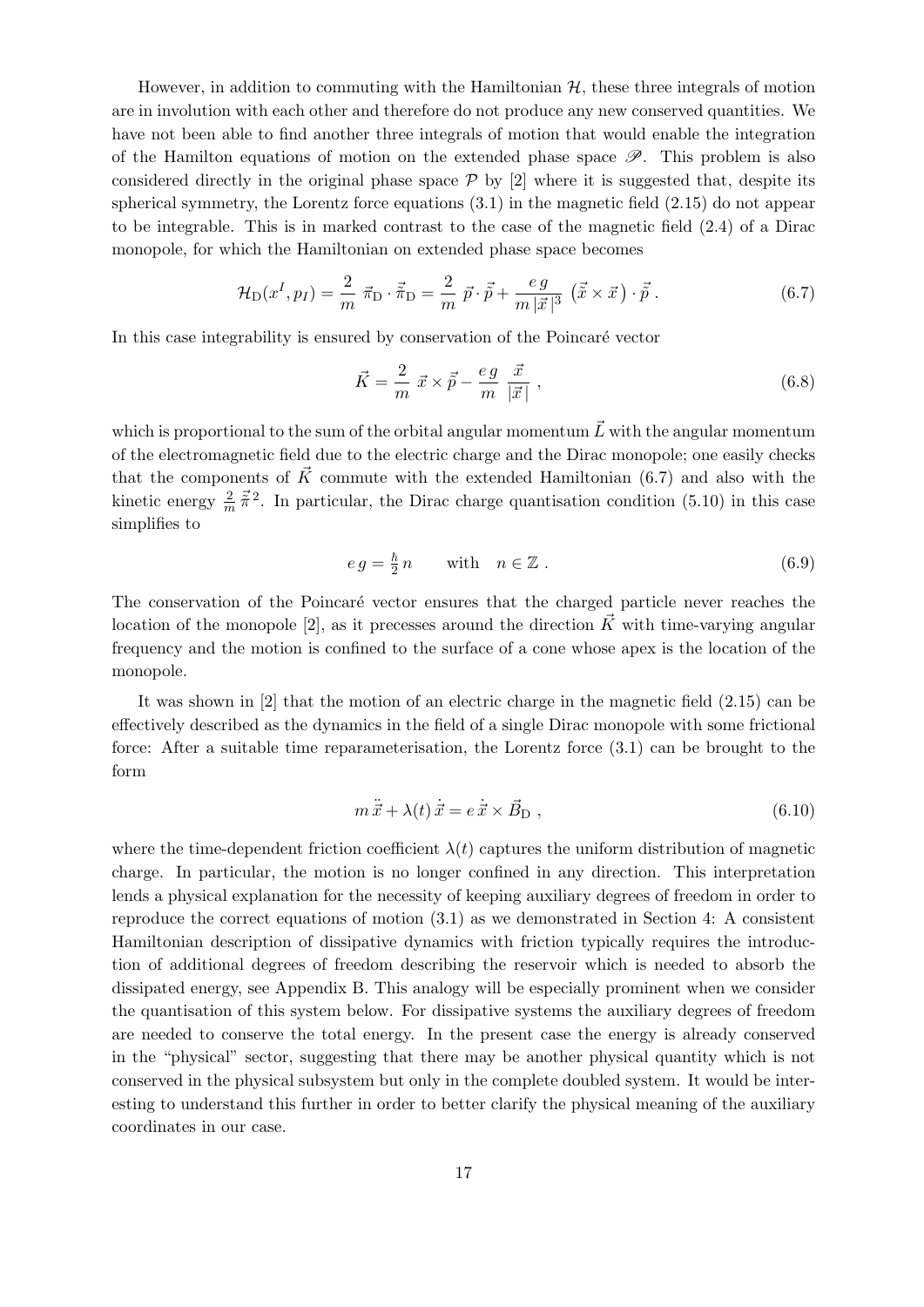Axial fields. The situation is remarkably simpler in the case of the axial magnetic field [\(2.18\)](#page-6-2). Let us first study the dynamics of the physical coordinates. The Lorentz force in components from  $(3.9)$  reads

<span id="page-17-0"></span>
$$
\dot{\tilde{\pi}}_x = \omega z \tilde{\pi}_y , \qquad \dot{\tilde{\pi}}_y = -\omega z \tilde{\pi}_x \qquad \text{and} \qquad \dot{\tilde{\pi}}_z = 0 , \qquad (6.11)
$$

where  $\omega = e \rho/m$  and we assume here that  $e \rho > 0$ . From the third equation we discover another integral of motion given by the kinematical momentum in the direction of the magnetic field, and from it we get  $z(t) = v_z t + z_0$ . With the appropriate choice of origin of coordinates, we may set the initial position to  $z_0 = 0$ .  $v_z$  is the constant velocity in the z-direction, and we suppose that  $v_z > 0$ . Note that the Lorentz force in [\(6.11\)](#page-17-0) is different from the force exerted by the timedependent magnetic field  $\vec{B}_t = (0, 0, v_z \rho t)$  that would create an electric field  $\vec{E} = v_z \rho (y, -x, 0)$ , which is absent from  $(6.11)$ . We will incorporate an electric background below to properly simulate dyonic motion, but for the moment we focus on the solutions to the system [\(6.11\)](#page-17-0).

From the second equation we then find  $\tilde{\pi}_x = -\frac{\dot{\tilde{\pi}}_y}{\omega v_z t}$ , and so the first equation gives

<span id="page-17-1"></span>
$$
\ddot{\tilde{\pi}}_y - \frac{1}{t}\dot{\tilde{\pi}}_y + \omega^2 v_z^2 t^2 \tilde{\pi}_y = 0.
$$
 (6.12)

We thus encounter dissipative dynamics as in the case of spherical symmetry: This is the equation of motion for a damped harmonic oscillator in one dimension with time-dependent frequency and friction coefficient. The solution of [\(6.12\)](#page-17-1) with the initial conditions  $\tilde{\pi}_x(0) = 0$ and  $\tilde{\pi}_y(0) = m v_y/2$  yields the kinematical momenta

<span id="page-17-2"></span>
$$
2\,\tilde{\pi}_x(t) = m\,v_y\sin\left(\frac{\omega\,v_z}{2}\,t^2\right) \qquad \text{and} \qquad 2\,\tilde{\pi}_y(t) = m\,v_y\cos\left(\frac{\omega\,v_z}{2}\,t^2\right) \,. \tag{6.13}
$$

The classical trajectories starting from the origin are then given in terms of the Fresnel integrals  $S(u) = \int_0^u \sin(\frac{\pi}{2})$  $(\frac{\pi}{2} t^2)$  dt and  $C(u) = \int_0^u \cos(\frac{\pi}{2})$  $\frac{\pi}{2}$  t<sup>2</sup>) dt as

$$
x(t) = v_y \sqrt{\frac{\omega v_z}{\pi}} S\left(\sqrt{\frac{\pi}{\omega v_z}} t\right) \quad \text{and} \quad y(t) = v_y \sqrt{\frac{\omega v_z}{\pi}} C\left(\sqrt{\frac{\pi}{\omega v_z}} t\right). \quad (6.14)
$$

A parameteric plot of the solution  $\vec{x}(t) = (x(t), y(t), v_z t)$  is displayed in Figure [1.](#page-18-0) The trajectory of the electric charge is an Euler spiral along the straight line  $(v_y \sqrt{\frac{\omega v_z}{4\pi}} , v_y \sqrt{\frac{\omega v_z}{4\pi}} , v_z t)$  in this case, to which the solution asymptotes at  $t \to \infty$ . The particle moves with uniform velocity along the direction of the magnetic field and its motion in the plane perpendicular to the field is confined. This is analogous to motion in a uniform magnetic field  $\vec{B}$ , wherein [\(6.12\)](#page-17-1) is replaced by the standard equation of motion for the one-dimensional harmonic oscillator with the cyclotron frequency  $\omega_{\rm cyc} = e |\vec{B}|/m$  and the charged particle follows a helicoidal trajectory with uniform velocity along the direction of  $\vec{B}$ .

Let us now consider the motion of a dyon in this magnetic background by including an axial electric field  $\vec{E} = (0, 0, \varrho z)$ , with  $e \varrho > 0$ , which yields a harmonic force corresponding to a confining potential  $V = \frac{e \varrho}{2}$  $\frac{2}{2}z^2$  in the z-direction. In this case the time evolution of the axial position coordinate with the initial conditions  $z(0) = 0$  and  $\dot{z}(0) = v_z$  is given by  $z(t) =$  $v_z \sin(\varpi t)/\varpi$ , with oscillation frequency  $\varpi = \sqrt{2 e \varrho/m}$ . The differential equation for the kinematical momentum  $2 \tilde{\pi}_y$  then becomes

$$
\ddot{\tilde{\pi}}_y - \varpi \cot(\varpi t) \dot{\tilde{\pi}}_y + \frac{\omega^2 v_z^2}{\varpi^2} \sin^2(\varpi t) \tilde{\pi}_y = 0 , \qquad (6.15)
$$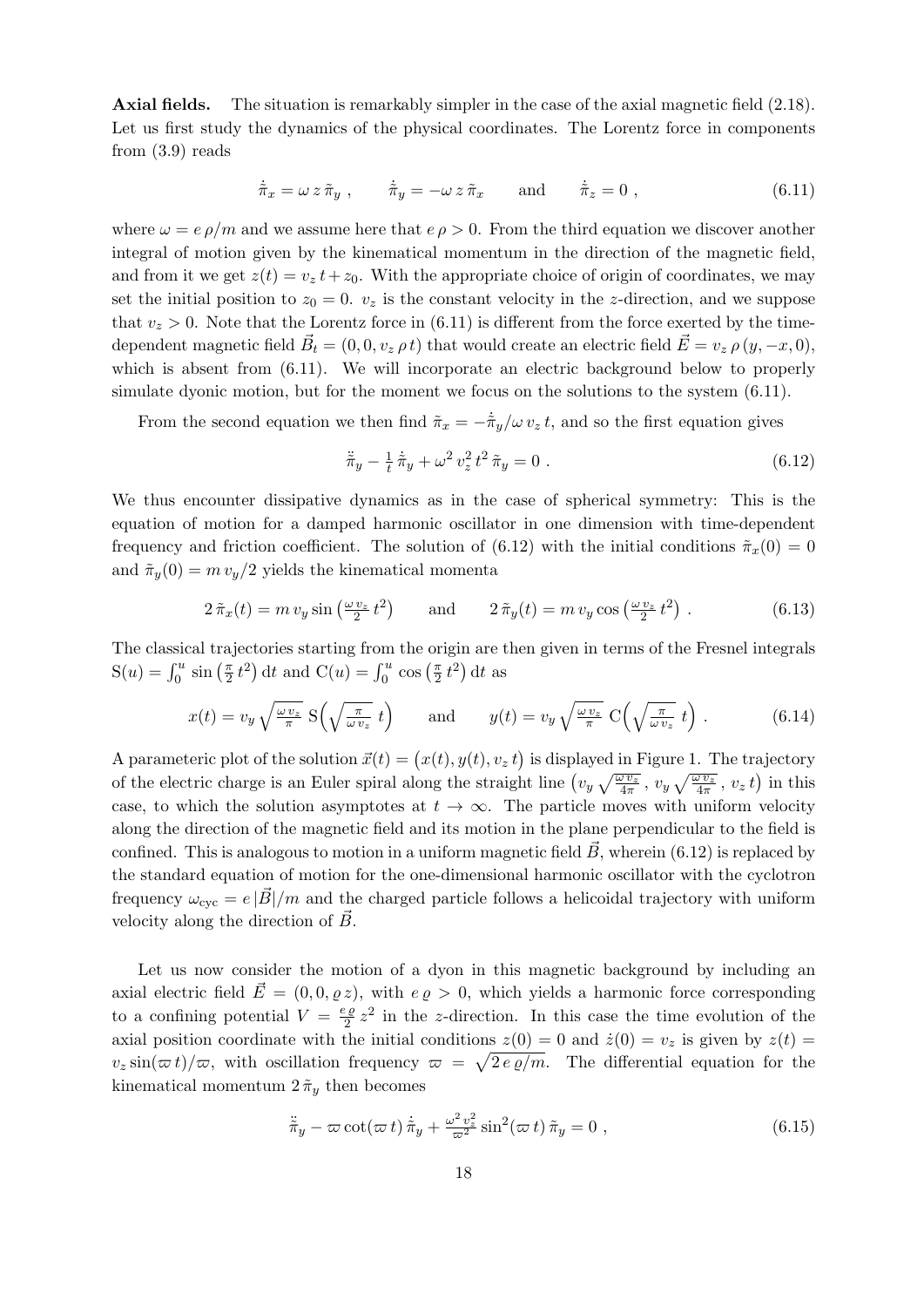

<span id="page-18-0"></span>Figure 1: Motion of an electric charge in a linear magnetic field along a fixed vector.

which reduces to [\(6.12\)](#page-17-1) in the limit  $\rho = 0$ . For the special electric charge density  $\rho = m/2e$ , i.e.  $\varpi = 1$ , the appropriate choice of initial data gives the solutions

$$
\tilde{\pi}_x(t) = \cos(\omega v_z \cos t) \quad \text{and} \quad \tilde{\pi}_y(t) = \sin(\omega v_z \cos t) . \tag{6.16}
$$

By electromagnetic duality, we should also set the magnetic charge density to  $\rho = m/2e$ , i.e.  $\omega =$ 1/2. Since  $\cos(\frac{v_z}{2} \cos t) \ge \cos(\frac{v_z}{2}) > 0$  if  $v_z \le 3$ , the position coordinate  $x(t)$  then increases monotonically with time, so that the motion deconfines in the  $(x, y)$ -plane after confining the motion along the z-direction. That is, the three-dimensional motion cannot be completely confined, contrary to the expectations of [\[7\]](#page-35-3). This suggests that the corresponding quantum Hamiltonian exhibits a continuous energy spectrum. Below we shall investigate various aspects of the quantum mechanics of electric charge in the monopole background within our symplectic realisation.

Finally, we look at the dynamics of the auxiliary coordinates. With the physical solution  $(6.13)$ , from  $(3.10)$  they evolve according to the equations of motion

$$
\dot{\pi}_x = \omega v_z \left( t \pi_y + \frac{m}{2} \tilde{y} - \frac{m v_y}{2} t \cos(\frac{\omega v_z}{2} t^2) \right),
$$
\n
$$
\dot{\pi}_y = -\omega v_z \left( t \pi_x + \frac{m}{2} \tilde{x} - \frac{m v_y}{2} t \sin(\frac{\omega v_z}{2} t^2) \right),
$$
\n
$$
\dot{\pi}_z = \frac{m \omega v_y}{2} \left( \cos(\frac{\omega v_z}{2} t^2) \tilde{x} - \sin(\frac{\omega v_z}{2} t^2) \tilde{y} \right).
$$
\n(6.17)

Thus the auxiliary degrees of freedom obey a complicated inhomogeneous system of coupled differential equations, which we have not been able to integrate; it would be interesting to better understand the physical significance of the auxiliary coordinates from these equations. This is in marked contrast to the case of a uniform magnetic field  $\vec{B}$ , whereby [\(3.10\)](#page-9-2) would yield precisely the same Lorentz force law for the auxiliary variables, as expected since in that case the constraints [\(4.1\)](#page-10-0) and [\(4.5\)](#page-10-2) can be consistently imposed.

This example illustrates that the symplectic realisation is not always necessary for the integrability of the classical motion. However, it is necessary for a proper formulation of geometric quantisation, i.e. for a description of the "canonical" quantum mechanics. This is analogous to the situation of an electric charge in the background of a Dirac monopole, wherein the classical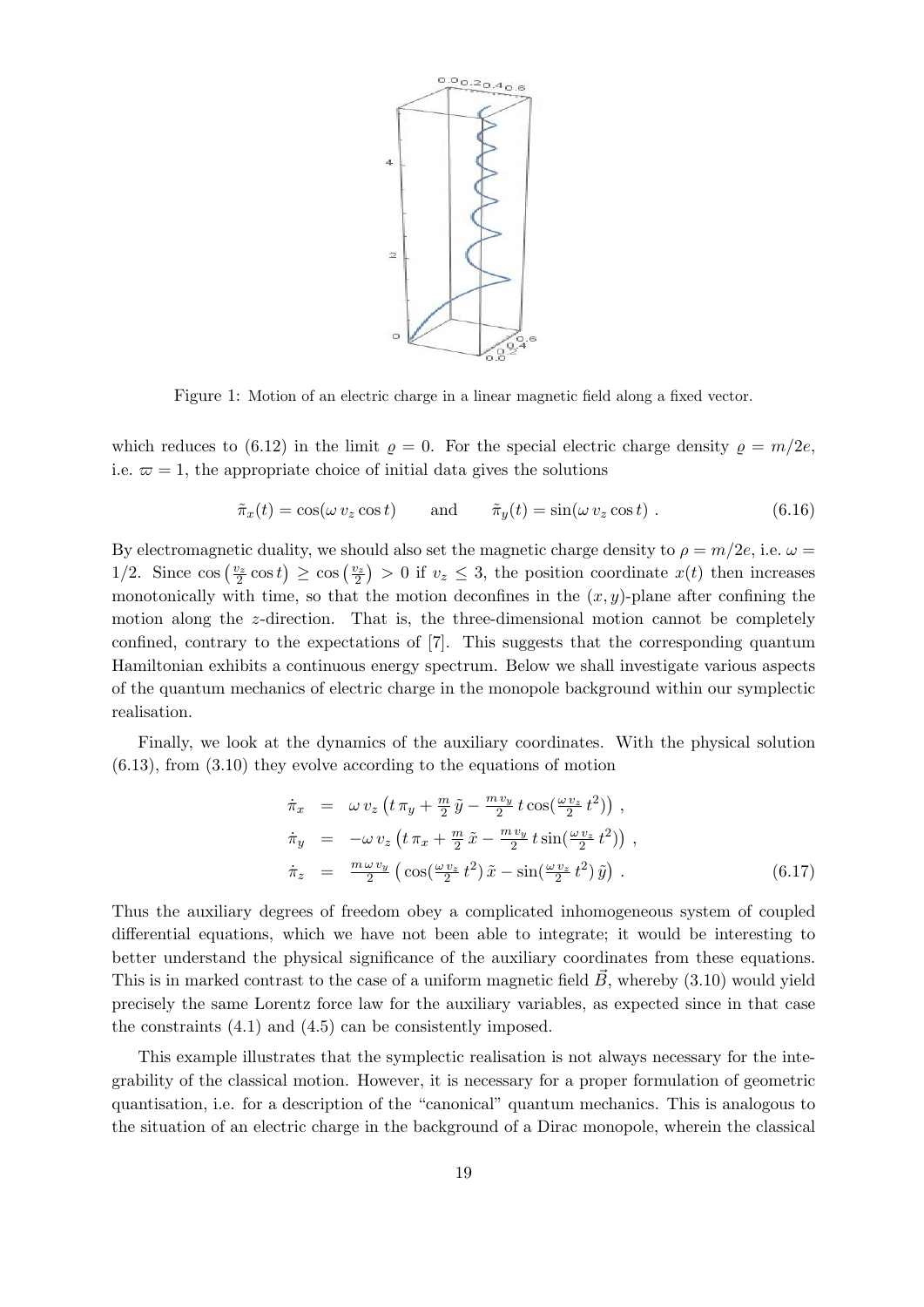equations of motion can be integrated without an action formalism, but for quantisation it is necessary to construct a suitable vector potential in order to define a Hamiltonian.

### <span id="page-19-0"></span>7 Quantum dynamics from symplectic realisation

In this section we describe the quantisation of the dynamical system with Poisson brackets [\(2.10\)](#page-5-0) and Hamiltonian [\(3.11\)](#page-9-1). We shall mostly ignore the electric background in our discussion and set the scalar potential to  $V = 0$ . In the Schrödinger polarisation, the quantum Hilbert space  $\mathscr{H} = L^2(\mathbb{R}^6)$  consists of square-integrable wavefunctions  $\Psi$  (with respect to the standard Lebesgue measure) on the extended configuration space of the charged particle, which later on we will treat geometrically as sections of the trivial line bundle over  $\mathbb{R}^6$  with connection  $A_I$ . On H we represent position operators  $\hat{x}^I$  as multipliers,  $(\hat{x}^I\Psi)(x) = x^I \Psi(x)$  with  $x^I = (x^i, \tilde{x}^i)$ , and the canonical momentum operators  $\hat{p}_I$  as derivatives,  $(\hat{p}_I \Psi)(x) = -i \hbar \partial_I \Psi(x)$  with  $\partial_I = (\partial_i, \tilde{\partial}_i)$ . Then the kinematical momentum operators

<span id="page-19-4"></span>
$$
\widehat{\pi}_I = (\widehat{\pi}_i, \widehat{\widehat{\pi}}_i) = -\mathrm{i}\,\hbar\,\partial_I - e\,A_I \tag{7.1}
$$

define covariant differentiation on the trivial line bundle.

The corresponding quantum Hamiltonian is

<span id="page-19-1"></span>
$$
\widehat{\mathcal{H}} = \frac{1}{m}\,\widehat{\pi}_I\,\eta^{IJ}\,\widehat{\pi}_J = \frac{1}{m}\left(\widehat{\pi}_i\,\widehat{\tilde{\pi}}^i + \widehat{\tilde{\pi}}_i\,\widehat{\pi}^i\right) = \frac{2}{m}\left(-\mathrm{i}\,\hbar\,\vec{\nabla} - e\,\vec{A}\right)\cdot\left(-\mathrm{i}\,\hbar\,\vec{\nabla} - e\,\vec{\tilde{A}}\right)\,. \tag{7.2}
$$

The probability current  $\mathcal{J}^I = (\mathcal{J}^i, \tilde{\mathcal{J}}^i)$  for a given state  $\Psi$  is defined by

$$
\mathcal{J}^I = \frac{1}{m} \left( \left( \Psi^* \eta^{IJ} \widehat{p}_J \Psi - \Psi \eta^{IJ} \widehat{p}_J \Psi^* \right) - 2 \, e \, \eta^{IJ} \, A_J \, |\Psi|^2 \right) \,. \tag{7.3}
$$

Since the energy is conserved, as we have discussed in Section [6,](#page-15-0) it suffices to consider stationary states  $\Psi$  which vary simply with a time-dependent phase and we can study energy eigenvalues  $\mathcal E$  of the quantum Hamiltonian [\(7.2\)](#page-19-1) via the time-independent Schrödinger equation

<span id="page-19-2"></span>
$$
\hat{\mathcal{H}}\Psi = \mathcal{E}\Psi \tag{7.4}
$$

Due to [\(7.4\)](#page-19-2), in a stationary state the probability current is conserved,

$$
\partial_I \mathcal{J}^I = 0 \tag{7.5}
$$

and hence the quantum theory is also unitary.

This quantum theory is defined on a six-dimensional configuration space  $(x^i, \tilde{x}^i)$ . In particular, the probability current also has six components. Just as in the classical situation considered in Section [4,](#page-9-0) we can try to eliminate the auxiliary degrees of freedom via quantum Hamiltonian reduction by imposing the constraints [\(4.1\)](#page-10-0) and [\(4.5\)](#page-10-2) (with  $\zeta = \gamma = 1$ ) at the quantum level, i.e. by restricting to the subspace  $\mathscr{H}_{\text{phys}} \subset \mathscr{H}$  of physical states  $\Psi_{\text{phys}}$  which are annihilated by the constraint operators:

<span id="page-19-3"></span>
$$
\widehat{\phi}^i \Psi_{\text{phys}} = (\widehat{x}^i - \widehat{x}^i) \Psi_{\text{phys}} = 0 \quad \text{and} \quad \widehat{\psi}_i \Psi_{\text{phys}} = (\widehat{\pi}_i - \widehat{\pi}_i) \Psi_{\text{phys}} = 0. \quad (7.6)
$$

The relevant commutator to analyse is given by

$$
\left[\hat{\tilde{\pi}}_i, \hat{\pi}_j\right] = \left[\hat{\pi}_i, \hat{\tilde{\pi}}_j\right] = \frac{\mathrm{i}\hbar e}{2} \,\varepsilon_{ijk} \,\hat{B}^k \,,\tag{7.7}
$$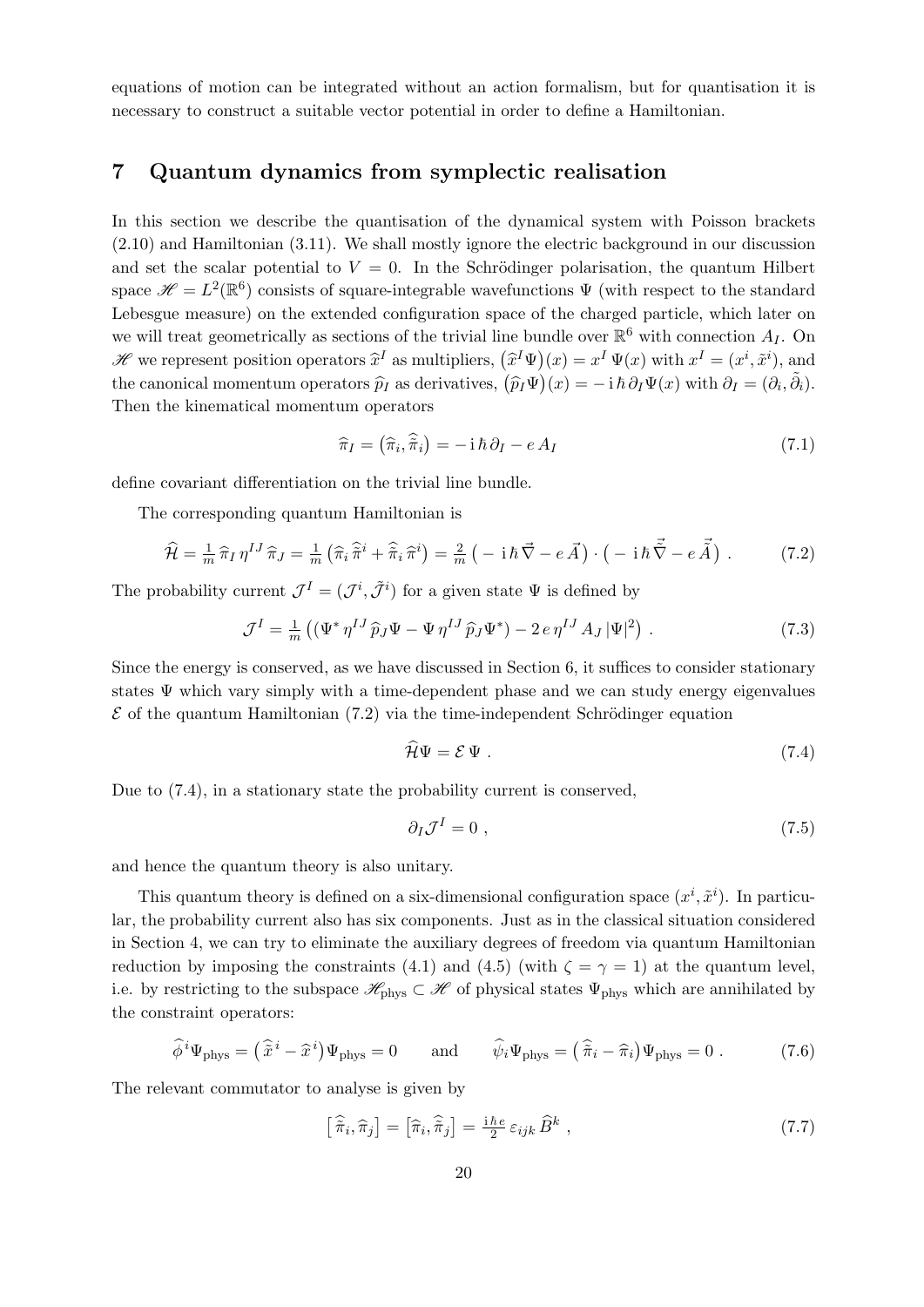where  $\widehat{B}^k$  is the multiplier by the magnetic field  $\vec{B}(\vec{x})$ .

If the magnetic field  $\vec{B}$  is divergenceless, i.e.  $\vec{B}=\vec{\nabla}\times\vec{a}$  everywhere, then the vector potential  $A_I(x^I)$  can be defined as

$$
\vec{A}(x^{I}) = \frac{1}{2} \left( \vec{a}(\vec{x}) - (\vec{x} \cdot \vec{\nabla}) \vec{a}(\vec{x}) - \vec{\tilde{x}} \times \vec{B}(\vec{x}) \right) \quad \text{and} \quad \vec{\tilde{A}}(x^{I}) = \vec{0} \,. \tag{7.8}
$$

With this choice, the effective quantum theory after resolving the constraints [\(7.6\)](#page-19-3) coincides with the standard quantum mechanical description of a charged particle in the magnetic field with the Hamiltonian

<span id="page-20-0"></span>
$$
\widehat{\mathcal{H}}_{\text{eff}} = \frac{1}{2m} \widehat{\pi}_i \widehat{\pi}^i , \qquad (7.9)
$$

where

<span id="page-20-1"></span>
$$
\left[\hat{\pi}_i, \hat{\pi}_j\right] = \mathrm{i}\,\hbar\,e\,\varepsilon_{ijk}\,\hat{B}_{\text{eff}}^k = \mathrm{i}\,\hbar\,e\,\left(\widehat{\partial_i a_j} - \widehat{\partial_j a_i}\right)\,. \tag{7.10}
$$

In situations where the vector field  $\vec{a}(\vec{x})$  is not globally defined on  $\mathbb{R}^3$  but only in specified compact regions, like in the case of the Dirac monopole, one can excise the support of the magnetic charge distribution  $\vec{\nabla} \cdot \vec{B}$  from the configuration space and take the wavefunctions to be sections of a corresponding non-trivial line bundle over the excised space of degree  $n \in \mathbb{Z}$  given by the Dirac charge quantisation condition [\(6.9\)](#page-16-1) [\[39\]](#page-37-0). In the standard treatments one needs to restrict the domains of quantum operators to wavefunctions which vanish sufficiently fast on the Dirac string, whereas in our approach we can simply consider wavefunctions in  $\mathscr{H}_{\text{phys}} = L^2(\mathbb{R}^3)$ that vanish at the locus of the magnetic charge distribution, which provides a suitable extension of the effective Hamiltonian [\(7.9\)](#page-20-0) to an essentially self-adjoint operator on  $\mathscr{H}_{\text{phys}}$  [\[2\]](#page-35-0). It is known that a Dirac monopole and an electric charge do not form a bound state, whereas dyonic bound states are possible [\[42\]](#page-37-6).

However, if  $\vec{\nabla} \cdot \vec{B} \neq 0$  everywhere then a vector potential  $\vec{a}(\vec{x})$  does not exist even locally and the effective magnetic field in [\(7.10\)](#page-20-1) does not account for the contribution from magnetic sources. In particular, for the spherically symmetric magnetic field [\(2.15\)](#page-6-1) it simply vanishes,  $\vec{B}_{\text{eff}} = \vec{0}$ , and thus in this case the constraints [\(7.6\)](#page-19-3) lead to a free particle quantum theory without any interaction with the magnetic field.

To understand better the quantum theory described by the Hamiltonian [\(7.2\)](#page-19-1), we first observe that it is an unbounded operator on  $\mathscr{H}$ . It is convenient to represent it as a *difference* of two Hamiltonians which are each bounded from below as

<span id="page-20-3"></span>
$$
\widehat{\mathcal{H}} = \widehat{\mathcal{H}}_{+} - \widehat{\mathcal{H}}_{-} := \frac{1}{m} \widehat{\pi}_{i+} \widehat{\pi}_{+}^{i} - \frac{1}{m} \widehat{\pi}_{i-} \widehat{\pi}_{-}^{i} , \qquad (7.11)
$$

where

<span id="page-20-2"></span>
$$
\widehat{\pi}_{i\,\pm} = \frac{1}{\sqrt{2}} \left( \widehat{\pi}_i \pm \widehat{\tilde{\pi}}_i \right) \,. \tag{7.12}
$$

The pairs of kinematical momentum operators [\(7.12\)](#page-20-2) do not commute in general,

$$
\left[\hat{\pi}_{i+},\hat{\pi}_{j-}\right] = \frac{\mathrm{i}\hbar e}{2} \left(\varepsilon_{ijk}\,\widehat{\partial_l B^k} - \varepsilon_{ijl}\,\widehat{\partial_k B^k}\right)\widehat{\tilde{x}}^l\;, \tag{7.13}
$$

and consequently neither do the Hamiltonians  $\hat{\mathcal{H}}_+$  and  $\hat{\mathcal{H}}_-$  unless the magnetic field is constant. Let us begin by considering some typical examples which illustrate how the imposition of the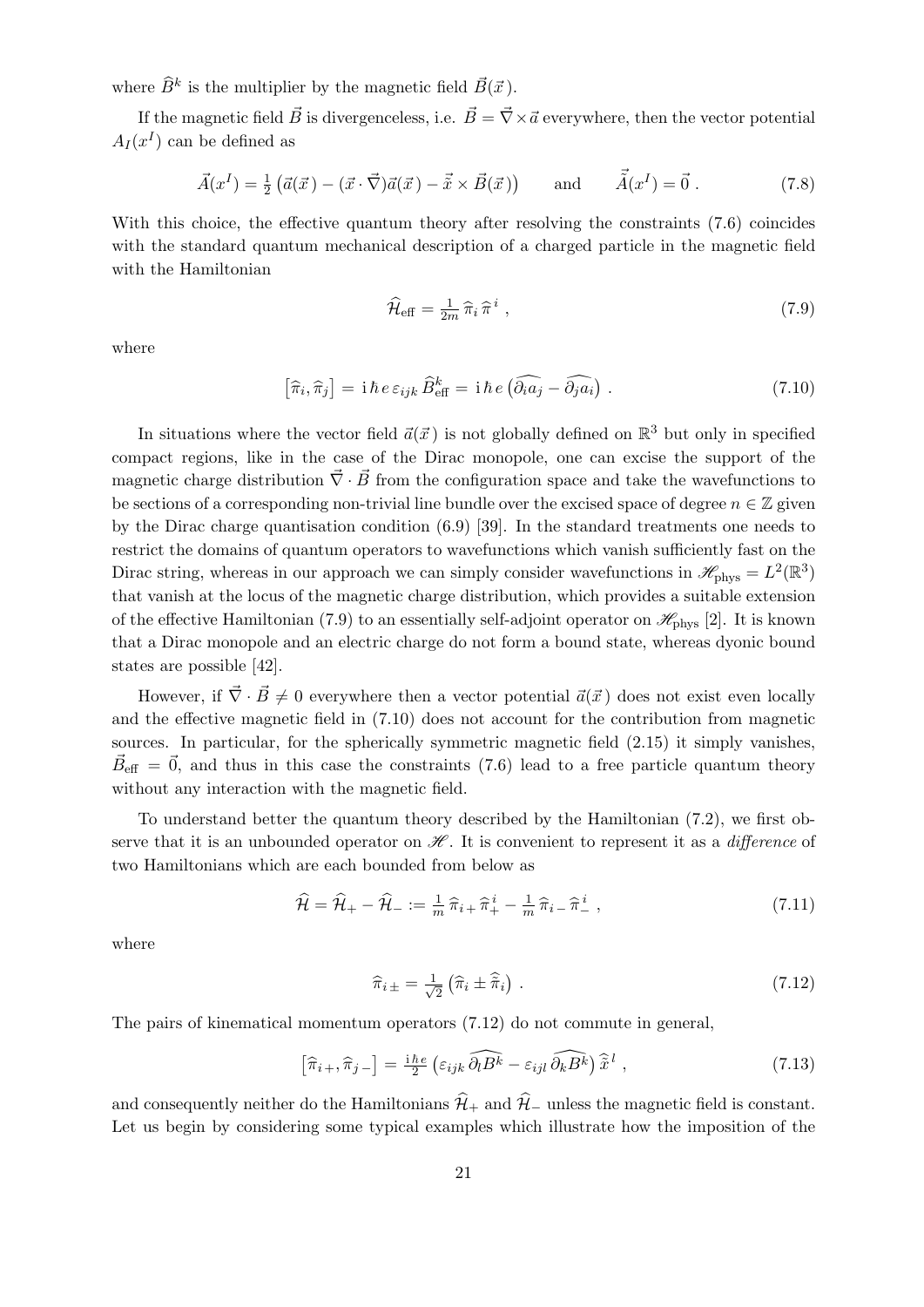constraints [\(7.6\)](#page-19-3) recovers well-known results, before moving on to our main examples of interest with smooth distributions of magnetic charge.

Free particle. As a warmup, let us see how to reproduce free particle quantum states in the absence of a magnetic field,  $A_I = 0$ . The Schrödinger equation [\(7.4\)](#page-19-2) in this case is

$$
-\frac{2\hbar^2}{m}\vec{\nabla}\cdot\vec{\tilde{\nabla}}\Psi(\vec{x},\vec{\tilde{x}}) = \mathcal{E}\Psi(\vec{x},\vec{\tilde{x}}).
$$
 (7.14)

The eigenfunctions are the plane waves

$$
\Psi_{\vec{k},\vec{\tilde{k}}}(\vec{x},\vec{\tilde{x}}) = e^{-\frac{i}{2\hbar}(\vec{k}\cdot\vec{x} + \vec{\tilde{k}}\cdot\vec{\tilde{x}})},
$$
\n(7.15)

with eigenvalues

$$
\mathcal{E}_{\vec{k},\vec{\tilde{k}}} = \frac{\vec{k}\cdot\vec{\tilde{k}}}{2m} \tag{7.16}
$$

The physical state conditions [\(7.6\)](#page-19-3) then force  $\vec{x} = \vec{\tilde{x}}$  and  $\vec{k} = \vec{\tilde{k}}$ , yielding the expected free particle plane waves and kinetic energy spectrum

$$
\Psi_{\rm phys}(\vec{x}) = \Psi_{\vec{k},\vec{k}}(\vec{x},\vec{x}) = e^{-\frac{i}{\hbar}\vec{k}\cdot\vec{x}} \quad \text{and} \quad E_{\vec{k}} = \mathcal{E}_{\vec{k},\vec{k}} = \frac{\vec{k}^2}{2m} \,. \tag{7.17}
$$

Landau levels. Consider the Landau problem, i.e. the motion of an electric charge in a constant and uniform magnetic field  $\vec{B}$ , which by a suitable choice of coordinates we can take to lie along the z-axis,  $\vec{B} = (0, 0, B)$ . In this case

$$
\vec{A}(x^{I}) = \frac{B}{2}(-\tilde{y}, \tilde{x}, 0)
$$
 and  $\vec{\tilde{A}}(x^{I}) = \vec{0}$ , (7.18)

and the only non-vanishing commutators between the covariant momentum operators are given by

$$
\left[\hat{\pi}_{x\pm},\hat{\pi}_{y\pm}\right]=\pm i\,\hbar\,e\,B\ .\tag{7.19}
$$

In particular, the axial momentum operators  $\hat{p}_z$  and  $\tilde{p}_z$  commute with all other momentum operators, and so the quantum states in the direction of  $\vec{B}$  decouple into free particle states which can be solved for along the same lines as above. Henceforth we therefore consider only the planar quantum states and, assuming  $e B > 0$ , we introduce creation and annihilation operators as

<span id="page-21-0"></span>
$$
\widehat{a}_{\pm} = \frac{1}{\sqrt{2\hbar e B}} \left( \widehat{\pi}_{x\pm} + \mathbf{i} \,\widehat{\pi}_{y\,\pm} \right) \qquad \text{and} \qquad \widehat{a}_{\pm}^{\dagger} = \frac{1}{\sqrt{2\hbar e B}} \left( \widehat{\pi}_{x\,\pm} - \mathbf{i} \,\widehat{\pi}_{y\,\pm} \right) \,. \tag{7.20}
$$

One easily checks

$$
\left[\hat{a}_{\pm}, \hat{a}_{\pm}^{\dagger}\right] = 1\tag{7.21}
$$

while all other commutators vanish.

In terms of the operators [\(7.20\)](#page-21-0) the Hamiltonian [\(7.11\)](#page-20-3) can be written as

<span id="page-21-1"></span>
$$
\widehat{\mathcal{H}} = \widehat{\mathcal{H}}_{+} - \widehat{\mathcal{H}}_{-} := \hbar \,\omega_{\text{cyc}} \left( \widehat{a}_{+}^{\dagger} \,\widehat{a}_{+} - \widehat{a}_{-}^{\dagger} \,\widehat{a}_{-} - 1 \right) \,, \tag{7.22}
$$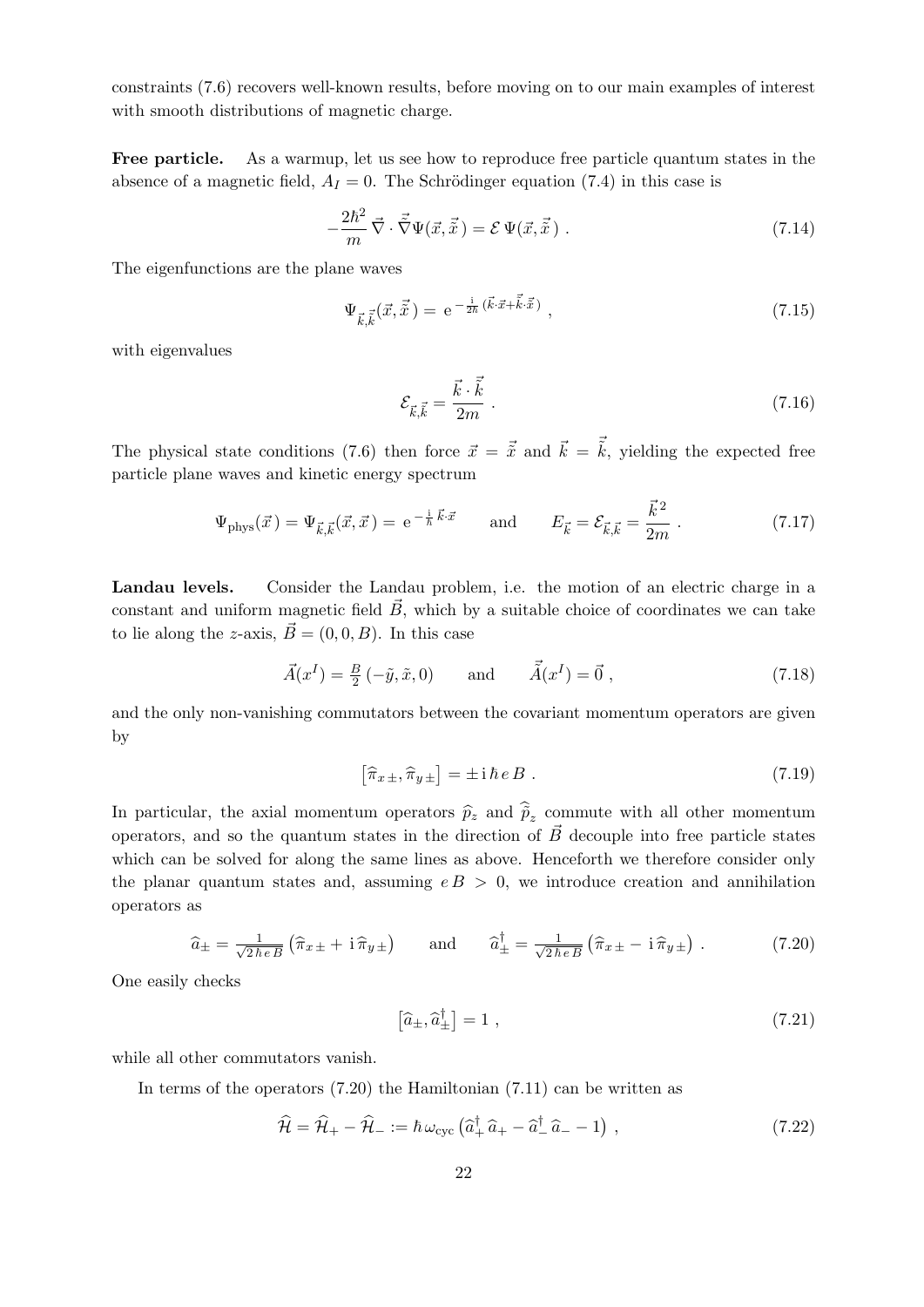where

$$
\omega_{\rm cyc} = \frac{e \, B}{m} \tag{7.23}
$$

is the cyclotron frequency. This Hamiltonian is unbounded, but it can be decomposed into the difference of two Hamiltonians  $\hat{\mathcal{H}}_{\pm}$  of harmonic oscillator type which are bounded from below and commute,  $[\hat{\mathcal{H}}_+, \hat{\mathcal{H}}_-] = 0$ . As discussed in Appendix [B,](#page-33-0) the simultaneous eigenvalues of  $\hat{a}_{\pm}^{\dagger} \hat{a}_{\pm}$  are the integers  $n_{\pm} \in \mathbb{N}_0$  such that the eigenvalues of [\(7.22\)](#page-21-1) are

$$
\mathcal{E}_{n_+,n_-} = \hbar \,\omega_{\text{cyc}} \,(n_+ - n_- - 1) \tag{7.24}
$$

with corresponding eigenstates  $|n_+, n_-\rangle$  in the standard number basis for the two-particle bosonic Fock space  $\mathscr F$ . Using the definition of the annihilation operator  $\hat a_+$  from [\(7.20\)](#page-21-0), the physical state constraints [\(7.6\)](#page-19-3) read  $\hat{a}_-\Psi_{\text{phys}} = 0$ , which implies that the  $\hat{a}_-$ -oscillator must be kept in its ground state for which  $\hat{a}-|n+0\rangle = 0$ . Then the standard harmonic oscillator spectrum  $E_n = \mathcal{E}_{n,0}$ , and hence the Landau levels of the electric charge, emerge. This is the same as the known constraint from the quantum theory of dissipative dynamics [\[16,](#page-36-9) [13,](#page-36-10) [11,](#page-36-11) [20\]](#page-36-12), see Appendix [B.](#page-33-0)

Axial magnetic fields. The natural extension of the Landau problem considered above is to the motion of an electric charge in a constant and uniform magnetic charge distribution which sources an axial magnetic field [\(2.18\)](#page-6-2). In this case the vector potential is given by [\(4.20\)](#page-12-4) and the Hamiltonian reads

$$
\widehat{\mathcal{H}} = \frac{1}{m} \left( \widehat{\pi}_{x+}^2 + \widehat{\pi}_{y+}^2 \right) - \frac{1}{m} \left( \widehat{\pi}_{x-}^2 + \widehat{\pi}_{y-}^2 \right) + \frac{2}{m} \widehat{p}_z \widehat{\tilde{p}}_z , \qquad (7.25)
$$

with the algebra of non-vanishing commutation relations among momentum operators given by

$$
\begin{aligned}\n\left[\hat{\pi}_{x\pm}, \hat{\pi}_{y\pm}\right] &= \pm \frac{\mathrm{i}\hbar}{4} e \,\rho \,\hat{z} \,, \\
\left[\hat{\pi}_{x\pm}, \hat{p}_z\right] &= \pm \frac{\mathrm{i}\hbar}{4\sqrt{2}} e \,\rho \left(\hat{y} - 2\,\hat{\hat{y}}\right) \,, \\
\left[\hat{\pi}_{y\pm}, \hat{p}_z\right] &= \pm \frac{\mathrm{i}\hbar}{4\sqrt{2}} e \,\rho \left(2\,\hat{\bar{x}} - \hat{x}\right) \,.\n\end{aligned} \tag{7.26}
$$

In particular  $[\hat{\mathcal{H}}, \hat{\tilde{p}}_z] = 0$ , so the quantum states form representations of the translation group generated by  $\hat{p}_z$ , which are superpositions of the simultaneous eigenstates of the axial momentum operator given by

$$
\Psi_{\tilde{p}_z}(\vec{x}, \vec{\tilde{x}}) = e^{i\tilde{p}_z \tilde{z}/\hbar} \Psi(x, y, z, \tilde{x}, \tilde{y}) \quad \text{with} \quad \hat{\tilde{p}}_z \Psi_{\tilde{p}_z} = \tilde{p}_z \Psi_{\tilde{p}_z} . \tag{7.27}
$$

This defines a decomposition of the quantum Hilbert space  $\mathscr H$  into a direct integral  $\int_{\tilde p_z\in\mathbb R}^\oplus\mathscr H_{\tilde p_z}:=$  $L^2(\mathbb{R},\mathcal{H})$ , the square-integrable sections of the state space viewed as a (trivial) Hilbert bundle over the line  $\mathbb R$  of axial momenta. The Schrödinger equation [\(7.4\)](#page-19-2) in the fiber subspace over  $\tilde{p}_z \in \mathbb{R}$  is equivalent to  $\widehat{\mathcal{H}}_{\tilde{p}_z} \Psi = \mathcal{E} \Psi$ , with the restriction of the Hamiltonian  $\widehat{\mathcal{H}}_{\tilde{p}_z} := \widehat{\mathcal{H}}|_{\mathscr{H}_{\tilde{p}_z}}$  given by

<span id="page-22-0"></span>
$$
\widehat{\mathcal{H}}_{\tilde{p}_z} = \frac{1}{m} \left( \widehat{\pi}_{x+}^2 + \widehat{\pi}_{y+}^2 \right) - \frac{1}{m} \left( \widehat{\pi}_{x-}^2 + \widehat{\pi}_{y-}^2 \right) + \frac{2}{m} \, \tilde{p}_z \, \widehat{p}_z \ . \tag{7.28}
$$

Let us now introduce the frequency

$$
\omega = \frac{e \,\rho}{m} \tag{7.29}
$$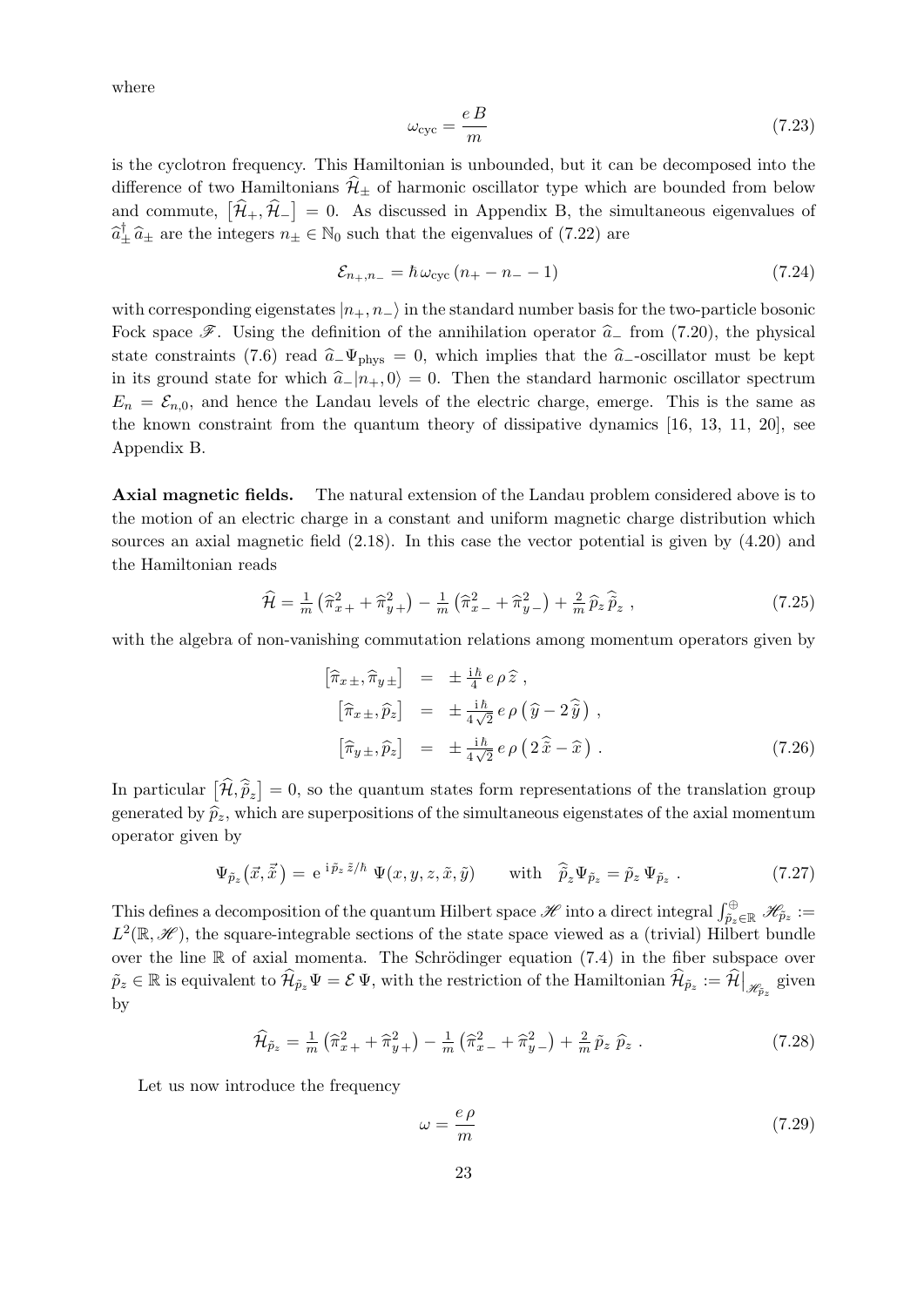which appears in the classical solution of Section [6,](#page-15-0) and we assume again that  $e \rho > 0$ . We further introduce the "creation" and "annihilation" operators

$$
\hat{a}_{\pm} = \sqrt{\frac{2}{\hbar m \omega}} \left( \hat{\pi}_{x \pm} + i \, \hat{\pi}_{y \pm} \right) \quad \text{and} \quad \hat{a}_{\pm}^{\dagger} = \sqrt{\frac{2}{\hbar m \omega}} \left( \hat{\pi}_{x \pm} - i \, \hat{\pi}_{y \pm} \right) \,, \tag{7.30}
$$

with the non-vanishing commutation relations

<span id="page-23-2"></span>
$$
\left[\hat{a}_{\pm}, \hat{a}_{\pm}^{\dagger}\right] = \hat{z} \tag{7.31}
$$

In particular, the axial position operator  $\hat{z}$  is central in this "oscillator" algebra:  $[\hat{a}_{\pm}, \hat{z}] = 0$ and  $\left[\hat{a}^{\dagger}_{\pm}, \hat{z}\right] = 0$ . One easily checks the further non-vanishing commutators

<span id="page-23-0"></span>
$$
\left[\hat{a}_{\pm}, \hat{p}_z\right] = \mp \sqrt{\frac{\hbar}{m\,\omega}} \frac{e}{2} \,\hat{w} \qquad \text{and} \qquad \left[\hat{a}_{\pm}^{\dagger}, \hat{p}_z\right] = \pm \sqrt{\frac{\hbar}{m\,\omega}} \frac{e}{2} \,\hat{w}^{\dagger} \,, \tag{7.32}
$$

where

$$
\widehat{w} = (\widehat{\tilde{x}} + i\widehat{\tilde{y}}) - \frac{1}{2} (\widehat{x} + i\widehat{y}) \quad \text{and} \quad \widehat{w}^{\dagger} = (\widehat{\tilde{x}} - i\widehat{\tilde{y}}) - \frac{1}{2} (\widehat{x} - i\widehat{y}), \quad (7.33)
$$

and of course one has the canonical commutator

<span id="page-23-1"></span>
$$
\left[\hat{z}, \hat{p}_z\right] = \mathrm{i}\,\hbar\,. \tag{7.34}
$$

The Hamiltonian [\(7.28\)](#page-22-0) then becomes

<span id="page-23-4"></span>
$$
\widehat{\mathcal{H}}_{\tilde{p}_z} = \frac{\hbar}{2} \omega \left( \widehat{a}_+^\dagger \widehat{a}_+ - \widehat{a}_-^\dagger \widehat{a}_- - \widehat{z} \right) + \frac{2}{m} \, \tilde{p}_z \, \widehat{p}_z \; . \tag{7.35}
$$

Naively, this Hamiltonian resembles that of the Landau problem considered above, in that it decomposes into a free particle Hamiltonian in the axial direction plus a doubled "oscillator" system in the planar directions. However, due to [\(7.32\)](#page-23-0) and [\(7.34\)](#page-23-1), these two components do not commute, and moreover the planar "oscillator" depends explicitly on the axial position operator through [\(7.31\)](#page-23-2). This coupling between the planar and axial momentum operators hinders a complete analytic solution of the Schrödinger equation, in contrast to the classical dynamics from Section [6](#page-15-0) where the free motion in the axial direction effectively reduces the problem to planar motion in a time-dependent magnetic field which we were able to integrate. Note that on physical states  $\Psi_{\rm phys}$  satisfying the analogue of the constraint equations [\(7.6\)](#page-19-3) with  $\zeta = \frac{1}{2}$  $rac{1}{2}$  in [\(4.1\)](#page-10-0) one has  $\hat{w}\Psi_{\text{phys}} = 0 = \hat{w}^{\dagger}\Psi_{\text{phys}}$ , so that the planar and axial Hamiltonians commute on  $\mathscr{H}_{\text{phys}}$ , but now additionally  $\hat{a}_+\Psi_{\text{phys}} = 0 = \hat{a}_-\Psi_{\text{phys}}$  from [\(7.6\)](#page-19-3) so that the planar quantum dynamics trivialises and the free particle axial states follow as before.

For states with vanishing axial momentum  $\tilde{p}_z = 0$ , the spectrum of the Hamiltonian

<span id="page-23-3"></span>
$$
\widehat{\mathcal{H}}_0 = \frac{\hbar}{2} \omega \left( \widehat{a}_+^{\dagger} \widehat{a}_+ - \widehat{a}_-^{\dagger} \widehat{a}_- - \widehat{z} \right) \tag{7.36}
$$

is readily obtained: Via Fourier transformation of the Schrödinger polarisation, we can represent the axial position operator as the derivative  $\hat{z} = i \hbar \frac{\partial}{\partial p}$  $\frac{\partial}{\partial p_z}$  so that the subspace  $\mathscr{H}_0 = \mathscr{F} \otimes L^2(\mathbb{R})$ is spanned by the eigenstates

$$
\Psi_{n_+,n_-;z}^{(0)}(p_z) = |n_+,n_-\rangle \otimes \psi_z(p_z)
$$
\n(7.37)

of [\(7.36\)](#page-23-3), where  $\psi_z(p_z) = e^{-i z p_z/\hbar}$  are the eigenstates of  $\hat{z}$  with axial position eigenvalue  $z \in \mathbb{R}$ . The correponding energy eigenvalues are

<span id="page-23-5"></span>
$$
\mathcal{E}_{n_{+},n_{-};z}^{(0)} = \frac{\hbar}{2} \omega z (n_{+} - n_{-} - 1) , \qquad (7.38)
$$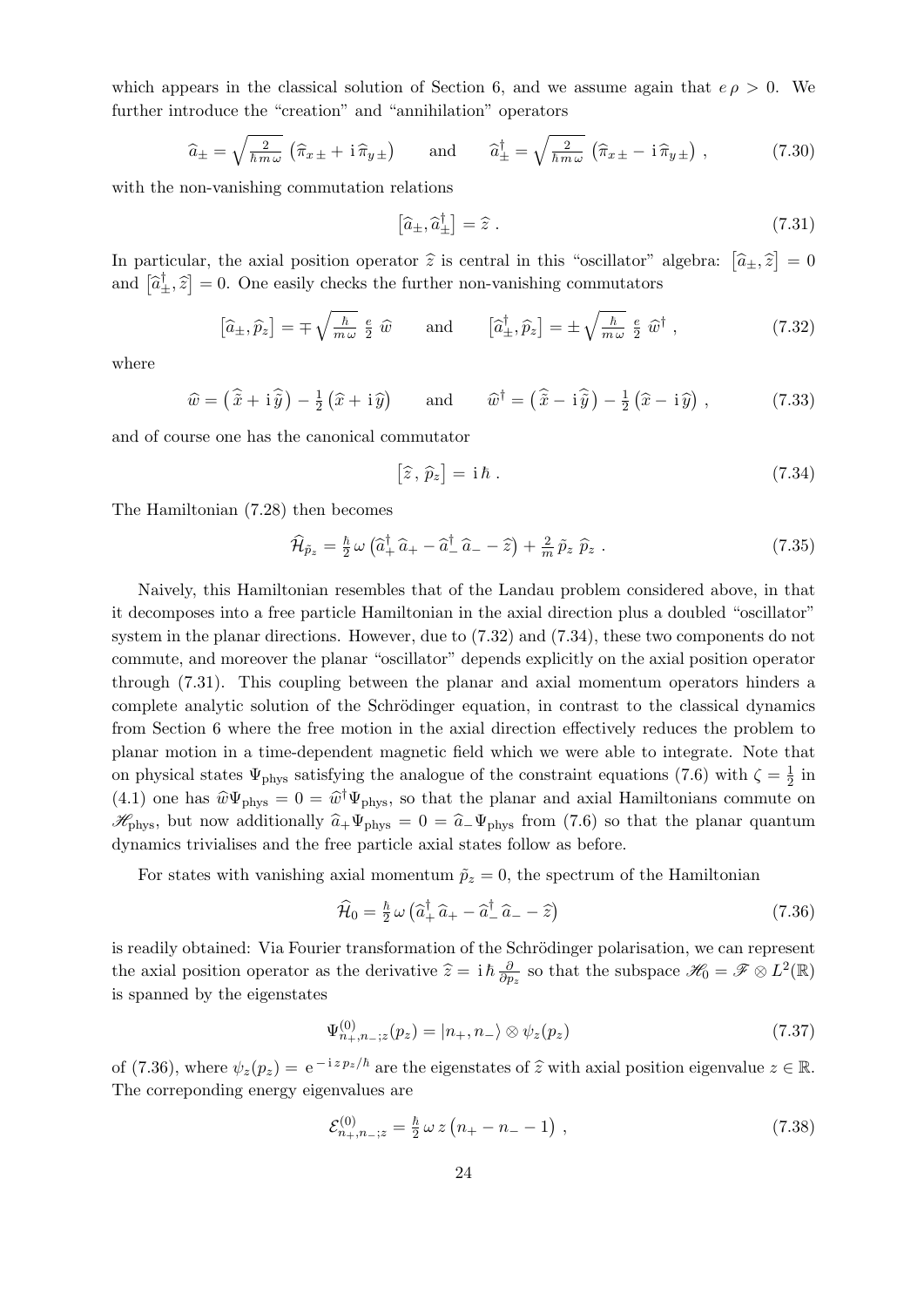which is the spectrum of a doubled harmonic oscillator with an axial position-dependent frequency. For small momenta, via a suitable (length) regularisation of the inner product on  $L^2(\mathbb{R})$ it is easy to see that the first order correction to these energies due to the perturbation by the axial momentum operator in [\(7.35\)](#page-23-4) vanishes, so that [\(7.38\)](#page-23-5) represents the energy of the system up to order  $O(\tilde{p}_z^2)$ . Thus the quantum dynamics of the electric charge in an axial magnetic field exhibits a continuous energy spectrum, and by our calculations from Section [6](#page-15-0) we do not expect the situation to change by inclusion of a corresponding axial electric field.

It would be interesting to find the exact spectrum of the Hamiltonian [\(7.35\)](#page-23-4), but we will content ourselves here with the approximate solution [\(7.38\)](#page-23-5). The situation is of course much more complicated for the spherically symmetric magnetic field [\(2.15\)](#page-6-1), whose dyonic classical Hamiltonian is given by [\(5.15\)](#page-15-2), due to the fact that fewer integrals of motion exist in that case. In Sections [8](#page-24-0) and [9](#page-27-0) below we shall discuss some of the features of the charged particle wavefunctions in the spherically symmetric case.

#### <span id="page-24-0"></span>8 Extended magnetic translations and two-cocycles

One of the most interesting aspects of the quantum dynamics of electric charge in magnetic backgrounds is the physical and mathematical structure of the magnetic translation group [\[41\]](#page-37-7). For source-free magnetic fields, the electron wavefunctions carry a (weak) projective representation of the translation group  $\mathbb{R}^3$  whose two-cocycle is defined by the magnetic flux. On the other hand, for magnetic fields sourced by monopole distributions, the representation of the translation group is obstructed by an anomalous three-cocycle defined by the magnetic charge, which encodes a "nonassociative representation" in the sense that the parallel transports implementing the translations do not associate [\[21\]](#page-36-13); in this case one cannot assign operators to the translation generators which act on a separable Hilbert space and one is forced to deal with other methods of quantisation, such as the phase space formulation of nonassociative quantum mechanics [\[32,](#page-37-2) [36\]](#page-37-5), or the action of parallel transports on a 2-Hilbert space which generates higher projective representations [\[8\]](#page-35-5). In this section we wish to see how these obstructing threecocycles are captured within the associative framework of our symplectic realisation, following the treatment of magnetic translations from [\[18,](#page-36-14) [35\]](#page-37-8) which we adapt to our situation.

The key feature of the symplectic realisation is the existence of a globally defined vector potential [\(2.8\)](#page-5-3), which we interpret geometrically as a connection on the trivial line bundle over  $\mathbb{R}^6$ . Gauge invariance of the Schrödinger equation [\(7.4\)](#page-19-2) dictates that a gauge transformation  $A_I \mapsto A_I + \partial_I \chi$  is accompanied by a corresponding phase transformation  $\Psi \mapsto e^{i\epsilon \chi} \Psi$  of the electron wavefunctions  $\Psi \in \mathcal{H}$ . In the presence of the magnetic field  $\vec{B}(\vec{x})$ , the translation generators  $\partial_I$  on the extended configuration space  $\mathbb{R}^6$  are modified to the kinematical momentum operators [\(7.1\)](#page-19-4), and hence we must extend the natural operators which generate translations by vectors  $r = (\vec{r}, \vec{\tilde{r}}) \in \mathbb{R}^6$  on the quantum Hilbert space  $\mathscr{H} = L^2(\mathbb{R}^6)$  to magnetic translation operators  $\widehat{T}(r)$  which act on wavefunctions  $\Psi \in \mathcal{H}$  at a point  $x \in \mathbb{R}^6$  by parallel transport along the line connecting x to  $x + r$ :

<span id="page-24-1"></span>
$$
\left(\widehat{T}(r)\Psi\right)(x) = \exp\left(\frac{\mathrm{i}e}{\hbar} \int_0^1 \mathrm{d}t \; r^I \, A_I(x+t\,r)\right) \Psi(x+r) \; . \tag{8.1}
$$

This defines a one-cochain of the translation group in six dimensions.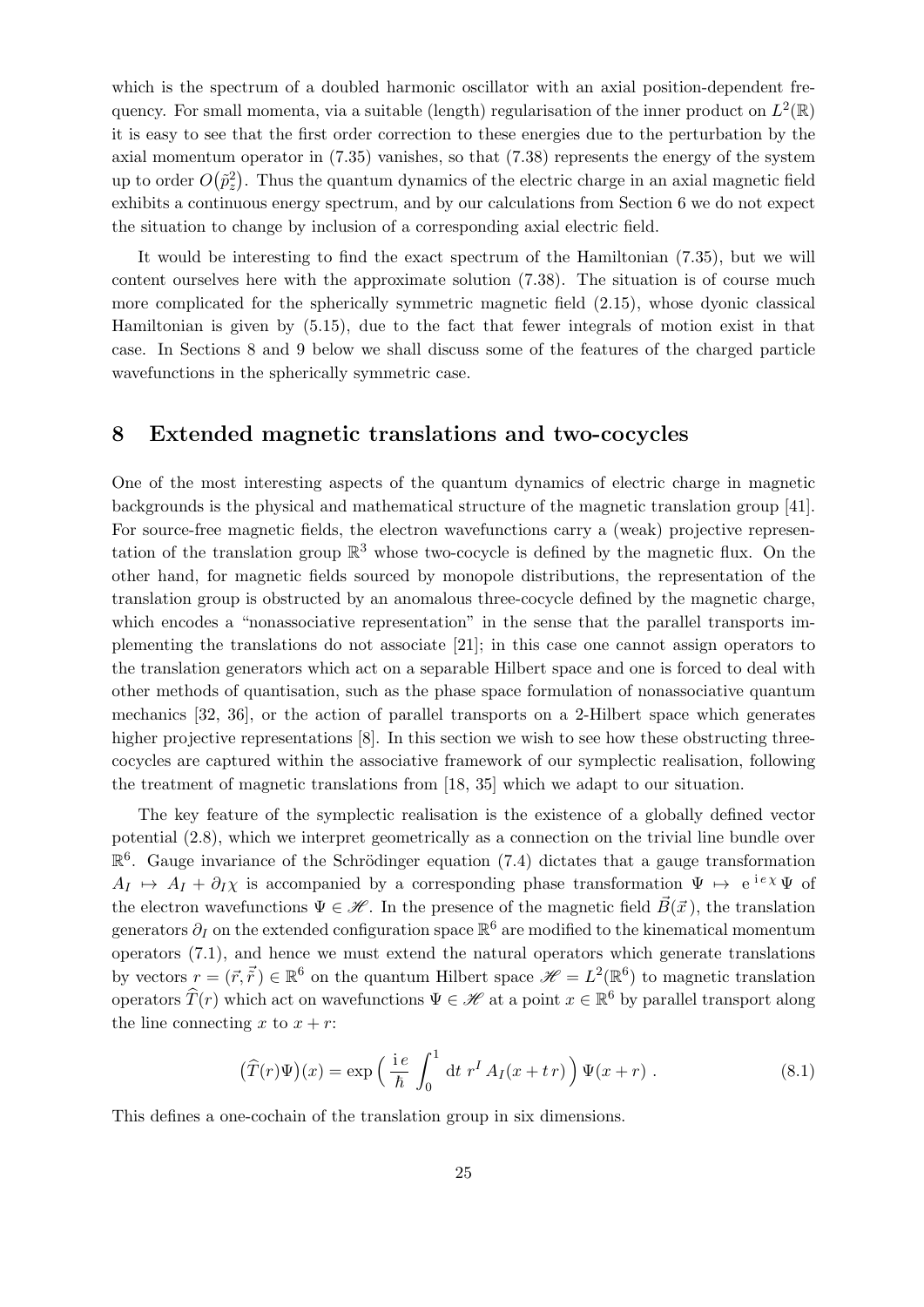The operator  $\widehat{T}(r) \widehat{T}(s) \widehat{T}(r + s)^{-1}$  performs the parallel transport of the wavefunction  $\Psi(x)$ around the loop forming the boundary  $\partial \Delta(x; r, s)$  of the triangle  $\Delta(x; r, s)$  based at  $x \in \mathbb{R}^6$  and spanned by the translation vectors r, s. In terms of the one-form  $A = A_I dx^I = \vec{A}(\vec{x}, \vec{\tilde{x}}) \cdot d\vec{x}$ on the extended configuration space whose components are given by [\(2.8\)](#page-5-3), this has the effect of multiplying  $\Psi(x)$  by the Wilson loop  $W(x; r, s)$  of the gauge field  $\frac{e}{\hbar}A$  around  $\partial \Delta(x; r, s)$ . We then obtain the relations

<span id="page-25-1"></span>
$$
\widehat{T}(r)\widehat{T}(s) = \widehat{\Omega}(r,s)\widehat{T}(r+s) , \qquad (8.2)
$$

where the mutually commuting quantum operators  $\widehat{\Omega}(r, s)$  for  $r, s \in \mathbb{R}^6$  are the multipliers

<span id="page-25-5"></span>
$$
(\hat{\Omega}(r,s)\Psi)(x) := W(x;r,s)\Psi(x) .
$$
\n(8.3)

The phase factor  $W(x; r, s)$  is the coboundary of the one-cochain defined by the parallel transport [\(8.1\)](#page-24-1) which reads as

<span id="page-25-3"></span>
$$
W(x;r,s) := \exp\left(\frac{ie}{\hbar} \oint_{\partial \Delta(x;r,s)} A\right) = \exp\left(\frac{ie}{\hbar} \int_{\Delta(x;r,s)} F\right),\tag{8.4}
$$

where  $F = dA$  is the field strength of A whose components are given by [\(2.7\)](#page-5-5) and we have used Stokes' theorem.[2](#page-25-0)

By construction the extended magnetic translation operators associate,

$$
\left(\widehat{T}(r)\,\widehat{T}(s)\right)\widehat{T}(u) = \widehat{T}(r)\left(\widehat{T}(s)\,\widehat{T}(u)\right)\,,\tag{8.5}
$$

which implies that the multipliers of  $(8.2)$  satisfy the two-cocycle condition

<span id="page-25-2"></span>
$$
\widehat{\Omega}(r,s)\,\widehat{\Omega}(r+s,u) = \,^r \widehat{\Omega}(s,u)\,\widehat{\Omega}(r,s+u) \;, \tag{8.6}
$$

where  ${}^{r}\widehat{\Omega}(s, u) := \widehat{T}(r) \widehat{\Omega}(s, u) \widehat{T}(r)^{-1}$  is the multiplier

$$
(^{r}\widehat{\Omega}(s,u)\Psi)(x) := W(x+r;s,u)\Psi(x) .
$$
\n(8.7)

The relations [\(8.2\)](#page-25-1) and [\(8.6\)](#page-25-2) imply that the map  $r \mapsto \hat{T}(r)$  defines a weak projective representation of the translation group  $\mathbb{R}^6$  on the quantum Hilbert space of states  $\mathscr{H}$ , where by "weak" we mean that the projective phase is a multiplier by [\(8.4\)](#page-25-3) which has a non-trivial dependence on position coordinates  $x \in \mathbb{R}^6$  [\[35\]](#page-37-8).

Using the Poisson algebra  $(2.10)$ , it is easy to compute the phase factor  $(8.4)$  explicitly in terms of surface integrals over triangles in the extended configuration space to get

$$
W(x; r, s) = \exp\left[\frac{\mathrm{i} e}{\hbar} \left(\frac{1}{2} \int_{\triangle(\vec{x}; \vec{r}, \vec{s})} \vec{B} \cdot \mathrm{d}\vec{S} + \frac{1}{2} \int_{\triangle(\vec{x}; \vec{r}, \vec{s})} \vec{B} \cdot \mathrm{d}\vec{S} + \int_{\triangle(\vec{x}; \vec{r}, \vec{s})} (\vec{\nabla} \cdot \vec{B}) \vec{x} \cdot \mathrm{d}\vec{S} \right) \right].
$$
 (8.8)

The third integration can be expressed as a volume integral over the tetrahedron  $\Delta(\vec{x}; \vec{x}, \vec{r}, \vec{s})$ based at  $\vec{x} \in \mathbb{R}^3$  and spanned by the vectors  $\vec{\tilde{x}}, \vec{r}, \vec{s}$ . Altogether we then find

<span id="page-25-4"></span>
$$
W(x; r, s) = \exp\left[\frac{\mathrm{i} e}{\hbar} \left(\frac{1}{2} \int_{\triangle(\vec{x}; \vec{r}, \vec{s}) \cup \triangle(\vec{x}; \vec{r}, \vec{s})} \vec{B} \cdot \mathrm{d}\vec{S} + \int_{\triangle(\vec{x}; \vec{x}, \vec{r}, \vec{s})} \vec{\nabla} \cdot \vec{B} \, \mathrm{d}V\right)\right].
$$
 (8.9)

<span id="page-25-0"></span><sup>2</sup>Formally we may regard  $\widehat{\Omega}(r, s) := W(\widehat{x}; r, s)$ .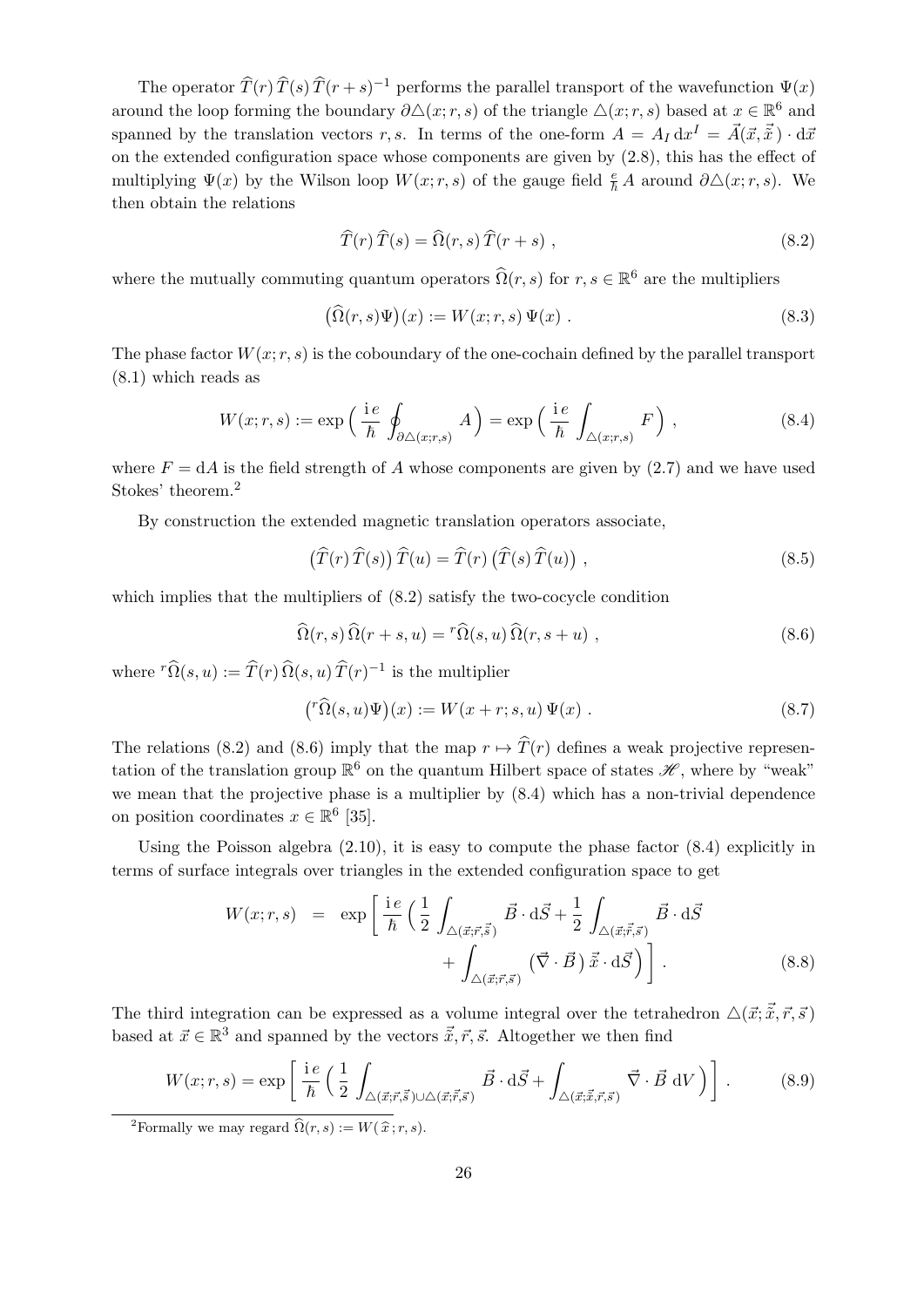The phase integrals in [\(8.9\)](#page-25-4), which are each defined in terms of auxiliary coordinates, combine to give a hybrid of the usual magnetic flux two-cocycle in the source-free case and the magnetic charge three-cocycle in the presence of monopoles, in such a way so that  $W(x; r, s)$  itself defines a two-cocycle of the extended translation group  $\mathbb{R}^6$ . Let us look at a few special cases to understand this structure more thoroughly.

We start with the source-free case,  $\vec{\nabla} \cdot \vec{B} = 0$ , so that the second integral in [\(8.9\)](#page-25-4) vanishes. As discussed in Section [7,](#page-19-0) in this instance one can consistently implement quantum Hamiltonian reduction through the constraints [\(7.6\)](#page-19-3), and by restricting the action of the multipliers [\(8.3\)](#page-25-5) to physical states  $\Psi_{\text{phys}} \in \mathcal{H}_{\text{phys}} \subset \mathcal{H}$ , one can identify physical and auxiliary translations and coordinates in [\(8.9\)](#page-25-4) to get

$$
W_0(\vec{x}; \vec{r}, \vec{s}) = \exp\left(\frac{\mathrm{i} e}{\hbar} \int_{\Delta(\vec{x}; \vec{r}, \vec{s})} \vec{B} \cdot \mathrm{d}\vec{S}\right). \tag{8.10}
$$

Thus in this case we recover the standard two-cocycle of the anticipated (weak) projective representation of the translation group  $\mathbb{R}^3$  [\[41\]](#page-37-7).

Next, for the Dirac monopole field [\(2.4\)](#page-4-5), by restricting to wavefunctions which vanish at the origin of  $\mathbb{R}^3$  as discussed in Section [7,](#page-19-0) one may again impose the constraints [\(7.6\)](#page-19-3), and hence identify physical and auxiliary variables in  $(8.9)$ . The second integral now computes the magnetic charge enclosed by the tetrahedron  $\Delta(\vec{x}, \vec{r}, \vec{s})$ , whose contribution to the phase is unity due to the Dirac charge quantisation condition [\(6.9\)](#page-16-1). In this way we reproduce the result of [\[21\]](#page-36-13) for the projective two-cocycle phase

$$
W_{\mathcal{D}}(\vec{x}; \vec{r}, \vec{s}) = \exp\left(\frac{\mathrm{i} e}{\hbar} \int_{\triangle(\vec{x}; \vec{r}, \vec{s})} \vec{B}_{\mathcal{D}} \cdot \mathrm{d}\vec{S}\right) \tag{8.11}
$$

generated by the Dirac monopole.

Finally, let us consider the case of a constant magnetic charge distribution with spherically symmetric magnetic field [\(2.15\)](#page-6-1). Contrary to the previous two cases, in this instance one cannot impose quantum Hamiltonian reduction to eliminate the auxiliary variables, and explicit computation of [\(8.9\)](#page-25-4) yields

<span id="page-26-0"></span>
$$
W_{\text{spher}}(x; r, s) = \exp\left[\frac{\mathrm{i} e \rho}{\hbar} \left(\frac{1}{6} \left[\vec{r}, \vec{s}, \vec{x}\right] + \frac{1}{6} \left[\vec{r}, \vec{\tilde{s}}, \vec{x}\right] + \left[\vec{r}, \vec{s}, \vec{\tilde{x}}\right]\right)\right],\tag{8.12}
$$

where the triple scalar product  $[\vec{r}, \vec{s}, \vec{\tilde{x}}] := \vec{r} \cdot (\vec{s} \times \vec{\tilde{x}})$  is the volume of the tetrahedron  $\Delta(\vec{r}, \vec{s}, \vec{\tilde{x}})$ in the extended configuration space  $\mathbb{R}^6$ . The third phase contribution in [\(8.12\)](#page-26-0) is the analogue of the three-cocycle of the translation group  $\mathbb{R}^3$  which is calculated in nonassociative quantum mechanics [\[32,](#page-37-2) [36\]](#page-37-5); in the associative symplectic realisation, it is defined here by inserting an auxiliary position vector  $\vec{x}$  into the third argument of the three-cocycle. Again, all three phase contributions together in [\(8.12\)](#page-26-0) ensure a weak projective phase that defines a two-cocycle of the extended translation group  $\mathbb{R}^6$ .

In nonassociative quantum mechanics [\[32,](#page-37-2) [36\]](#page-37-5), the non-trivial three-cocycle in the case of uniform magnetic charge density  $\rho$  has profound physical consequences on the quantum system: It leads to a quantised momentum space with a quantum of minimal volume  $\frac{1}{2} \hbar^2 \rho$ . In canonical (associative) quantum mechanics such volume quantisation is not observable, because there is no non-trivial volume operator. However, minimal areas are observable, such as the phase space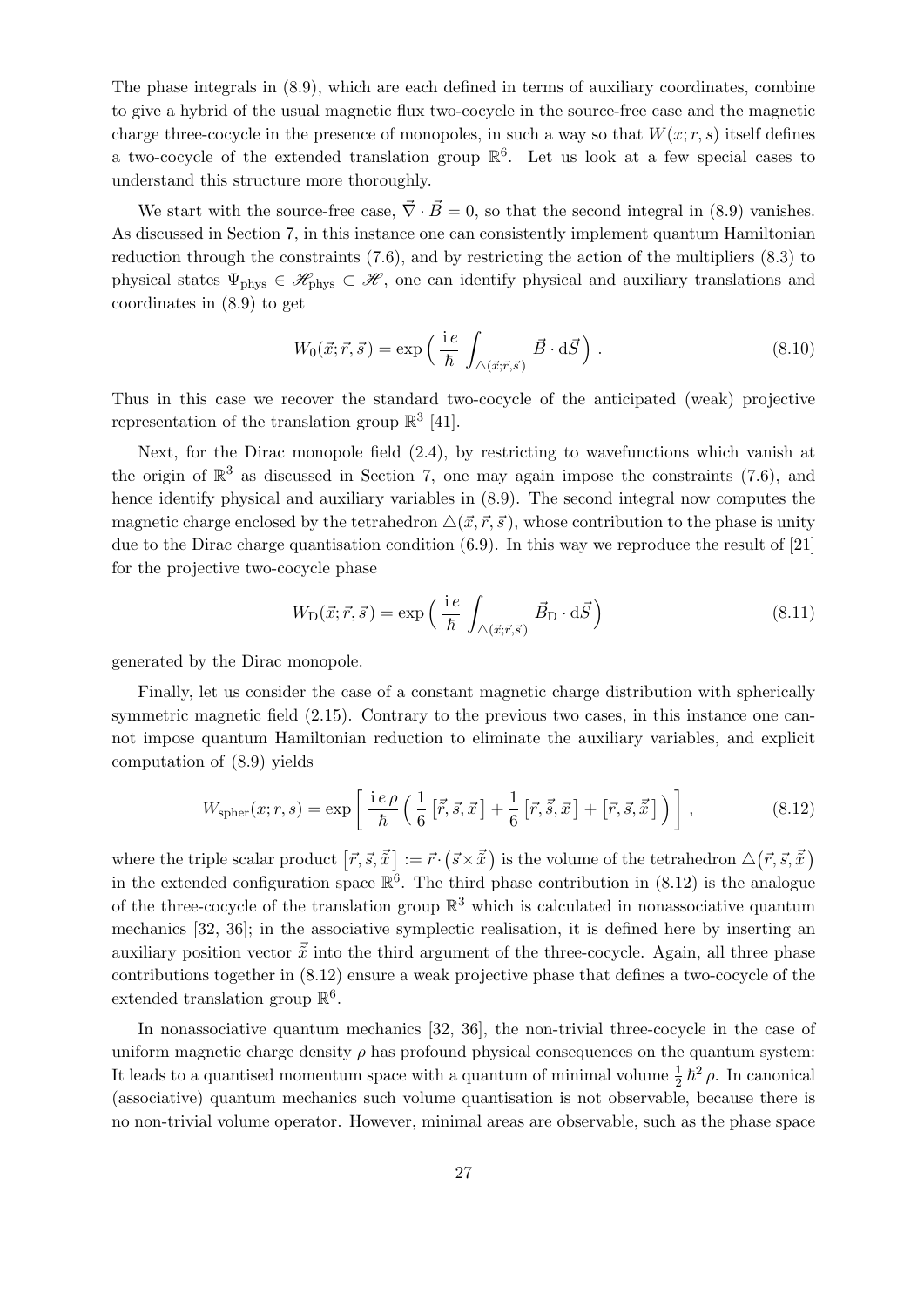Planck cell quantum  $\hbar$ , and for the present discussion the pertinent operator measuring area uncertainties in the extended momentum space is given by setting  $\hat{\pi}_{\vec{r}} := r^i \hat{\pi}_i$  for  $\vec{r} \in \mathbb{R}^3$  and defining

$$
\widehat{A}_{\vec{r},\vec{s}} := \operatorname{Im}\left[\,\widehat{\bar{\pi}}_{\vec{r}},\,\widehat{\bar{\pi}}_{\vec{s}}\,\right] \,. \tag{8.13}
$$

The idea behind this definition is that the vector product of two vectors  $\vec{r}, \vec{s}$  from the physical subspace is a vector in the extended configuration space, and so the operator  $A_{\vec{r}, \vec{s}}$  measures a physical volume in the extended space. Indeed, using the Poisson algebra [\(2.16\)](#page-6-4), we may compute the expectation value of this oriented area operator in any state  $\Psi \in \mathcal{H}$  (with the standard  $L^2$ -inner product) to get

<span id="page-27-1"></span>
$$
\langle \Psi | \hat{A}_{\vec{r},\vec{s}} | \Psi \rangle = \frac{\hbar e \rho}{3} [\vec{r}, \vec{s}, \delta \Psi \vec{x}] \quad \text{with} \quad \delta \Psi \vec{x}^i := \langle \Psi | \hat{\vec{x}}^i - \hat{x}^i | \Psi \rangle \,. \tag{8.14}
$$

We have seen in this case that the quantum dynamics in magnetic charge backgrounds is not consistent with the physical state conditions [\(7.6\)](#page-19-3), and hence the quantum tetrahedral volume computed by [\(8.14\)](#page-27-1) is generically non-zero. This is the sense in which our associative formalism realises the characteristic minimal volumes. In Section [9](#page-27-0) below we shall demonstrate more precisely the correspondence between the symplectic realisation and nonassociative quantum mechanics.

## <span id="page-27-0"></span>9 Nonassociative quantum mechanics

In this final section we shall conclude with somewhat more formal developments. One of our motivations for the present study was to understand the somewhat mysterious composition product that underlies the associative algebra of observables in nonassociative quantum mechanics [\[32\]](#page-37-2), regarded as a nonassociative deformation of the standard phase space formulation of quantum mechanics [\[40\]](#page-37-9), and provides an associative realisation of nonassociative star products. Deformation quantisation of the magnetic monopole algebra [\(2.1\)](#page-4-1) was originally carried out via explicit construction of a nonassociative star product in [\[31\]](#page-36-4) (see also [\[2,](#page-35-0) [26\]](#page-36-5)), and cast into a quasi-Hopf algebraic framework in [\[32\]](#page-37-2). We shall demonstrate how the associative realisation of nonassociative quantum mechanics in terms of composition products from [\[32\]](#page-37-2) can be realised explicitly in terms of an algebra of differential operators on phase space, and then show that this is identical to the quantum algebra given by the symplectic realisation of the underlying twisted Poisson structure.

Nonassociative star product. For definiteness, throughout this section we work explicitly with a uniform monopole density of strength  $\rho$  in three dimensions and the spherically symmetric magnetic field [\(2.15\)](#page-6-1); the analysis can be generalised to non-constant magnetic charge distributions, at least perturbatively. For notational ease, we write the corresponding magnetic monopole algebra [\(2.1\)](#page-4-1) collectively in terms of a twisted Poisson bivector  $\theta$  on phase space  $\mathcal P$  as

$$
\{x^a, x^b\} = \theta^{ab}(x) = \begin{pmatrix} 0 & \delta^i{}_j \\ -\delta_i{}_j & \frac{e\rho}{3} \varepsilon_{ijk} x^k \end{pmatrix}
$$
 (9.1)

where  $x^a = (x^i, \overline{\pi}_i)$  with  $i = 1, 2, 3$  and  $a = 1, ..., 6$ . The Jacobiator is given by

$$
\Pi^{abc} = \{x^a, x^b, x^c\} = \begin{pmatrix} 0 & 0 \\ 0 & \frac{e\rho}{3} \varepsilon_{ijk} \end{pmatrix} . \tag{9.2}
$$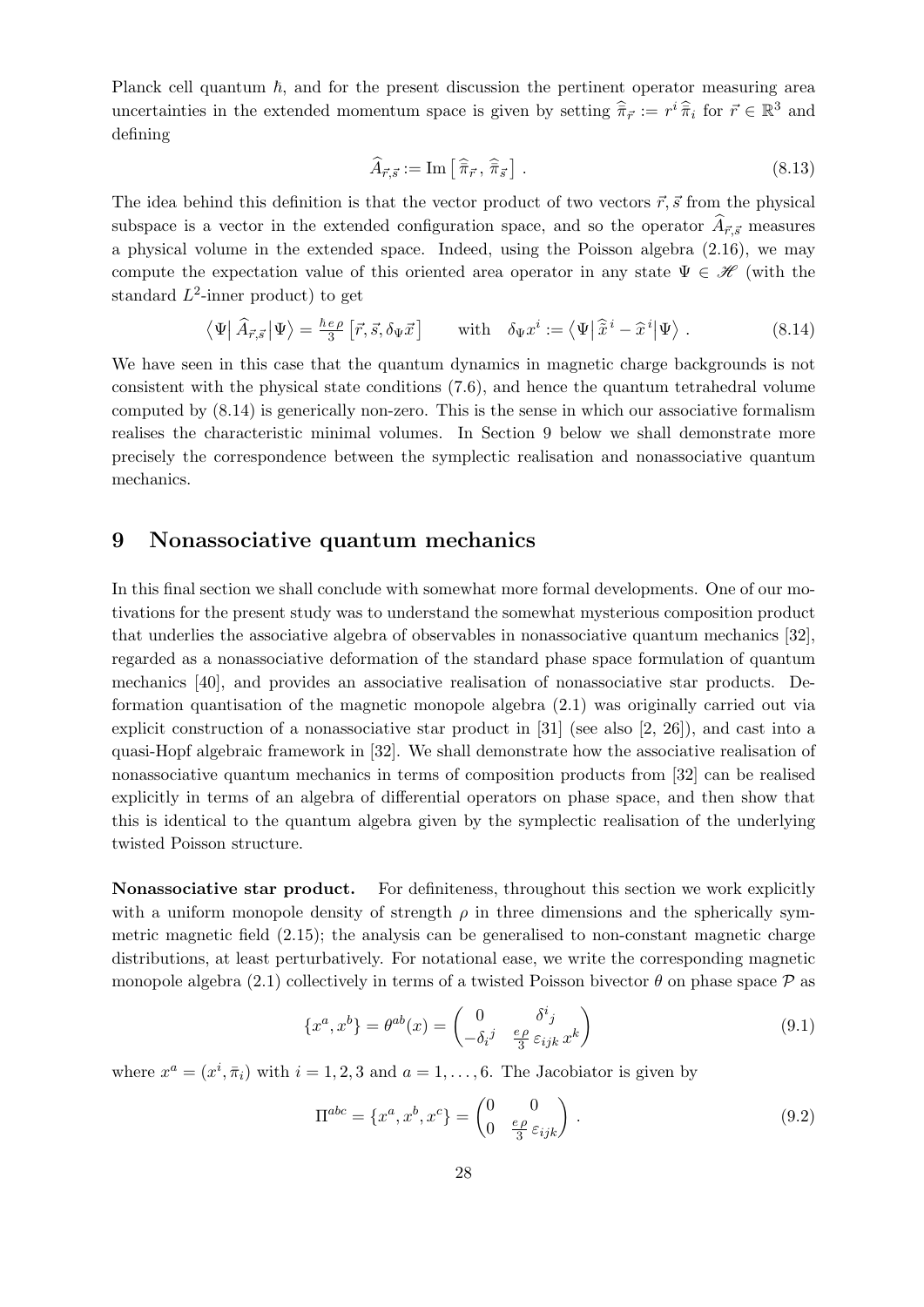Deformation quantisation of the twisted Poisson structure is determined by the bidifferential operator

$$
\mathcal{F} = \exp\left(-\frac{\mathrm{i}\hbar}{2}\theta^{ab}(x)\,\partial_a\otimes\partial_b\right) \,,\tag{9.3}
$$

where  $\partial_a = \frac{\partial}{\partial x^a}$ , which defines a star product

$$
f \star g := \cdot \mathcal{F} \cdot (f \otimes g) \tag{9.4}
$$

that is a noncommutative and nonassociative deformation of the pointwise product  $f \cdot g$  of smooth functions  $f, g \in C^{\infty}(\mathcal{P})$ . Various useful properties of this nonassociative star product can be found in [\[32,](#page-37-2) [26\]](#page-36-5).

For constant monopole density, nonassociativity is controlled by the multiplicative associator

<span id="page-28-1"></span>
$$
f \star (g \star h) = \Phi((f \star g) \star h) := \star \exp\left(-\frac{\hbar^2}{2} \Pi^{abc} \partial_a \otimes \partial_b \otimes \partial_c\right) ((f \otimes g) \otimes h) . \tag{9.5}
$$

The twisted coproduct of a vector field X on P is given by  $\Delta(X) = \mathcal{F}(X \otimes 1 + 1 \otimes X) \mathcal{F}^{-1}$  [\[32\]](#page-37-2); it determines the deformed Leibniz rule

$$
X(f \star g) = \star \Delta(X)(f \otimes g) . \tag{9.6}
$$

In particular, the twisted coproduct of primitive translation generators is given by [\[32\]](#page-37-2)

$$
\Delta(\partial_a) = \partial_a \otimes 1 + 1 \otimes \partial_a + \frac{\mathrm{i}\hbar}{2} \Pi_a{}^{bc} \partial_b \otimes \partial_c \tag{9.7}
$$

which yields the deformed Leibniz rule

<span id="page-28-2"></span>
$$
\partial_a(f \star g) = (\partial_a f) \star g + f \star (\partial_a g) + \frac{\mathrm{i}\hbar}{2} \Pi_a{}^{bc} (\partial_b f) \star (\partial_c g) . \tag{9.8}
$$

**Composition product.** Recall the *composition product*  $\circ$  from [\[32\]](#page-37-2): For functions  $f, g, \varphi \in$  $C^{\infty}(\mathcal{P})$ , we define

<span id="page-28-0"></span>
$$
(f \circ g) \star \varphi := f \star (g \star \varphi) . \tag{9.9}
$$

This defines a noncommutative product which is associative by construction, since by induction we have

$$
(f_1 \circ f_2 \circ \cdots \circ f_n) \star \varphi = f_1 \star (f_2 \star (\cdots \star (f_n \star \varphi) \cdots)). \tag{9.10}
$$

There is further a conjugate composition product  $f \circ g$  with the property  $(f \circ g)^* = g^* \circ f^*$  [\[32\]](#page-37-2), but we shall not need it here. The associativity properties of the star product  $\star$  are completely characterised by the composition products, in the sense that  $\star$  is nonassociative if and only if there exist functions  $f, g \in C^{\infty}(\mathcal{P})$  such that  $f \circ g \notin C^{\infty}(\mathcal{P})$ , while noncommutativity of the compositions themselves are characterised by the commutators  $[f, g] \circ := f \circ g - g \circ f$ . However, not all functions need have this property; for example, in the case of a constant monopole distribution  $x^a \circ x^a = x^a \star x^a = x_a^2$ ; see [\[32\]](#page-37-2) for details.

For constant monopole density we can explicitly characterise the subalgebra of differential operators  $\text{Diff}(\mathcal{P})$  on which the composition products close in terms of the star product  $\star$ . For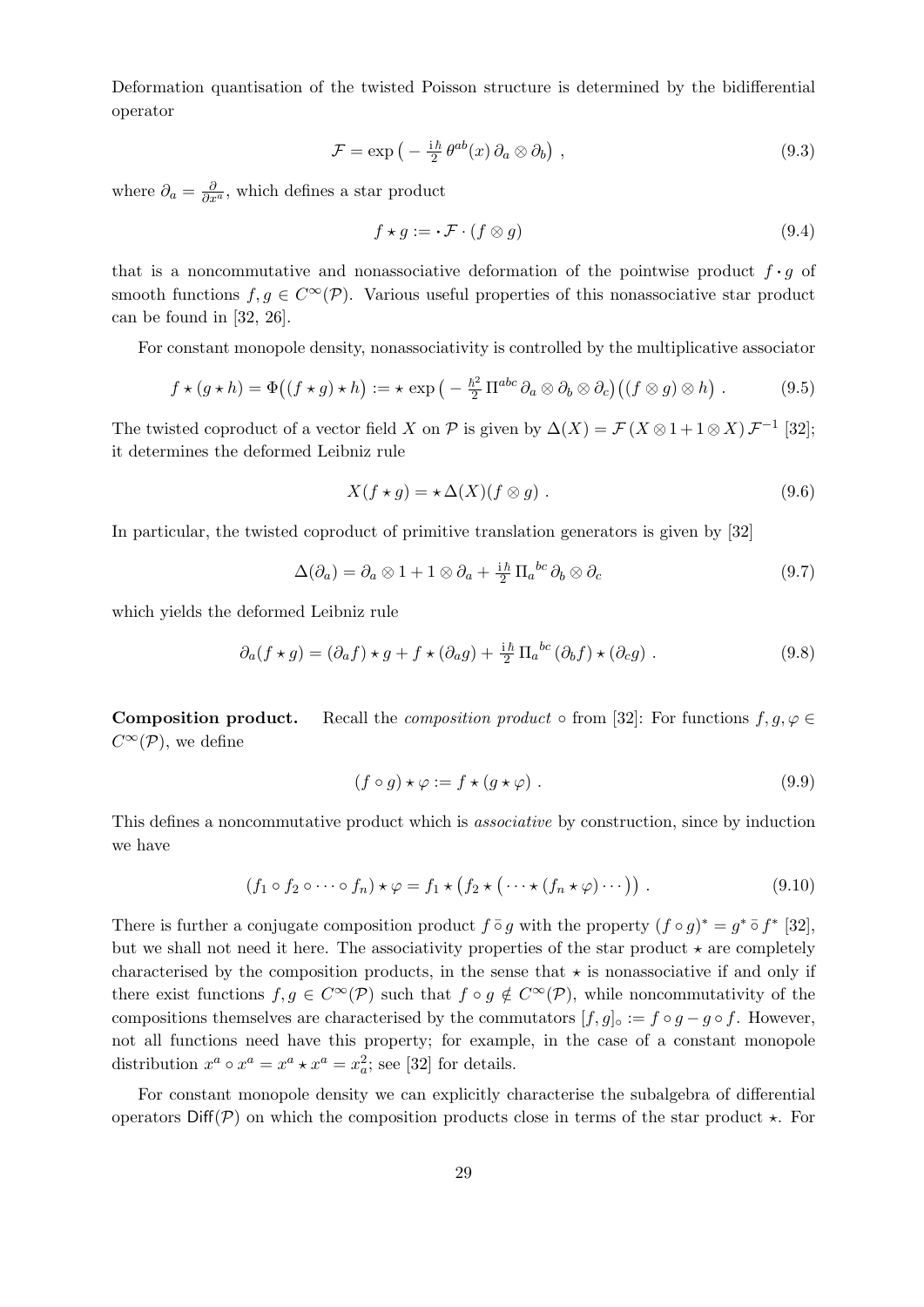this, we use the definition [\(9.9\)](#page-28-0) and the associator relation [\(9.5\)](#page-28-1) for arbitrary test functions  $\varphi \in C^{\infty}(\mathcal{P})$  to find

<span id="page-29-0"></span>
$$
f \circ g = f \star g
$$
\n
$$
+ \sum_{n=1}^{\infty} \frac{1}{n!} \left( - \frac{\hbar^2}{2} \right)^n \Pi^{a_1 b_1 c_1} \cdots \Pi^{a_n b_n c_n} \left( (\partial_{a_1} \cdots \partial_{a_n} f) \star (\partial_{b_1} \cdots \partial_{b_n} g) \right) \star \partial_{c_1} \cdots \partial_{c_n}
$$
\n
$$
(9.11)
$$

with  $\partial_a \star \varphi := \partial_a \varphi$ . In particular, for the coordinate generators we find

$$
[x^a, x^b]_\circ = \mathrm{i}\,\hbar\,\theta^{ab}(x) - \hbar^2\,\Pi^{abc}\,\partial_c\,. \tag{9.12}
$$

From the deformed Leibniz rule [\(9.8\)](#page-28-2) and the definition  $(\partial_a \circ f) \star \varphi = \partial_a \star (f \star \varphi) := \partial_a (f \star \varphi)$ we have

$$
\partial_a \circ f = \partial_a f + f \star \partial_a + \frac{i\hbar}{2} \Pi_a{}^{bc} (\partial_b f) \star \partial_c . \tag{9.13}
$$

The general relations in  $\text{Diff}(\mathcal{P})$  can be obtained as follows. We can extend the coproduct  $\Delta$  to arbitrary differential operators  $D = \sum_k d_{a_1\cdots a_k}(x) \partial_{a_1} \cdots \partial_{a_k}$  as an algebra homomorphism with  $\Delta(1) = 1 \otimes 1$  and use the usual Sweedler notation (with implicit summation)

$$
\Delta(D) := D_{(1)} \otimes D_{(2)} . \tag{9.14}
$$

This encodes the deformed action of D on star products  $f \star \varphi$  and for any  $f \in C^{\infty}(\mathcal{P})$  we have

$$
D \circ f = (D_{(1)} \cdot f) \star D_{(2)} , \qquad (9.15)
$$

while  $f \circ D$  is given by the formula [\(9.11\)](#page-29-0) with g replaced by D and the derivatives  $\partial_{b_i}$  acting on  $d_{a_1\cdots a_k}$ . Similarly,  $f \circ \partial_b = f \star \partial_b$  and  $\partial_a \circ \partial_b = \partial_a \star \partial_b$  so that

$$
[\partial_a, \partial_b]_{\circ} = [\partial_a, \partial_b]_{\star} = 0. \qquad (9.16)
$$

In particular, the usual adjoint action of derivatives is modified by nonassociativity as

$$
[\partial_a, f]_{\circ} = \partial_a f + \frac{\mathrm{i}\hbar}{2} \Pi_a{}^{bc} (\partial_b f) \star \partial_c . \tag{9.17}
$$

By a similar calculation we find

$$
D_1 \circ D_2 = (D_{1(1)} \cdot D_2) \star D_{1(2)} \tag{9.18}
$$

for any two differential operators  $D_1, D_2 \in \text{Diff}(\mathcal{P})$ .

In summary, starting from the nonassociative algebra  $(C^{\infty}(\mathcal{P}), \star)$  we have explicitly constructed an associative algebra (Diff(P),  $\circ$ ) in which  $C^{\infty}(\mathcal{P})$  is contained as a subspace (but not as a subalgebra). Notice that, in constrast to the  $\star$ -commutator, the  $\circ$ -commutator is a ◦-derivation,

$$
[f, g \circ h]_{\circ} = [f, g]_{\circ} \circ h + g \circ [f, h]_{\circ} , \qquad (9.19)
$$

and it satisfies the Jacobi identity by virtue of the associativity of the composition product  $\circ$ . It is this feature which allows for a consistent formulation of quantum dynamics in the Heisenberg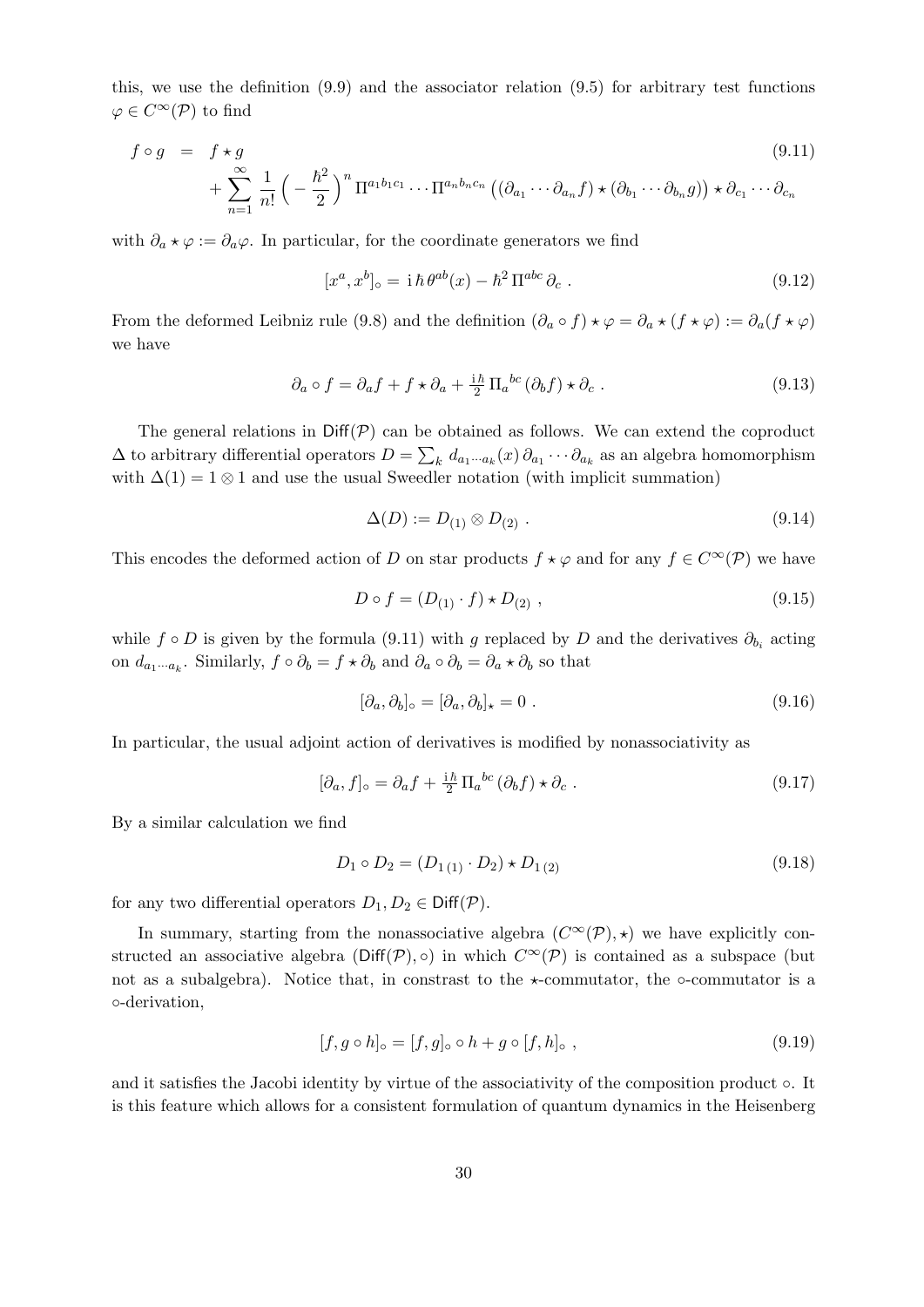picture of nonassociative quantum mechanics: For a given Hamiltonian  $H$  and an observable (real function) A on phase space  $\mathcal{P}$ , time evolution can be defined with the  $\circ$ -commutator as

$$
\frac{\mathrm{d}\mathcal{A}}{\mathrm{d}t} = \frac{\mathrm{i}}{\hbar} \left[ \mathcal{H}, \mathcal{A} \right]_{\circ} \tag{9.20}
$$

since then the Leibniz rule consistently implies

$$
\frac{\mathrm{d}(\mathcal{A}\circ\mathcal{B})}{\mathrm{d}t} = \frac{\mathrm{d}\mathcal{A}}{\mathrm{d}t} \circ \mathcal{B} + \mathcal{A} \circ \frac{\mathrm{d}\mathcal{B}}{\mathrm{d}t} . \tag{9.21}
$$

For example we have

$$
[x_i^2, \mathcal{A}]_{\circ} = x^i \circ [x^i, \mathcal{A}]_{\circ} + [x^i, \mathcal{A}]_{\circ} \circ x^i = -2i \hbar x^i \frac{\partial \mathcal{A}}{\partial \bar{\pi}_i}
$$
(9.22)

since  $[x^i, \mathcal{A}]_{\circ} = -i \hbar \frac{\partial \mathcal{A}}{\partial \bar{\pi}_i}$  $\frac{\partial \mathcal{A}}{\partial \bar\pi_i}.$ 

Symplectic realisation. It is now relatively straightforward to see that the quantisation of the symplectic algebra [\(2.16\)](#page-6-4) agrees exactly with the quantum  $\circ$ -brackets above. By writing  $\tilde{x}_a =$  $(\tilde{\pi}_i, \tilde{x}^i)$  and using the generalised Bopp shift of Appendix [A,](#page-32-0) these Poisson brackets are quantised by the representation on the original algebra of functions  $C^{\infty}(\mathcal{P})$  given via the differential operators

$$
\hat{x}^a = x^a - \frac{\mathrm{i}\hbar}{2} \theta^{ab}(x) \partial_b \quad \text{and} \quad \hat{\tilde{x}}_a = \mathrm{i}\hbar \partial_a \tag{9.23}
$$

which satisfy the non-vanishing commutation relations

$$
[\hat{x}^a, \hat{x}^b] = i\hbar \left(\theta^{ab} + \Pi^{abc} \hat{\tilde{x}}_c\right) \quad \text{and} \quad [\hat{x}^a, \hat{\tilde{x}}_b] = i\hbar \left(\delta^a{}_b + \frac{1}{2} \left(\partial_b \theta^{ac}\right) \hat{\tilde{x}}_c\right). \tag{9.24}
$$

Hence they reproduce the associative ∘-algebra of differential operators, and in particular

$$
f(\hat{x})g(x) = (f \circ g)(x) \tag{9.25}
$$

for functions  $f, g \in C^{\infty}(\mathcal{P})$ . Moreover, as already noted in [\[32,](#page-37-2) [26\]](#page-36-5), these Bopp shifts enable a rewriting of the nonassociative star product on functions  $f, g \in C^{\infty}(\mathcal{P})$  with integrable Fourier transforms as

$$
(f \star g)(x) = f(\hat{x}) \cdot g(x) = \int \mathrm{d}w \; \tilde{f}(w) \; \mathrm{e}^{\mathrm{i} w_a \hat{x}^a} \cdot g(x) \; , \tag{9.26}
$$

where

$$
\tilde{f}(w) = \frac{1}{(2\pi)^6} \int dx f(x) e^{-i w_a x^a}.
$$
\n(9.27)

Explicitly, the corresponding twisted Bopp shifts

<span id="page-30-0"></span>
$$
\hat{x}^{i} = x^{i} - \frac{\mathrm{i}\hbar}{2} \frac{\partial}{\partial \bar{\pi}_{i}} \quad \text{and} \quad \hat{\bar{\pi}}_{i} = \bar{\pi}_{i} + \frac{\mathrm{i}\hbar}{2} \left( \frac{\partial}{\partial x^{i}} + \frac{e\rho}{3} \varepsilon_{ijk} x^{k} \frac{\partial}{\partial \bar{\pi}_{j}} \right) \tag{9.28}
$$

satisfy the non-vanishing commutation relations

$$
\begin{array}{rcl}\n[\hat{x}^i, \hat{\overline{\pi}}_j] & = & [\hat{x}^i, \hat{\overline{\pi}}_j] \\
[\hat{\overline{\pi}}_i, \hat{\overline{\pi}}_j] & = & [\hat{\overline{\pi}}_i, \hat{\overline{x}}^j] \\
[\hat{\overline{\pi}}_i, \hat{\overline{\pi}}_j] & = & \frac{\text{i} \hbar e \rho}{3} \varepsilon_{ijk} \left( \hat{x}^k - \hat{\overline{x}}^k \right), \\
[\hat{\overline{\pi}}_i, \hat{\overline{\pi}}_j] & = & [\hat{\overline{\pi}}_i, \hat{\overline{\pi}}_j] \\
[\hat{\overline{\pi}}_i, \hat{\overline{\pi}}_j] & = & \frac{\text{i} \hbar e \rho}{6} \varepsilon_{ijk} \hat{\overline{x}}^k,\n\end{array} \tag{9.29}
$$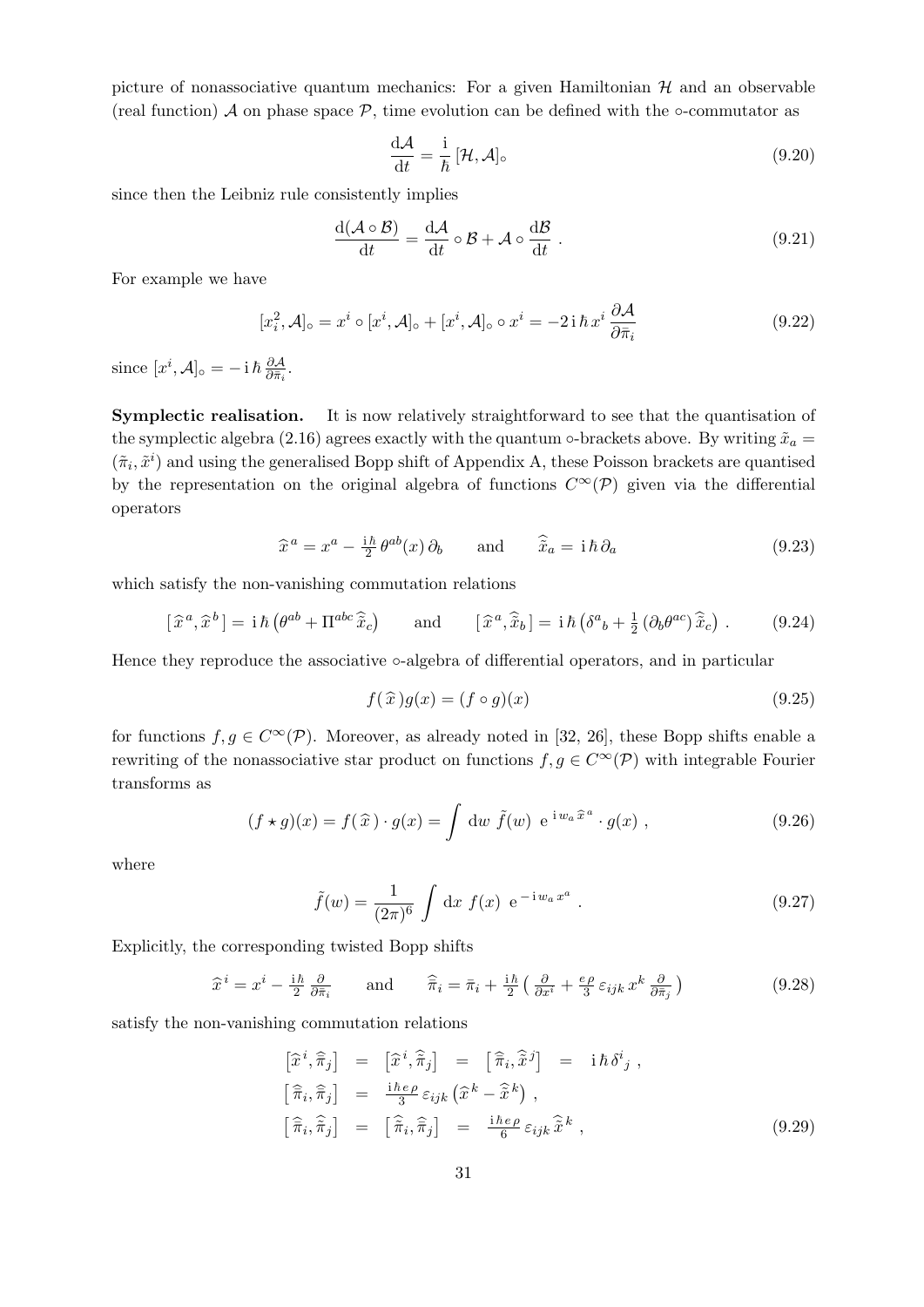with  $\hat{\tilde{\pi}}_i = \mathrm{i} \hbar \frac{\partial}{\partial x^i}$  and  $\hat{\tilde{x}}^i = \mathrm{i} \hbar \frac{\partial}{\partial \bar{\pi}}$  $\frac{\partial}{\partial \bar{\pi}_i}$ . Written in this form, the symplectic algebra is similar to the Lie algebras of observables in geometric quantisation of twisted Poisson manifolds [\[34\]](#page-37-10). For  $\rho = 0$  the differential operators [\(9.28\)](#page-30-0) reduce to the usual Bopp shifts of phase space quantum mechanics [\[40\]](#page-37-9).

For completeness, we note that the composition products also follow from deformation quantisation of the symplectic algebra [\(2.16\)](#page-6-4) itself by similarly defining a star product

$$
(f \tilde{\star} g)(x, \tilde{x}) := f(\hat{x}, \hat{\tilde{x}}) \cdot g(x, \tilde{x}) \tag{9.30}
$$

on functions  $f, g \in C^{\infty}(\mathscr{P})$ . For this, let us rewrite the classical Poisson brackets in terms of a bigger algebra as

$$
\{x^{\tilde{a}},x^{\tilde{b}}\} = \xi^{\tilde{a}\tilde{b}} + C^{\tilde{a}\tilde{b}}\tilde{c}x^{\tilde{c}}\,,\tag{9.31}
$$

where  $x^{\tilde{a}} = (x^a, \tilde{x}_a)$  with  $\tilde{a} = 1, \ldots, 12$ , the non-vanishing central elements are

$$
\xi^a{}_b = \delta^a{}_b \qquad \text{and} \qquad \xi^{x^i, \bar{\pi}_j} = \delta^i{}_j \tag{9.32}
$$

and the non-vanishing structure constants are

$$
C^{ab}_{c} = \Pi^{ab}_{c}
$$
,  $C^{abc} = -\Pi^{abc}$  and  $C^{a}_{b}{}^{c} = -\frac{1}{2} \Pi^{a}_{b}{}^{c}$ . (9.33)

We further rewrite these relations in the Lie algebraic form

$$
\{\tilde{x}^{\tilde{a}}, \tilde{x}^{\tilde{b}}\} = \tilde{C}^{\tilde{a}\tilde{b}}{}_{\tilde{c}}\tilde{x}^{\tilde{c}}\tag{9.34}
$$

where  $\tilde{x}^{\tilde{a}} = (x^{\tilde{a}}, \kappa)$  with  $\kappa$  central elements, and the non-vanishing structure constants are

$$
\tilde{C}^{\tilde{a}\tilde{b}}{}_{\kappa} = \xi^{\tilde{a}\tilde{b}} \qquad \text{and} \qquad \tilde{C}^{\tilde{a}\tilde{b}}{}_{\tilde{c}} = C^{\tilde{a}\tilde{b}}{}_{\tilde{c}} . \tag{9.35}
$$

Now we can apply the polydifferential expansion of [\[27,](#page-36-15) eq. (3.4)] (which applies generally to linear Poisson structures on  $\mathbb{R}^d$  to functions f which are independent of  $\kappa$ , and after setting  $\kappa = 1$  we arrive at the basic associative coordinate star products

$$
x^{\tilde{a}} \tilde{\star} f = x^{\tilde{a}} \cdot f + \sum_{n=1}^{\infty} \frac{(-i\hbar)^n B_n}{n!} C^{\tilde{a}\tilde{b}_1} \tilde{c}_1 C^{\tilde{c}_1 \tilde{b}_2} \tilde{c}_2 \cdots C^{\tilde{c}_{n-2} \tilde{b}_{n-1}} \tilde{c}_{n-1} \times \left( \xi^{\tilde{c}_{n-1} \tilde{b}_n} + C^{\tilde{c}_{n-1} \tilde{b}_n} \tilde{c}_n x^{\tilde{c}_n} \right) \partial_{\tilde{b}_1} \cdots \partial_{\tilde{b}_n} f , \quad (9.36)
$$

with  $C^{\tilde{c}-2\tilde{b}-1}$ ,  $\tilde{c}_{-1}$  := 1, where  $B_n$  are the Bernoulli numbers.

#### Acknowledgments

We thank Chris Hull, Olaf Lechtenfeld, Dieter Lüst, Emanuel Malek, Eric Plauschinn and Alexander Popov for helpful discussions. This work was initiated while R.J.S. was visiting the Centro de Matemática, Computação e Cognição of the Universidade de Federal do ABC in S˜ao Paulo, Brazil during June–July 2016, whom he warmly thanks for support and hospitality during his stay there. The authors acknowledge support from the Action MP1405 QSPACE from the European Cooperation in Science and Technology (COST), by the Consolidated Grant ST/P000363/1 from the UK Science and Technology Facilities Council (STFC), by the Visiting Researcher Program Grant 2016/04341-5 from the Fundação de Amparo á Pesquisa do Estado de São Paulo (FAPESP, Brazil), the Grant 305372/2016-5 from the Conselho Nacional de Pesquisa (CNPq, Brazil), and the Capes-Humboldt Fellowship 0079/16-2.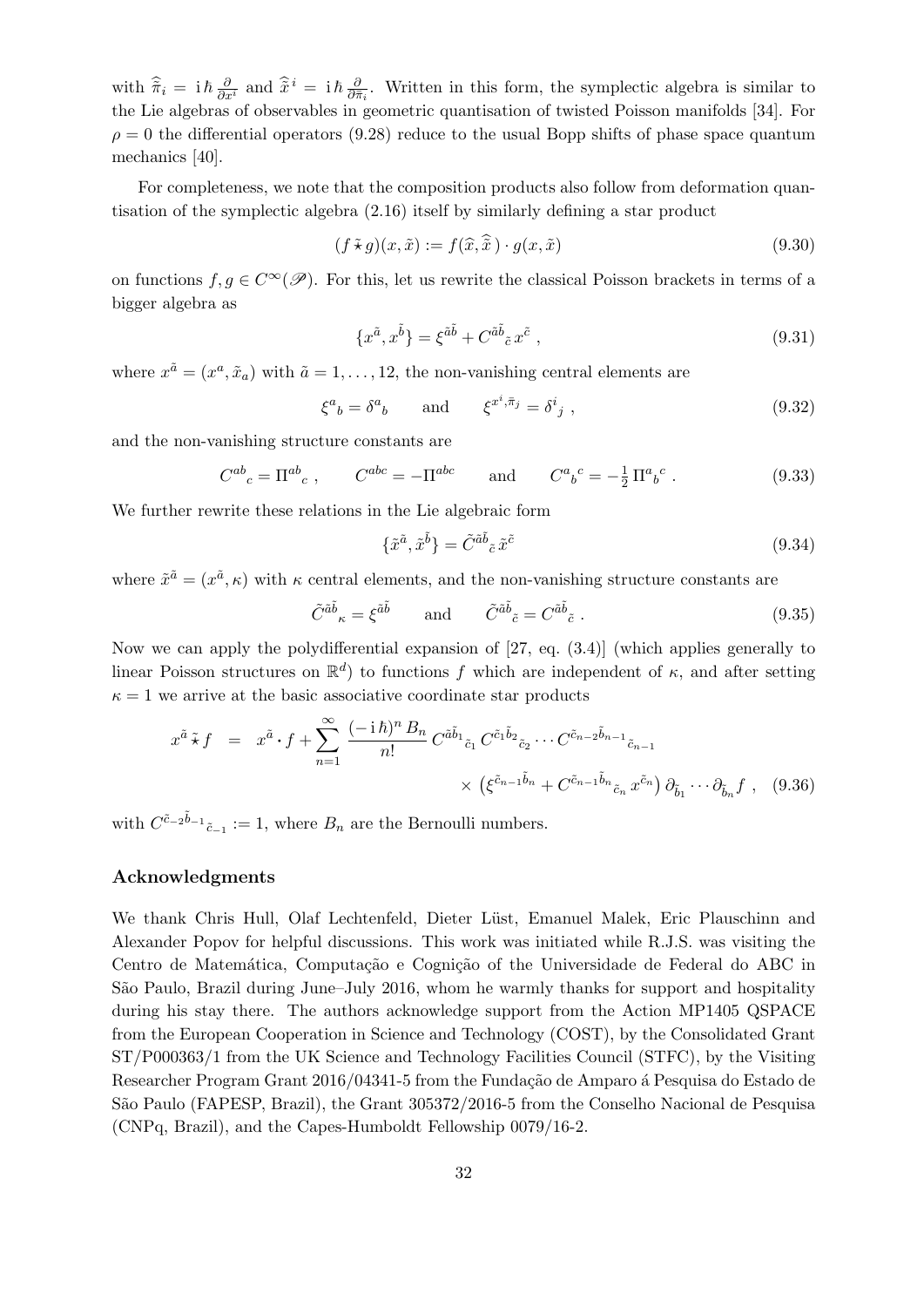# <span id="page-32-0"></span>A Symplectic realisations of quasi-Poisson structures

A symplectic realisation of a Poisson structure  $\theta$  on a manifold M is a symplectic manifold  $(S, \Omega)$  together with a surjective submersion  $p : S \to M$  which preserves the Poisson structures:  $p_* \Omega^{-1} = \theta$ . It is a fundamental result in Poisson geometry that any Poisson manifold admits a symplectic realisation. The original local construction for  $M = \mathbb{R}^d$  is due to [\[37\]](#page-37-3); it proceeds by taking  $S = T^*M$  to be the phase space of M, with the canonical projection  $p: T^*M \to M$ , and  $\Omega$  to be the integrated pullback of the canonical symplectic structure  $dp_i \wedge dx^i$  on  $T^*M$ by the flow of the vector field  $\theta^{ij}(x) p_i \partial_j$ , where  $(x, p) \in T^*M = \mathbb{R}^d \times (\mathbb{R}^d)^*$ . The early global constructions based on integrating symplectic groupoids are due to [\[22,](#page-36-6) [38,](#page-37-4) [12\]](#page-36-7). The extension to almost symplectic realisations of twisted Poisson structures is established globally by [\[10\]](#page-35-6), while local symplectic realisations of arbitrary quasi-Poisson structures are constructed by [\[23,](#page-36-16) [24\]](#page-36-17).

Given an arbitrary bivector  $\Theta = \frac{1}{2} \Theta^{ij}(x) \partial_i \wedge \partial_j$  on a manifold M of dimension d, the algebra of quasi-Poisson brackets

$$
\{x^i, x^j\} = \alpha \Theta^{ij}(x) , \qquad (A.1)
$$

for local coordinates  $x \in \mathbb{R}^d$  and a deformation parameter  $\alpha \in \mathbb{R}$ , is bilinear and antisymmetric but does not necessarily satisfy the Jacobi identity. Let

$$
\{x^{i}, x^{j}, x^{k}\} = \frac{1}{3} \left( \{x^{i}, \{x^{j}, x^{k}\}\} + \text{cyclic}\right) = \alpha^{2} \Pi^{ijk}(x)
$$
 (A.2)

be the corresponding Jacobiator  $\Pi = \frac{1}{3!} \Pi^{ijk}(x) \partial_i \wedge \partial_j \wedge \partial_k$ , where

$$
\Pi^{ijk} = \frac{1}{3} \left( \Theta^{il} \, \partial_l \Theta^{jk} + \Theta^{kl} \, \partial_l \Theta^{ij} + \Theta^{jl} \, \partial_l \Theta^{ki} \right) . \tag{A.3}
$$

If the bivector  $\Theta$  is non-degenerate, it is easy to check that

$$
\Pi^{ijk} = \frac{1}{3} \Theta^{im} \Theta^{in} \Theta^{kl} \tau_{mnl} \qquad \text{with} \quad \tau_{mnl} = \partial_m \Theta^{-1}_{nl} + \partial_l \Theta^{-1}_{mn} + \partial_n \Theta^{-1}_{lm} , \qquad (A.4)
$$

and in this case Θ defines a *twisted Poisson bracket* with twisting three-form  $\tau = d\Theta^{-1}$  on M.

We can "double" the local space to  $\mathbb{R}^{2d}$  with coordinates  $\xi^{\mu} = (x^{i}, \tilde{x}_{i})$  for  $\mu = 1, \ldots, 2d$  and construct a Poisson bracket

$$
\{\xi^{\mu}, \xi^{\nu}\} = \Omega^{\mu\nu}(\xi) = \Omega_0^{\mu\nu} + \alpha \,\Omega_1^{\mu\nu}(\xi) + O(\alpha^2)
$$
\n(A.5)

as a formal power series in the parameter  $\alpha$ , where  $\Omega_0^{\mu\nu}$  is the canonical symplectic matrix. The Poisson brackets of the original coordinate functions are then

$$
\{x^i, x^j\} = \alpha \,\omega^{ij}(x, \tilde{x}) \qquad \text{with} \quad \omega^{ij}(x, 0) = \Theta^{ij}(x) \ . \tag{A.6}
$$

In particular

$$
\omega^{ij}(x,\tilde{x}) = \Theta^{ij}(x) - \alpha \Pi^{ijk}(x) \tilde{x}_k + O(\alpha^2) . \tag{A.7}
$$

The expansion may be explicitly constructed by introducing local Darboux coordinates  $\eta^{\mu}$  =  $(y^i, \pi_i)$  and writing the generalised Bopp shift

$$
x^{i} = y^{i} - \frac{\alpha}{2} \Theta^{ij}(y) \pi_{j} + O(\alpha^{2}) \quad \text{and} \quad \tilde{x}_{i} = \pi_{i} . \tag{A.8}
$$

See [\[23,](#page-36-16) [24\]](#page-36-17) for further details of this construction.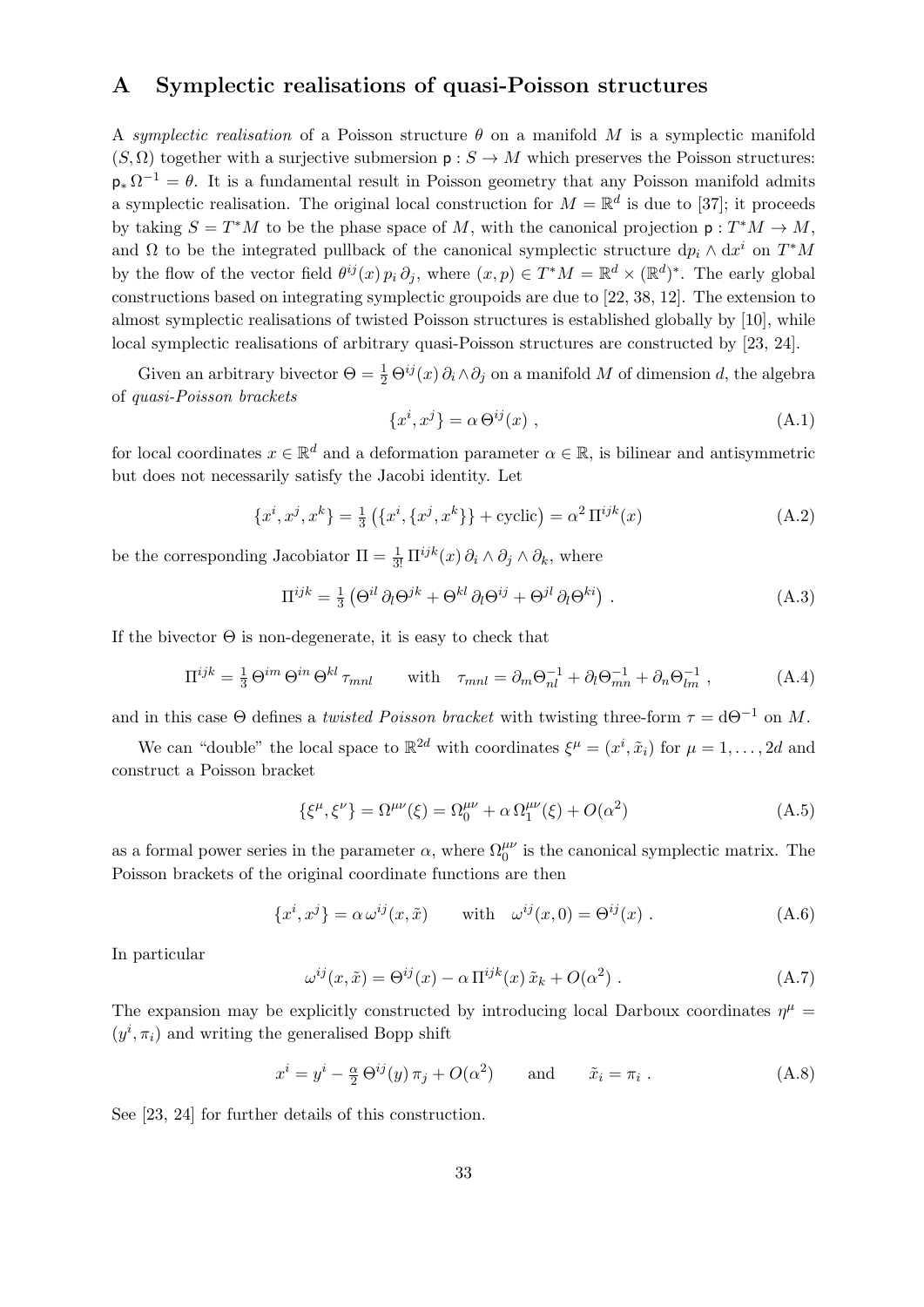For the example of the magnetic monopole algebra [\(2.1\)](#page-4-1), all higher order corrections vanish and we arrive at the Poisson brackets

$$
\begin{aligned}\n\{x^i, x^j\} &= \alpha \Theta^{ij}(x) - \alpha^2 \Pi^{ijk} \tilde{x}_k ,\\
\{x^i, \tilde{x}_j\} &= \delta^i{}_j + \frac{\alpha}{2} (\partial_j \Theta^{ik}) \tilde{x}_k ,\\
\{\tilde{x}_i, \tilde{x}_j\} &= 0 ,\n\end{aligned} \tag{A.9}
$$

which for  $\alpha = 1$  coincide with [\(2.12\)](#page-5-6) and [\(2.13\)](#page-5-2).

# <span id="page-33-0"></span>B Doubled harmonic oscillators

The idea of employing additional degrees of freedom for the construction of variational principles for non-Lagrangian equations of motion appeared for the first time in the context of the one-dimensional damped harmonic oscillator with mass m, angular frequency  $\omega$  and friction parameter  $\lambda$ , described by the equation of motion

<span id="page-33-1"></span>
$$
m\ddot{x} + \lambda \dot{x} + \omega^2 x = 0.
$$
 (B.1)

The Lagrangian is postulated to be the product of the original equation of motion and a Lagrange multiplier  $\tilde{x}$ , in the form  $L_{\text{dho}} = \tilde{x} (m \ddot{x} + \lambda \dot{x} + \omega^2 x)$ , see [\[3\]](#page-35-7). Clearly the variation of this Lagrangian with respect to  $\tilde{x}$  yields the original equation of motion [\(B.1\)](#page-33-1). However, the variation of  $L<sub>dho</sub>$  with respect to x gives the equation of motion for an additional "double" oscillator

<span id="page-33-2"></span>
$$
m\ddot{\tilde{x}} - \lambda \dot{\tilde{x}} + \omega^2 \tilde{x} = 0 , \qquad (B.2)
$$

which is the time-reversed image of the original oscillator in the sense that  $\lambda \to -\lambda$ . The total energy of the doubled system is conserved meaning that the energy dissipated by the first oscillator [\(B.1\)](#page-33-1) is absorbed by the second oscillator [\(B.2\)](#page-33-2) which thereby plays the role of an effective reservoir.

For  $\lambda = 0$  the Hamiltonian reads

$$
\mathcal{H}_{\text{dho}} = \frac{1}{m} p \tilde{p} + \omega^2 x \tilde{x} , \qquad (B.3)
$$

with  $p = m \dot{x}, \tilde{p} = m \dot{\tilde{x}}$  and the canonical Poisson brackets between all variables. It can be represented as

<span id="page-33-4"></span>
$$
\mathcal{H}_{\text{dho}} = \mathcal{H}_{+} - \mathcal{H}_{-} := \left(\frac{1}{2m}p_{+}^{2} + \frac{\omega^{2}}{2}x_{+}^{2}\right) - \left(\frac{1}{2m}p_{-}^{2} + \frac{\omega^{2}}{2}x_{-}^{2}\right),\tag{B.4}
$$

where

$$
p_{\pm} = \frac{1}{\sqrt{2}} \left( p \pm \tilde{p} \right) \quad \text{and} \quad x_{\pm} = \frac{1}{\sqrt{2}} \left( x \pm \tilde{x} \right) \tag{B.5}
$$

defines a canonical transformation of phase space coordinates. The Hamiltonian  $\mathcal{H}_{\text{dho}}$  is not positive and does not represent the energy of the doubled oscillator system. The energy of each subsystem is defined by  $\mathcal{H}_{\pm}$  respectively, while the total energy is determined as  $E_{\text{dho}} = \mathcal{H}_{+} + \mathcal{H}_{-}$ .

The quantisation of this model was discussed in the context of quantum dissipation, see e.g. [\[16,](#page-36-9) [13,](#page-36-10) [11,](#page-36-11) [20\]](#page-36-12) for early works. For this, we introduce creation and annihilation operators by

<span id="page-33-3"></span>
$$
\widehat{a}_{\pm} = \sqrt{\frac{m\,\omega}{2\hbar}} \left( \widehat{x}_{\pm} + \frac{\mathrm{i}}{m\,\omega} \widehat{p}_{\pm} \right) \qquad \text{and} \qquad \widehat{a}_{\pm}^{\dagger} = \sqrt{\frac{m\,\omega}{2\hbar}} \left( \widehat{x}_{\pm} - \frac{\mathrm{i}}{m\,\omega} \widehat{p}_{\pm} \right) \,. \tag{B.6}
$$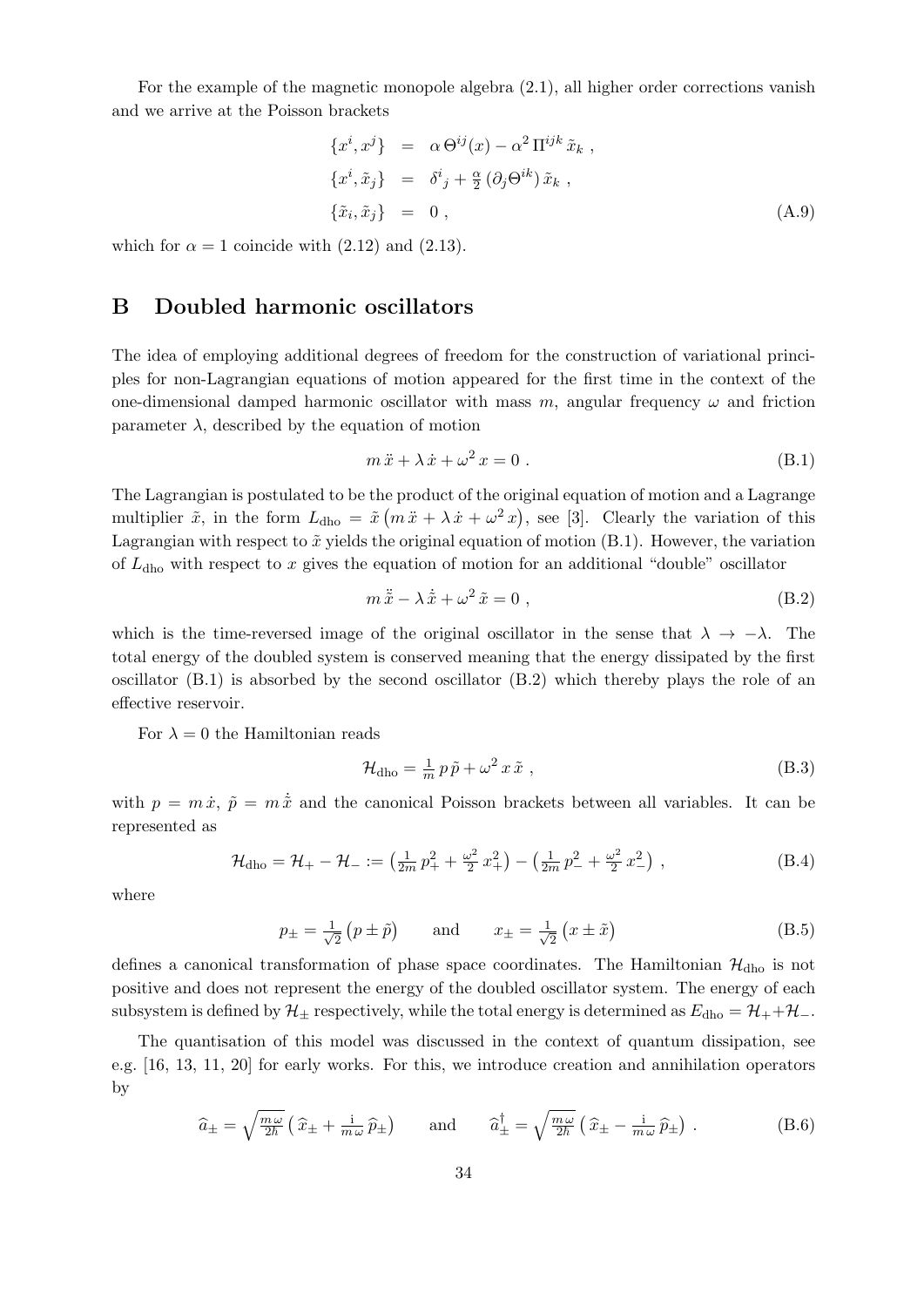One easily checks

$$
\left[\hat{a}_{\pm}, \hat{a}_{\pm}^{\dagger}\right] = 1 \tag{B.7}
$$

while all other commutators vanish. In terms of the creation and annihilation operators  $(B.6)$ , the quantum Hamiltonian corresponding to [\(B.4\)](#page-33-4) becomes

<span id="page-34-1"></span>
$$
\widehat{\mathcal{H}}_{\text{dho}} = \widehat{\mathcal{H}}_{+} - \widehat{\mathcal{H}}_{-} := \hbar \,\omega \left( \widehat{a}_{+}^{\dagger} \,\widehat{a}_{+} - \widehat{a}_{-}^{\dagger} \,\widehat{a}_{-} - 1 \right) \,. \tag{B.8}
$$

The Hamiltonian [\(B.8\)](#page-34-1) is unbounded, but it can be expressed as the difference of two Hamiltonians  $\hat{\mathcal{H}}_{\pm}$  of harmonic oscillator type, which are bounded from below and commute,  $[\hat{\mathcal{H}}_{+}, \hat{\mathcal{H}}_{-}] = 0$ . The Hamiltonian  $\hat{\mathcal{H}}_{\text{dho}}$  can be represented on the two-particle bosonic Fock space  $\mathscr{F}$ . In the standard number basis, its eigenstates are given by

$$
|n_{+},n_{-}\rangle = \frac{\left(\widehat{a}_{+}^{\dagger}\right)^{n_{+}}}{\sqrt{n_{+}!}}\frac{\left(\widehat{a}_{-}^{\dagger}\right)^{n_{-}}}{\sqrt{n_{-}!}}|0,0\rangle\tag{B.9}
$$

for  $n_{\pm} \in \mathbb{N}_0$  with corresponding eigenvalues  $\hbar \omega (n_{+}-n_{-}-1)$ , where  $\hat{a}^{\dagger}_{\pm} \hat{a}_{\pm} |n_{+}, n_{-}\rangle = n_{\pm} |n_{+}, n_{-}\rangle$ with  $\hat{a}_+|0, n_-\rangle = 0 = \hat{a}_-|n_+, 0\rangle$ . In particular, the usual harmonic oscillator eigenstates and eigenvalues emerge only when one sets the  $\hat{a}$ -oscillator in its ground state  $|n_{+}, 0\rangle$ , thereby turning off the reservoir which is needed only when  $\lambda \neq 0$  in order to absorb the energy dissipated by the physical  $\hat{a}_+$ -oscillator.

### <span id="page-34-0"></span>C Magnetic duality and locally non-geometric fluxes

Our constructions can also have ramifications for the phase space structures of locally nongeometric fluxes in string theory and M-theory. For this, let us write the symplectic algebra  $(2.10)$  as

<span id="page-34-2"></span>
$$
\begin{aligned}\n\{x^i, \pi_j\} &= \{\tilde{x}^i, \tilde{\pi}_j\} &= \delta^i{}_j, \\
\{\pi_i, \pi_j\} &= H_{ijk}\tilde{x}^k, \\
\{\pi_i, \tilde{\pi}_j\} &= \{\tilde{\pi}_i, \pi_j\} &= -\frac{1}{2} H_{ijk} x^k,\n\end{aligned} \tag{C.1}
$$

where generally  $H = \frac{1}{3!} H_{ijk} dx^i \wedge dx^j \wedge dx^k$  is a constant three-form on  $\mathbb{R}^d$ ; for the  $d = 3$ example of the spherically symmetric magnetic field [\(2.15\)](#page-6-1) considered in the main text, we take  $H_{ijk} = -\frac{e\rho}{3}$  $\frac{e\rho}{3}\varepsilon_{ijk}$ . Now we can adapt the magnetic duality transformation of order four from [\[30\]](#page-36-3) to our situation to get

$$
(x^i, \tilde{x}^i) \longmapsto (-\pi_i, -\tilde{\pi}_i) , \qquad (\pi_i, \tilde{\pi}_i) \longmapsto (x^i, \tilde{x}^i) \qquad \text{and} \qquad H_{ijk} \longmapsto -R^{ijk} , \qquad (C.2)
$$

where  $R = \frac{1}{3!} R^{ijk} \partial_i \wedge \partial_j \wedge \partial_k$  is a constant trivector on  $\mathbb{R}^d$ ; for  $d = 3$  it corresponds to a locally non-geometric flux  $R^{ijk} = \frac{\ell_s^3}{3\hbar^2} N \varepsilon^{ijk}$  in IIA string theory with N units of NS–NS flux, where  $\ell_s$ is the string length. Under this map the Poisson brackets [\(C.1\)](#page-34-2) become

<span id="page-34-3"></span>
$$
\begin{aligned}\n\{x^i, \pi_j\} &= \{\tilde{x}^i, \tilde{\pi}_j\} &= \delta^i{}_j, \\
\{x^i, x^j\} &= R^{ijk} \tilde{\pi}_k, \\
\{x^i, \tilde{x}^j\} &= \{\tilde{x}^i, x^j\} &= -\frac{1}{2} R^{ijk} \pi_k,\n\end{aligned} \tag{C.3}
$$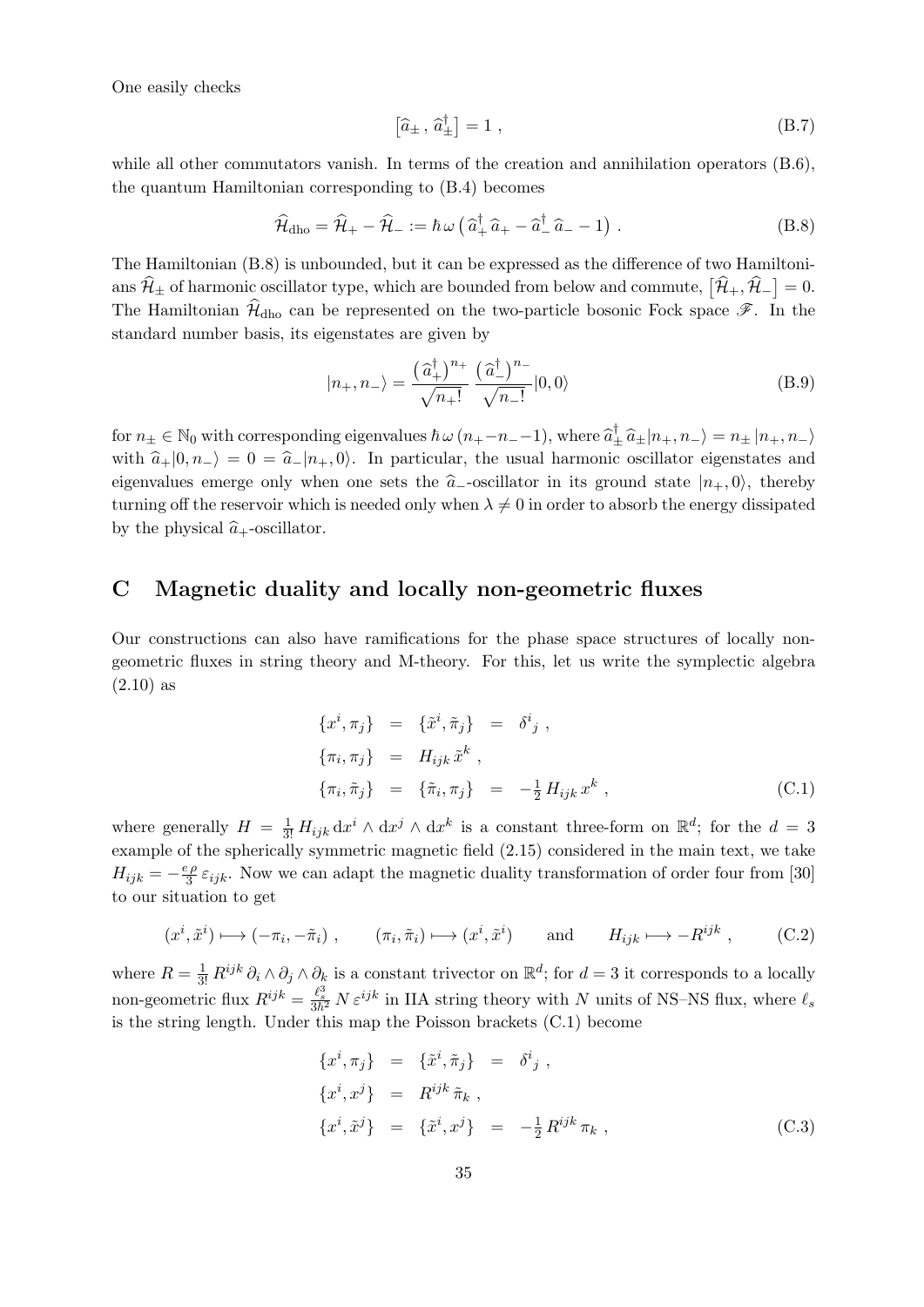which we identify as the symplectic realisation of the nonassociative phase space algebra of closed strings propagating in locally non-geometric flux backgrounds [\[28,](#page-36-8) [31\]](#page-36-4).

It is tempting in this setting to compare our symplectic realisation with the perspective of double field theory, wherein auxiliary winding coordinates are introduced in order to construct a theory with manifest  $O(d, d)$  symmetry (see e.g. [\[1,](#page-35-8) [4,](#page-35-9) [19\]](#page-36-18) for reviews). In this case, only after eliminating the dependence of fields on the winding coordinates, or more generally by choosing a polarisation which halves the number of extended space coordinates (by weak or strong constraints), does one speak of "physical" coordinates. However, in our case we have seen that there is no possibility to choose different such "polarisations" to get to a physical space with a nonassociative algebra that can be obtained from reduction of our fixed symplectic algebra. Furthermore, this symplectic algebra is very different from the double field theory phase space model of [\[28,](#page-36-8) [2\]](#page-35-0), which still involves a nonassociative algebra, whereas the complete algebra [\(C.3\)](#page-34-3) is associative.

Our symplectic realisation is also useful for further investigation of the nonassociative phase space algebra of M2-branes propagating in four-dimensional locally non-geometric flux backgrounds of M-theory [\[17,](#page-36-19) [25\]](#page-36-20). The magnetic dual of this configuration was identified by [\[30\]](#page-36-3) as the phase space algebra of a non-geometric Kaluza-Klein monopole in M-theory. As the symplectic realisation provides an explicit globally-defined magnetic vector potential  $A_I(x^I)$ , this may be used to construct this geometry more precisely as an explicit supergravity solution.

#### References

- <span id="page-35-8"></span>[1] G. Aldazabal, D. Marqués and C. Núñez, "Double field theory: A pedagogical review," Class. Quant. Grav. 30 (2013) 163001 [\[arXiv:1305.1907](http://arxiv.org/abs/1305.1907) [hep-th]].
- <span id="page-35-0"></span>[2] I. Bakas and D. L¨ust, "Three-cocycles, nonassociative star products and the magnetic paradigm of R-flux string vacua," JHEP 1401 (2014) 171 [\[arXiv:1309.3172](http://arxiv.org/abs/1309.3172) [hep-th]].
- <span id="page-35-7"></span>[3] H. Bateman, "On dissipative systems and related variational principles," Phys. Rev. 38 (1931) 815–819.
- <span id="page-35-9"></span>[4] D.S. Berman and D.C. Thompson, "Duality symmetric string and M-theory," Phys. Rept. 566 (2014) 1–60 [\[arXiv:1306.2643](http://arxiv.org/abs/1306.2643) [hep-th]].
- <span id="page-35-1"></span>[5] R. Blumenhagen, M. Fuchs, F. Haßler, D. Lüst and R. Sun, "Nonassociative deformations of geometry in double field theory," JHEP 1404 (2014) 141 [\[arXiv:1312.0719](http://arxiv.org/abs/1312.0719) [hep-th]].
- <span id="page-35-2"></span>[6] M. Bojowald, S. Brahma, U. Büyükçam and T. Strobl, "States in nonassociative quantum mechanics: Uncertainty relations and semiclassical evolution," JHEP 1503 (2015) 093 [\[arXiv:1411.3710](http://arxiv.org/abs/1411.3710) [hep-th]].
- <span id="page-35-3"></span>[7] M. Bojowald, S. Brahma and U. Büyükçam, "Testing nonassociative quantum mechanics," Phys. Rev. Lett. 115 (2015) 220402 [\[arXiv:1510.07559](http://arxiv.org/abs/1510.07559) [quant-ph]].
- <span id="page-35-5"></span>[8] S. Bunk, L. Müller and R.J. Szabo, in preparation.
- <span id="page-35-4"></span>[9] N. Cabibbo and E. Ferrari, "Quantum electrodynamics with Dirac monopoles," Nuovo Cimento 23 (1962) 1147–1154.
- <span id="page-35-6"></span>[10] A.S. Cattaneo and P. Xu, "Integration of twisted Poisson structures," J. Geom. Phys. 49 (2004) 187–196 [\[arXiv:math.SG/0302268\]](http://arxiv.org/abs/math/0302268).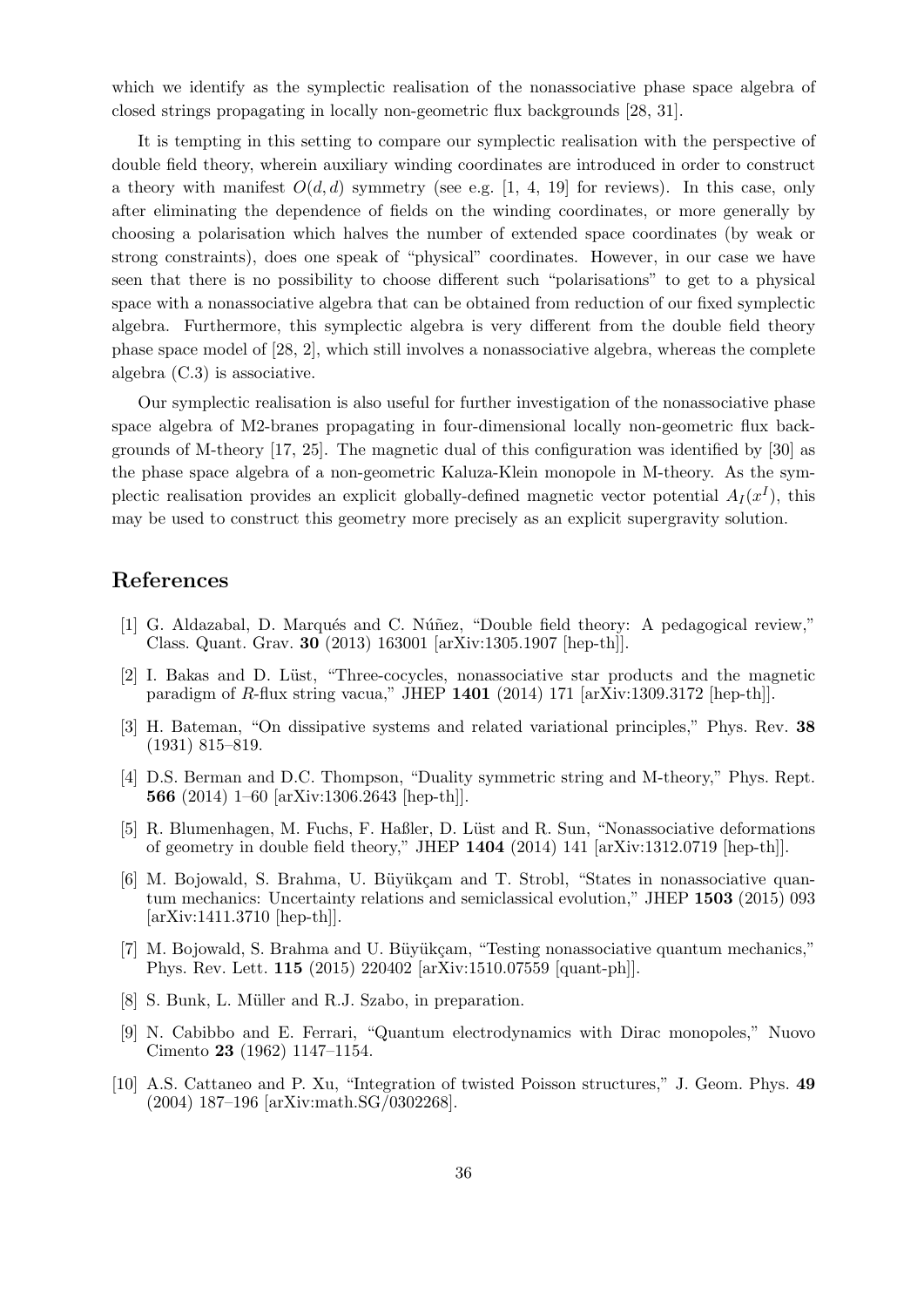- <span id="page-36-11"></span>[11] E. Celeghini, M. Rasetti and G. Vitiello, "Quantum dissipation," Ann. Phys. 215 (1992) 156–170.
- <span id="page-36-7"></span>[12] A. Coste, P. Dazord and A. Weinstein, "Groupoides symplectiques," Publ. Dép. Math. Nouvelle Sér. A  $2$  (1987) 1–62.
- <span id="page-36-10"></span>[13] H. Dekker, "Classical and quantum mechanics of the damped harmonic oscillator," Phys. Rept. 80 (1981) 1–112.
- <span id="page-36-0"></span>[14] P.A.M. Dirac, "Quantised singularities in the electromagnetic field," Proc. Roy. Soc. London A 133 (1931) 60–72.
- <span id="page-36-1"></span>[15] P.A.M. Dirac, "The theory of magnetic poles," Phys. Rev. 74 (1948) 817–830.
- <span id="page-36-9"></span>[16] H. Feshbach and Y. Tikochinsky, "Quantisation of the damped harmonic oscillator," Trans. New York Acad. Sci. 38 (1977) 44–53.
- <span id="page-36-19"></span>[17] M. Günaydin, D. Lüst and E. Malek, "Nonassociativity in non-geometric string and Mtheory backgrounds, the algebra of octonions, and missing momentum modes," JHEP 1611 (2016) 027 [\[arXiv:1607.06474](http://arxiv.org/abs/1607.06474) [hep-th]].
- <span id="page-36-14"></span>[18] K.C. Hannabuss, "T-duality and the bulk-boundary correspondence," J. Geom. Phys. 124 (2018) 421–435 [\[arXiv:1704.00278](http://arxiv.org/abs/1704.00278) [cond-mat.mes-hall]].
- <span id="page-36-18"></span>[19] O. Hohm, D. Lüst and B. Zwiebach, "The spacetime of double field theory: Review, remarks, and outlook," Fortsch. Phys. 61 (2013) 926–966 [\[arXiv:1309.2977](http://arxiv.org/abs/1309.2977) [hep-th]].
- <span id="page-36-12"></span>[20] G. 't Hooft, "Determinism and dissipation in quantum gravity," Subnucl. Ser. 37 (2001) 397–430 [\[arXiv:hep-th/0003005\]](http://arxiv.org/abs/hep-th/0003005).
- <span id="page-36-13"></span>[21] R. Jackiw, "Three-cocycle in mathematics and physics," Phys. Rev. Lett. 54 (1985) 159– 162.
- <span id="page-36-6"></span>[22] M.V. Karasev, "Analogues of objects of the theory of Lie groups for nonlinear Poisson brackets," Math. USSR-Izv. 28 (1987) 497–527.
- <span id="page-36-16"></span>[23] V.G. Kupriyanov, "Quantum mechanics with coordinate dependent noncommutativity," J. Math. Phys. 54 (2013) 112105 [\[arXiv:1204.4823](http://arxiv.org/abs/1204.4823) [math-ph]].
- <span id="page-36-17"></span>[24] V.G. Kupriyanov, "Symplectic realisation of (non-)Poisson structures and (non-)associative star products," in preparation.
- <span id="page-36-20"></span>[25] V.G. Kupriyanov and R.J. Szabo, " $G_2$ -structures and quantisation of non-geometric Mtheory backgrounds," JHEP 1702 (2017) 099 [\[arXiv:1701.02574](http://arxiv.org/abs/1701.02574) [hep-th]].
- <span id="page-36-5"></span>[26] V.G. Kupriyanov and D.V. Vassilevich, "Nonassociative Weyl star products," JHEP 1509 (2015) 103 [\[arXiv:1506.02329](http://arxiv.org/abs/1506.02329) [hep-th]].
- <span id="page-36-15"></span>[27] V.G. Kupriyanov and P. Vitale, "Noncommutative  $\mathbb{R}^d$  via closed star product," JHEP 1508 (2015) 024 [\[arXiv:1502.06544](http://arxiv.org/abs/1502.06544) [hep-th]].
- <span id="page-36-8"></span>[28] D. Lüst, "T-duality and closed string noncommutative (doubled) geometry," JHEP 1012 (2010) 084 [\[arXiv:1010.1361](http://arxiv.org/abs/1010.1361) [hep-th]].
- <span id="page-36-2"></span>[29] D. Lüst, "Twisted Poisson structures and noncommutative/nonassociative closed string geometry," PoS CORFU 2011 (2011) 086 [\[arXiv:1205.0100](http://arxiv.org/abs/1205.0100) [hep-th]].
- <span id="page-36-3"></span>[30] D. Lüst, E. Malek and R.J. Szabo, "Non-geometric Kaluza-Klein monopoles and magnetic duals of M-theory R-flux backgrounds," JHEP 1710 (2017) 144 [\[arXiv:1705.09639](http://arxiv.org/abs/1705.09639) [hep-th]].
- <span id="page-36-4"></span>[31] D. Mylonas, P. Schupp and R.J. Szabo, "Membrane sigma-models and quantisation of non-geometric flux backgrounds," JHEP 1209 (2012) 012 [\[arXiv:1207.0926](http://arxiv.org/abs/1207.0926) [hep-th]].